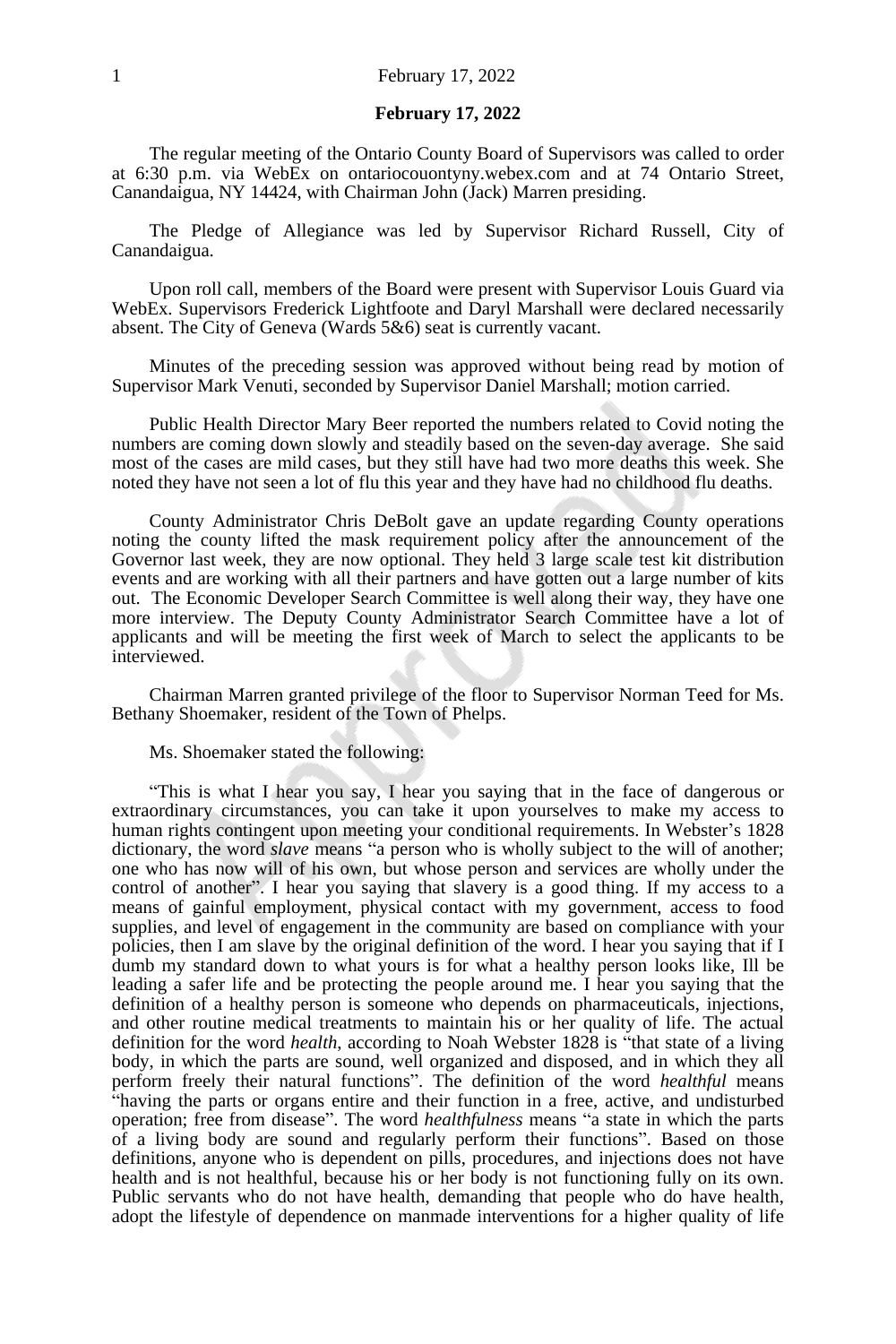#### REGULAR MEETING 2

makes as much sense as arguing that 2+2=5. I hear you saying that the word *pandemic* is synonymous with death. The actual definition of the Greek word where we get *pandemic* from is *pan demos; pan* meaning all, and *demos* meaning people. So, a pandemic is simply anything affecting all the people of a specified area. The word *pandemic* from Webster's1828 and Collegiate dictionaries is "incident to a whole people; as a pandemic disease" "of all the people occurring over a wide geographic area and affecting an exceptionally high proportion of the population". If there is nothing relating to death in the word *pandemic*, why does it cause panic and anxiety or expectation of death? Living with perverted definitions is to be living a lie and lies make people into slaves. My message and request will always be to let the residents of Ontario County choose freedom over the alternative which is slavery. Your love of pure and original definitions can make the difference between lives of freedom or lives of slavery for your constituents. If you are obligated to live your life dictated by the fears of other people, and the fears of people are infinite in number, then are you able to live at all?"

Chairman Marren granted privilege of the floor to Supervisor Norman Teed for Ms. Maureen Quigley, resident of the Town of Phelps.

#### Ms. Quigley stated the following:

"This is the time for local and county legislators to step up to the plate in making decisions that will provide for the freedom of its citizens. This is your opportunity to shine. The firefighters were the heroes of 9/11. The nurses and doctors were the heroes of the COVID crisis. You can be our heroes in the time of government overreach by retrieving our constitutional freedoms. We, the people, need you more not than ever before to preserve our democracy, our freedoms. We, the people, feel a decision needs to be made to support the people or support the vaccine mandate. The most significant positive changes in history, I fee, have come from grass roots up, women's rights, civil rights, Vietnam. In light of recent and formally documented findings regarding COVID vaccines and after a year of experimentation on humans, you, our county's legislators, are empowered to heavily contribute towards the direction of our county by either:

- a. allowing our democratic republic t fold and disintegrate into a nation where democracy goes by the wayside and tyranny develops more fully where the government is allowed to interfere with the daily lives of its citizens by making personal decisions for them or
- b. follow suit with Cattaraugus County and declare Ontario County a constitutional county, beholding primarily to the US Constitution and the Bill of Rights, which would, hopefully, allow for medical and other freedoms.

I am sure since your mission is to provide the changing needs of your citizens, along with your core value of innovative leadership, as well as your core behaviors of assessing and analyzing unbiased data for decision making, and finally your desire to do what is right and best, you will arrive at a decision that represents what your constituents, the majority, want. A referendum or a mailing requesting citizen input may enable you to confirm what the majority wants. Although I am referring you to Norm Teed who has the specific data on COVID vaccine findings, I can summarize; after a year of COVID vaccines, traditional agencies such as the CDC, FDA and WHO and Mayo clinic have found a 300% increase in miscarriages, 500% increase in blood clotting abnormalities related to heart attacks and strokes, also pericarditis, myocarditis, and neurological disorders such as Bell's Palsy, huge increase in cancer and death, twenty-two thousand plus, to name a few. All this, proving that the COVID vaccines are neither safe, not effective. Therefore, in light of this new formally documented information from trusted by most institutions, it logically follows that US citizens should not be made to play Russian roulette with this vaccine. The choice needs to lie with the individual/parent. This vaccine mandate is unfair, unsafe and unethical, besides conflicting with the US Constitution and Bill of Rights. We hope and pray for this county to make the best decision needed for its citizens. We hope more counties will follow suit. God bless America."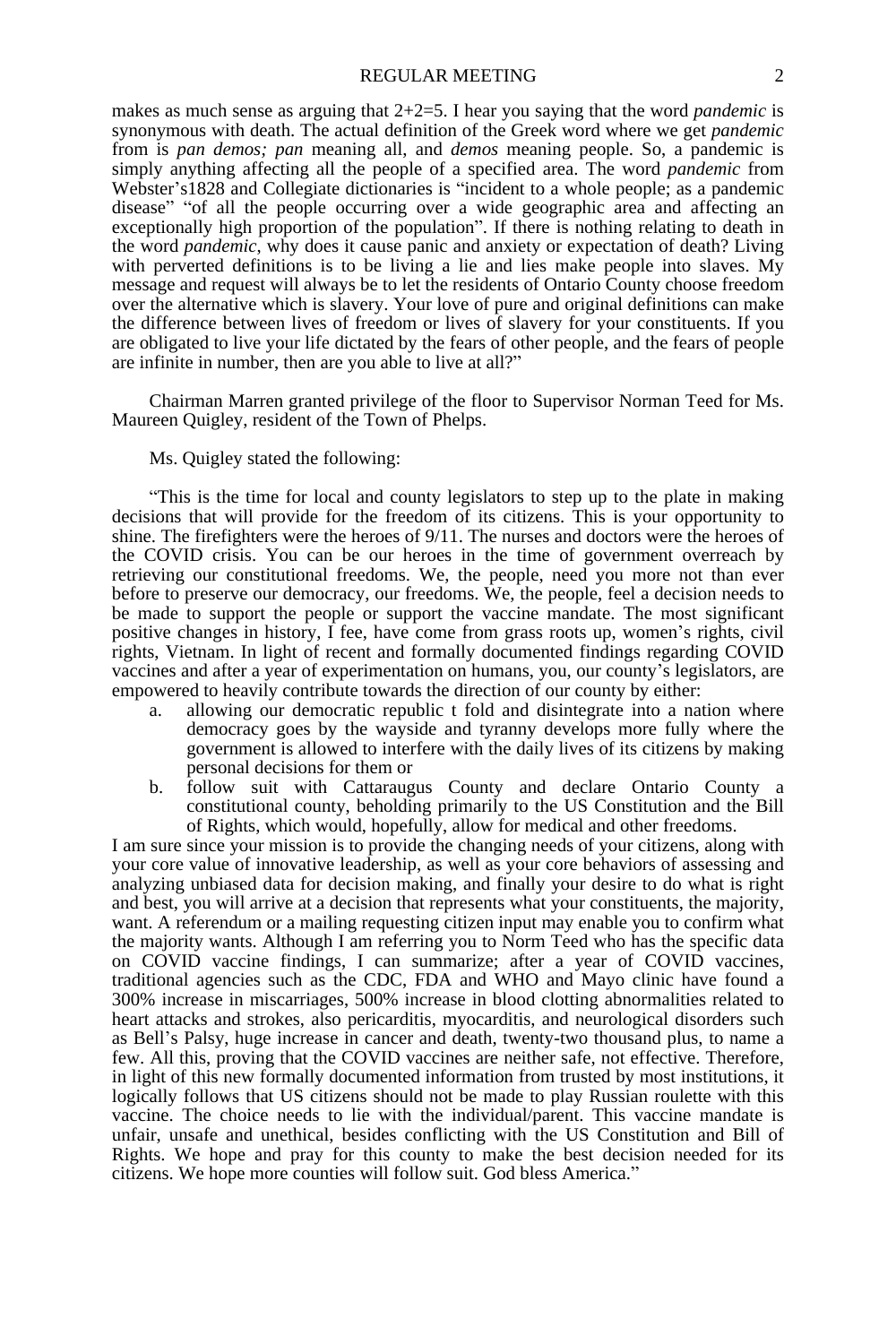Chairman Marren granted privilege of the floor to Supervisor Frederick Wille for Mr. Tom Gillette, resident of the Town of East Bloomfield.

Mr. Gillette state the following:

"Dear supervisors, administrators, and guests, thank you for talking with me tonight. It is an honor and a precious privilege to do so. I'm Tom Gillette and the tile of my talk is *Threatened by Deception.* Fauci and those he works with have done very well at deceiving governments and other large institutions worldwide. The masks are a great symbol of intimidation and they have been not more effective or logical than the vaccine. My hope is that this deception will cause a great number o people to wake up to the need to govern ourselves again. Unfortunately, the people of this country are like the Israelite slaves that came out of Egypt; if it only takes 40 some years for us to learn how to govern and protect ourselves from deception, we will be doing good. Thankfully we have a Constitution, which they didn't have. Now I have legally approached the mask issue. I hate doing so. I see this and other mandates and protocols as a threat to the safety of myself and my family. It is only right that I respond to defend them. These unlawful mandates have awakened me to the fact that our Constitution is not being followed. I am asking you to awaken too. Furthermore, five areas threating our freedom and safety were proposed as changes to NYS DOH policy:

- 1. The imprisonment of suspected public health threats<br>2. Giving the Governor power to impose mandatory may
- Giving the Governor power to impose mandatory masks
- 3. Expanding the number of healthcare workers and 4. Essential workers required to get the vaccinations
- 4. Essential workers required to get the vaccinations without honoring exemptions
- 5. Limiting visitation in nursing homes as they deem fit

The governor renewed the state of emergency on February 14<sup>th</sup>. The first thing you see on her website is "get your kids vaccinated". This and masks are only so vaccine companies can work to get this vaccine approved for children. Right now, due to the emergency, the drug companies have protection from liability. If they get it approved for children, they will once again have protection from liability. In my view, this is child abuse. In *The Federalist Papers No. 1,* Alexander Hamilton said, "It has been frequently remarked that it seems to have been reserved to the people of the country, by their conduct and example, to decide the important question, whether societies of men are capable or not of establishing good government from reflection and choice, or whether they are forever destined to depend for their political constitutions on accident and force." We, again, are at such a place in history. Instead of accepting money for clinics, I am asking Fred Wille or any member of the Health and Human Services Committee to look into whether emergency calls for heart problems have increase since the beginning of vaccinations. Please don't threaten our lives and our loved ones. Thank you and good night.

A copy of the following communications is on file with the Clerk of the Board:

Copies received of minutes of meetings held as follows:

- Health and Human Services Committee held on January 18, 2022
- Planning and Environmental Quality Committee held on January 18, 2022
- Public Works Committee held on January 18, 2022
- Public Safety Committee held on January 19, 2022
- Special Public Safety Committee held on January 27, 2022
- Governmental Operations and Insurance Committee held on January 19, 2022
- Ways and Means Committee held on January 19, 2022
- 209 Investigation Committee held on January 27, 2022
- Seneca Watershed Intermunicipal Organization held on January 24, 2022

Speech regarding Covid mandates received from Bethany Shoemaker, resident of the Town of Phelps.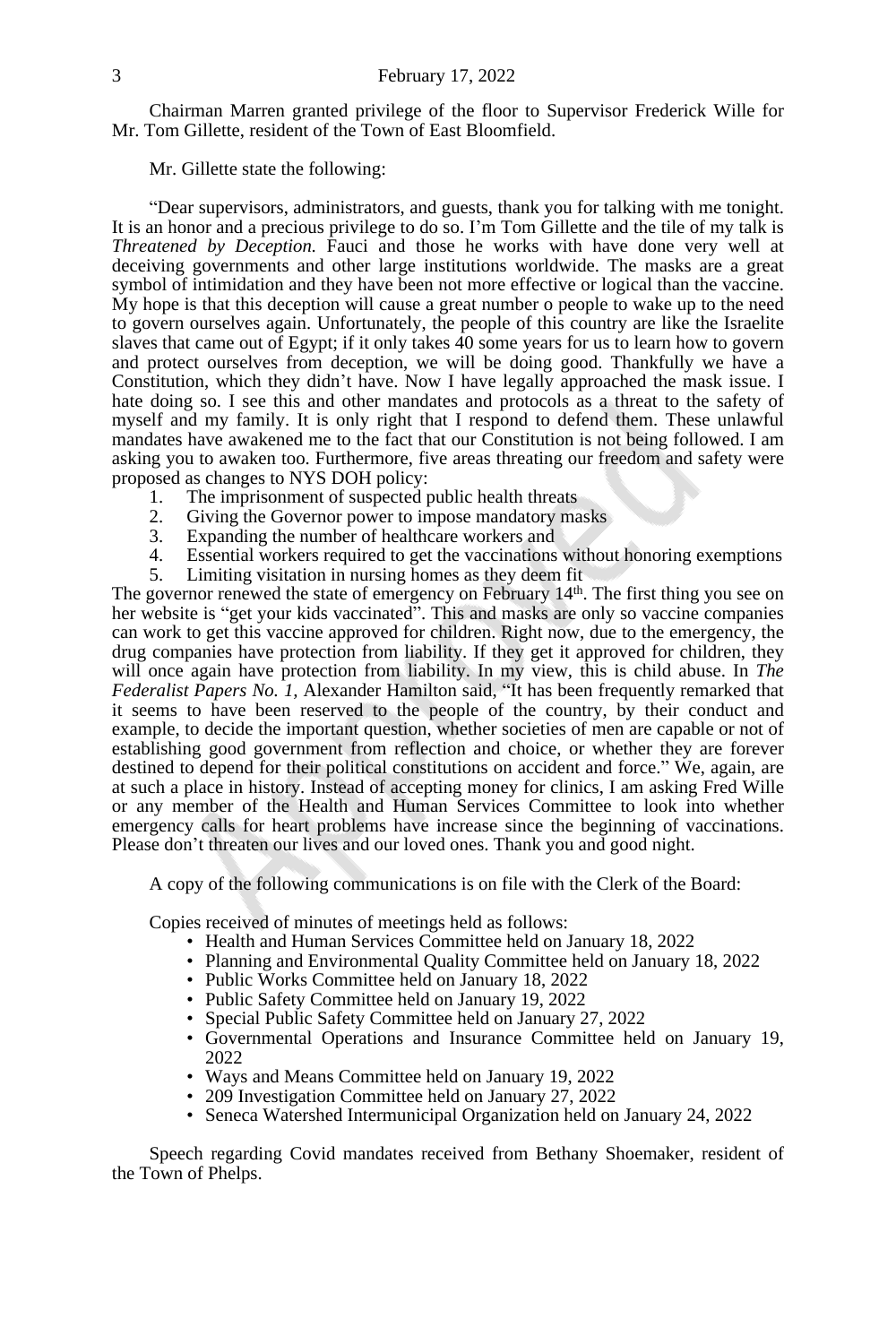Speech regarding "Eyes Wide Open – Part 2" received from Dianne Murphey, resident of the Town of Canandaigua.

The December 2021 Report for Happy Tails, Ontario County Humane Society received from Director William Martin.

The 2021 Annual Report for the Ontario County Humane Society Happy Tails received from Director William E. Martin.

The 2021 Annual Report for Ontario County Soil & Water Conservation District Received from Alaina Robarge, Conservation District Educator.

Resolution No. 2021-292: Appointment of Mary Beer, RN MPH, Ontario County Public Health Director as Local Health Officer for the Town of Canandaigua, received from Supervisor Jared Simpson, Town of Canandaigua.

Resolution No. 2022-023: Acknowledgment and Affirmation of Town Board Resolutions Adopted in 2021 for the Year 2022 received from Supervisor Jared Simpson, Town of Canandaigua.

Correspondence from Lisa Ivers regarding facilitating safe meetings with the Ontario County Board of Supervisors received from Sheriff Povero.

A letter to Supervisor Fred Wille regarding Large Culvert Route 5 & 20 received from Christopher Reeve, Acting Regional Director, NYS Department of Transportation.

The 2021 Annual Report for the Ontario County Planning Board with resource links received from the Ontario County Planning Department.

Resolution in opposition to Senate Bill S7885 as it Relates to the Membership of the Board of Directors of the Western Regional Off-track Betting corporation from Livingston County.

Resolution in opposition to Senate Bill S7885 as it Relates to the Membership of the Board of Directors of the Western Regional Off-track Betting corporation from Seneca County.

Resolution in opposition to Senate Bill S7885 as it Relates to the Membership of the Board of Directors of the Western Regional Off-track Betting corporation from Cattaraugus County.

Resolution in opposition to Senate Bill S7885 as it Relates to the Membership of the Board of Directors of the Western Regional Off-track Betting corporation from Wyoming County.

Resolution in opposition to Senate Bill S7885 as it Relates to the Membership of the Board of Directors of the Western Regional Off-track Betting corporation from Genesee County.

Resolution opposing any decrease to the farm labor overtime threshold from Genesee County.

2022 Ontario County Schedule of Taxes from the Real Property Department.

Notification of Grant Award for the Health Insurance Information, Counseling and Assistance Stipend Program received from the NYS Office for the Aging.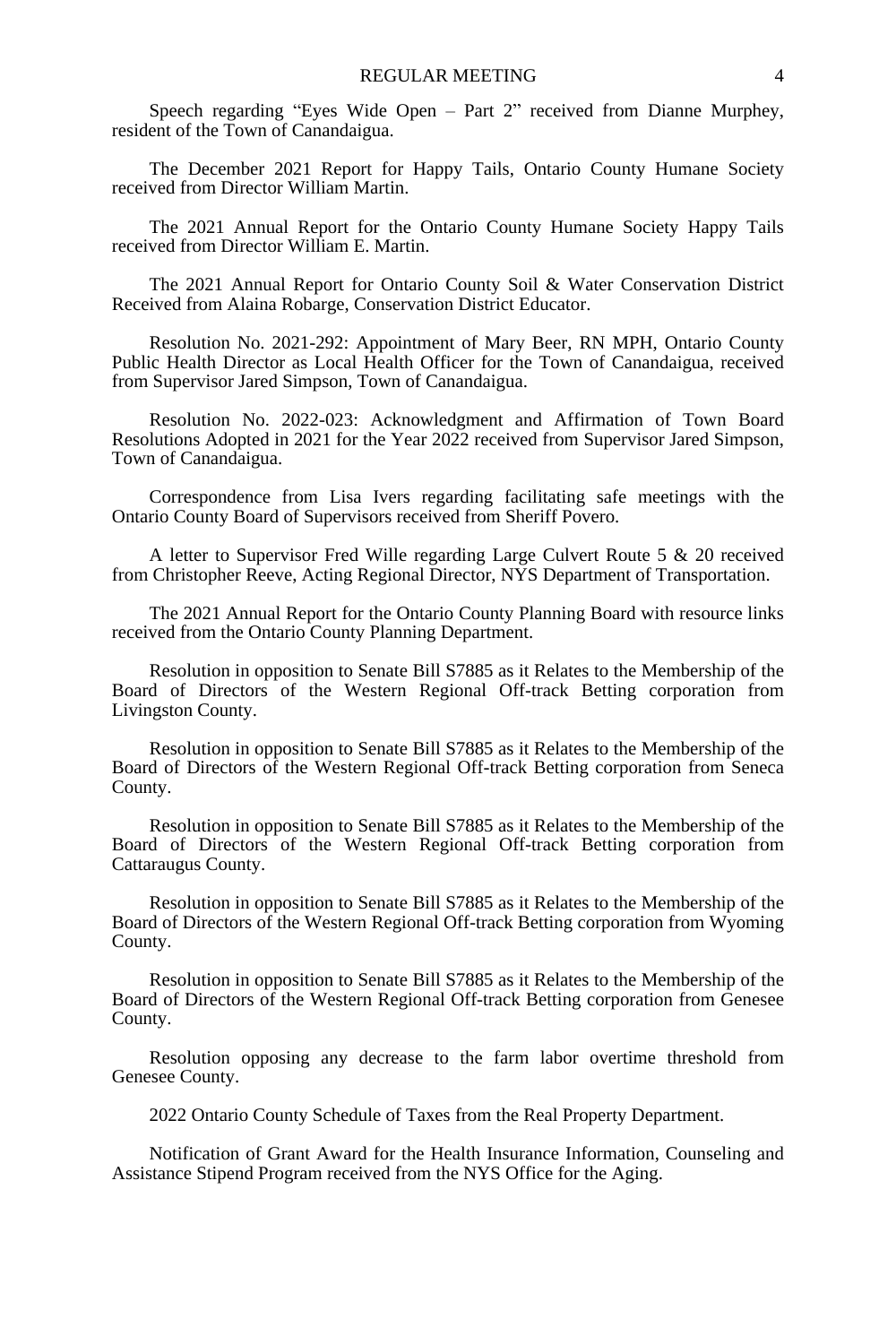Notice to extend preliminary injunction in Purdue Pahara Bankruptcy Court received from Davis Polk & Wardwell, LLP.

Letter from Patricia Steele regarding masking in schools.

Approval of the 3<sup>rd</sup> installment payment of the Opioid National Dislocated Workers Grant received from the NYS Department of Labor.

Correction of Errors from the month of January received from the Ontario County Treasurer.

Chairman Campbell of the 209 Investigation Committee thanked Supervisor Peter Ingalsbe for managing the committee last week in his absence. He said the committee is continuing to work with the newly placed compliance investigator to do what they can to turn over some aspects of their investigation and are looking forward to having the second compliance investigator officer start in the end of March. They will be meeting again on March 10<sup>th</sup> and hope to provide a report to the Board by the end of March.

Supervisor Robert Green stated the Ontario County Board of Supervisors, the Public Safety Committee along with the Sheriff recognized many members of the Sheriff's Department as well as an individual from the Town of Manchester for their outstanding service, longevity, and a number of other areas.

Supervisor Richard Russell offered the following three resolutions as a block and moved for its adoption, seconded by Supervisor Frederick Wille:

### **RESOLUTION NO. 77-2022 MOBILE DEVICE POLICY AND PROCEDURE**

WHEREAS, Pursuant to Resolution number 19-2011, this Board of Supervisors established a Cellular Telephone Policy in January of 2011; and

WHEREAS, The policy adopted in 2011 was reviewed and renamed to the "Mobile Device Policy and Procedure" by Res. No. 111-2013 (the "Mobile Device Policy") and thereafter updated by Res. 458-2018; and

WHEREAS, Mobile device technology and compliance requirements continue to evolve; and

WHEREAS, Pursuant to the Mobile Device Policy employees can be reimbursed for use of personal mobile devices for work purposes; and

WHEREAS, A review of current stipend amounts found that adjustments to the rates are appropriate based on market conditions; and

WHEREAS, The Governmental Operations and Insurance Committee has reviewed the Mobile Device Policy with incorporated stipend modifications (the "Updated Mobile Device Policy") and recommend its adoption; now, therefore, be it

RESOLVED, Upon review and approval by the County Attorney, that this Board does hereby approve the Mobile Device Policy as amended attached hereto and filed with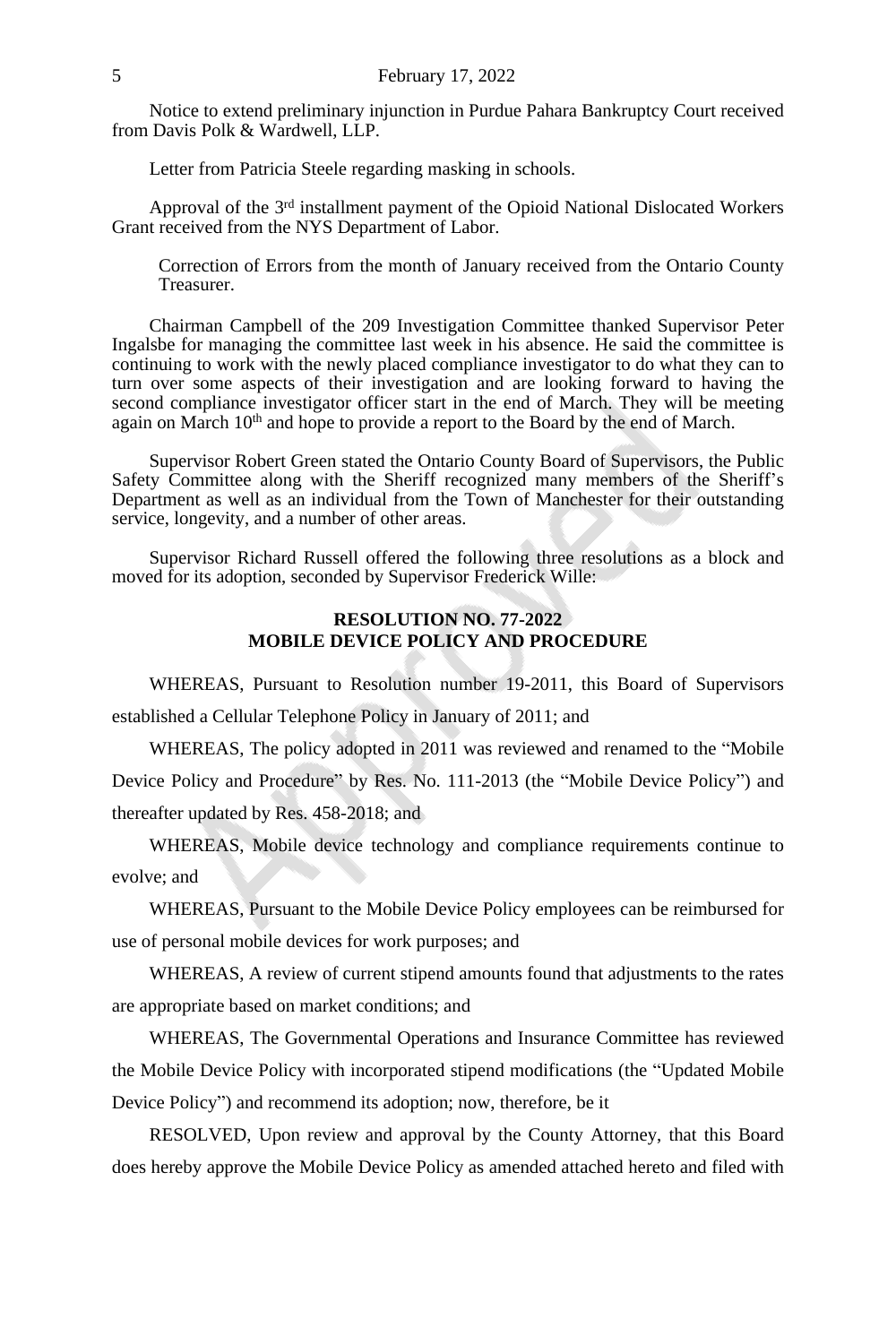the Clerk of the Board for managerial/confidential employees and as negotiated for employees represented by a union; and further

RESOLVED, That the amended Mobile Device Policy, filed herewith is hereby adopted and shall be effective on the date of this adoption; and be it further

RESOLVED, That a certified copy of this resolution and attached policy be sent by the Clerk of this Board to all County department heads.

### **ONTARIO COUNTY**

# *MOBILE DEVICE POLICY*

Adopted January 27, 2011 Revised 2.2013, 7.2018, 2.2022

# **POLICY BACKGROUND**

- The County of Ontario (the "County") does not allow employees to use County mobile devices for personal use, except occasional, incidental use.
- Many employees prefer to use their personal mobile device for County work related purposes thus allowing them to carry only one device for both personal and business purposes.
- The County prefers to limit the number of mobile devices it owns.

#### **GENERAL INFORMATION**

- The County will provide, through payroll, a monthly reimbursement to cover reasonable business use of mobile devices.
- Upon request for reimbursement for mobile device expenses from an employee, a County department head ("Department Head") must recommend approval for the reimbursement for each designated employee (Some departments may have approval by position). An employee signed acknowledgement of the County's Mobile Device Policy must accompany each request for reimbursement.
- Approval by Department Head shall be forwarded to Payroll.
- An employee receiving reimbursement from the County must agree to this policy by signing and providing a copy of it to their Department Head. This signed policy and accompanying Mobile Device Request for Reimbursement shall be sent to the County for filing in the Employee's personnel file. **Reimbursement shall not be provided until this policy and the Mobile Device Request for Reimbursement form have been signed and filed in accordance with this policy.**
- Reimbursement will not be granted retroactive to the approval of the stipend.
- The County will conduct an annual review of all reimbursements.
- For all County owned devices, the employee and supervisor must audit the phone bills monthly. Only occasional, incidental personal use will be allowed.
- This policy is not intended to change or add a requirement that employees work after their normal work hours.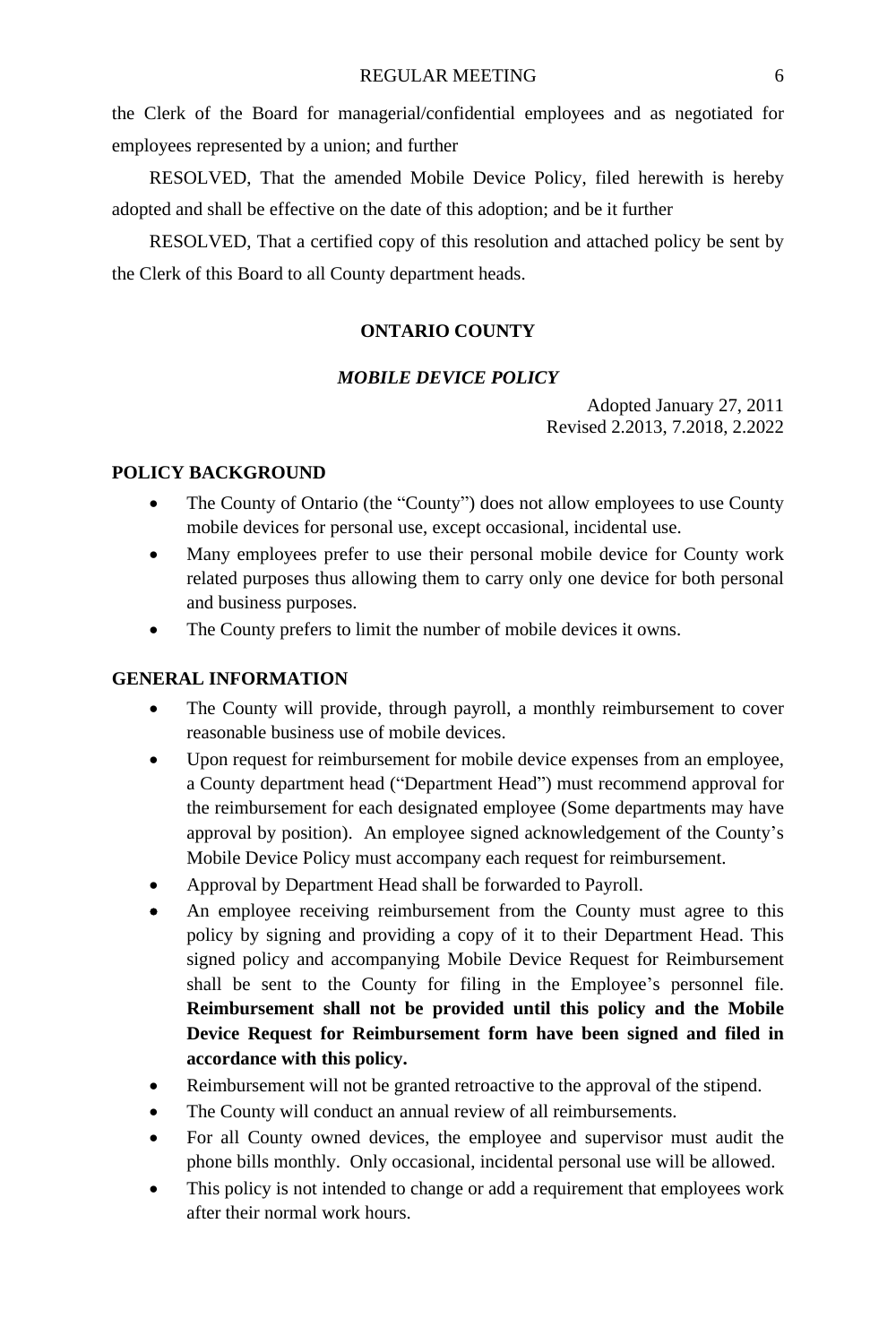Hourly employees shall not use County owned mobile devices while off duty for any unauthorized reason.

# **GENERAL INFORMATION ON DEVICES FOR EMPLOYEES WITH REIMBURSEMENTS**

- The employee may keep their existing County device and accessories if approved to move to the reimbursement plan.
- If the employee already has a personally owned device that meets their business needs, they need not change their device.
- If the employee elects to purchase a (new or different) device, it is at their own expense.
- All new devices and accessories are the responsibility of the employee.
- Reimbursement to an employee may be stopped by the County Administrator, Department Head, and/or Chief Information Officer if it is determined that there is no longer a sufficient business need or for other business reasons. Employee will be given one week notice of any revoked reimbursement.
- Any employee on a leave of absence, whether paid or unpaid, will have reimbursement suspended during such period of leave.
- Reimbursements shall begin the first month after approval by the County Administrator. No reimbursement shall be made retroactively.

# **GENERAL INFORMATION ON PLANS**

- The employee can select any carrier/plan that meets their business needs.
- If they already have a personal plan that meets their business needs, they need not change plans.
- The cost of the personal plan is the employee's cost. The reimbursement only covers reasonable projected business use.

# **REIMBURSEMENT SPECIFICS**

- Recipient must be a County employee.
- Reimbursement amount: \$40.00 per month

# **o Not intended to cover entire monthly cost**

- Paid **monthly** through payroll.
- Reimbursement is not an increase to base pay or used for calculations for raises, retirement, etc.

# **REIMBURSEMENT ELIGIBILITY**

- Business need; recommended by department head, approved by County Administrator.
- To qualify:
- The employee's job requires that they work regularly in the field and need to be immediately accessible.
- The employee's job requires that they need to be immediately accessible outside of normal business hours.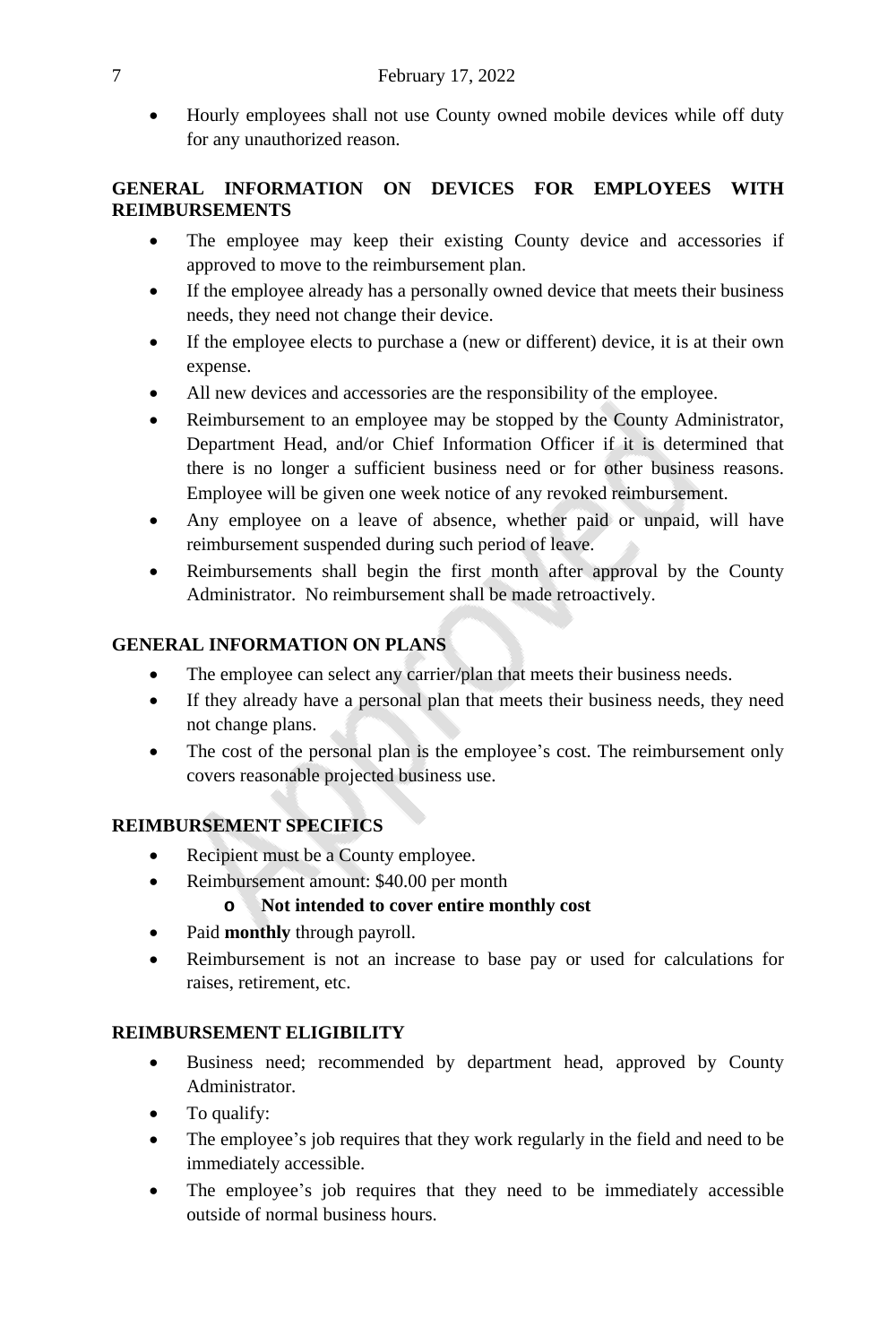- The employee is responsible for critical infrastructure and needs to be immediately accessible at all times.
- The employee travels and needs to be accessible or have access to information technology systems while traveling.
- Access via voice and/or access to information technology systems via a mobile communications device would, in the judgment of the department head, render the employee more productive and/or the service the employee provides more effective, and the cost of mobile communications service is therefore warranted.
- Simply providing a contact number to access for on-call or call-in purposes is NOT sufficient grounds for reimbursement.

# **RECIPIENT RESPONSIBILITIES**

- Employee must agree to:
	- o Select a cellular provider that has adequate coverage to allow the employee to use the device as required.
	- o If the device is to be used as a cell phone, provide phone # within 5 days of activation.
	- o Be available (have device and have it on) during times specified by management (note: This is not intended to extend the workday resulting in overtime pay).
	- o Have a device/plan that meets job requirements.
	- o Inform County if eligibility is not met or changes.
	- o Inform County if wireless service is cancelled.
	- o Provide management with documentation when applying or renewing.
	- o Pay for charges on the plan (including early termination fees).
	- o Remain responsible for plan obligations if employee leaves position.
	- o Personal responsibility for complying with international, federal, state local laws, rules and regulations regarding the use of a mobile device while driving.
	- o Review this policy and execute the acknowledgment that they have read and understand this Policy. Receipt of reimbursement is also evidence of such acknowledgment.

# **MOBILE DEVICE POLICY AND PROCEDURE**

# **PURPOSE**

The County is committed to protecting the confidentiality, integrity, and availability of confidential, personal, private, and sensitive information ("PPSI"). Furthermore, the County is committed to maintaining compliance with all applicable state and federal laws, rules, regulations, as well as County policies.

This mobile device policy is intended to provide guidance and information to County Employees on the acceptable use of mobile devices. It defines standards, procedures, and restrictions for end users who have legitimate business requirements to access County resources from a mobile device – personal or County issued.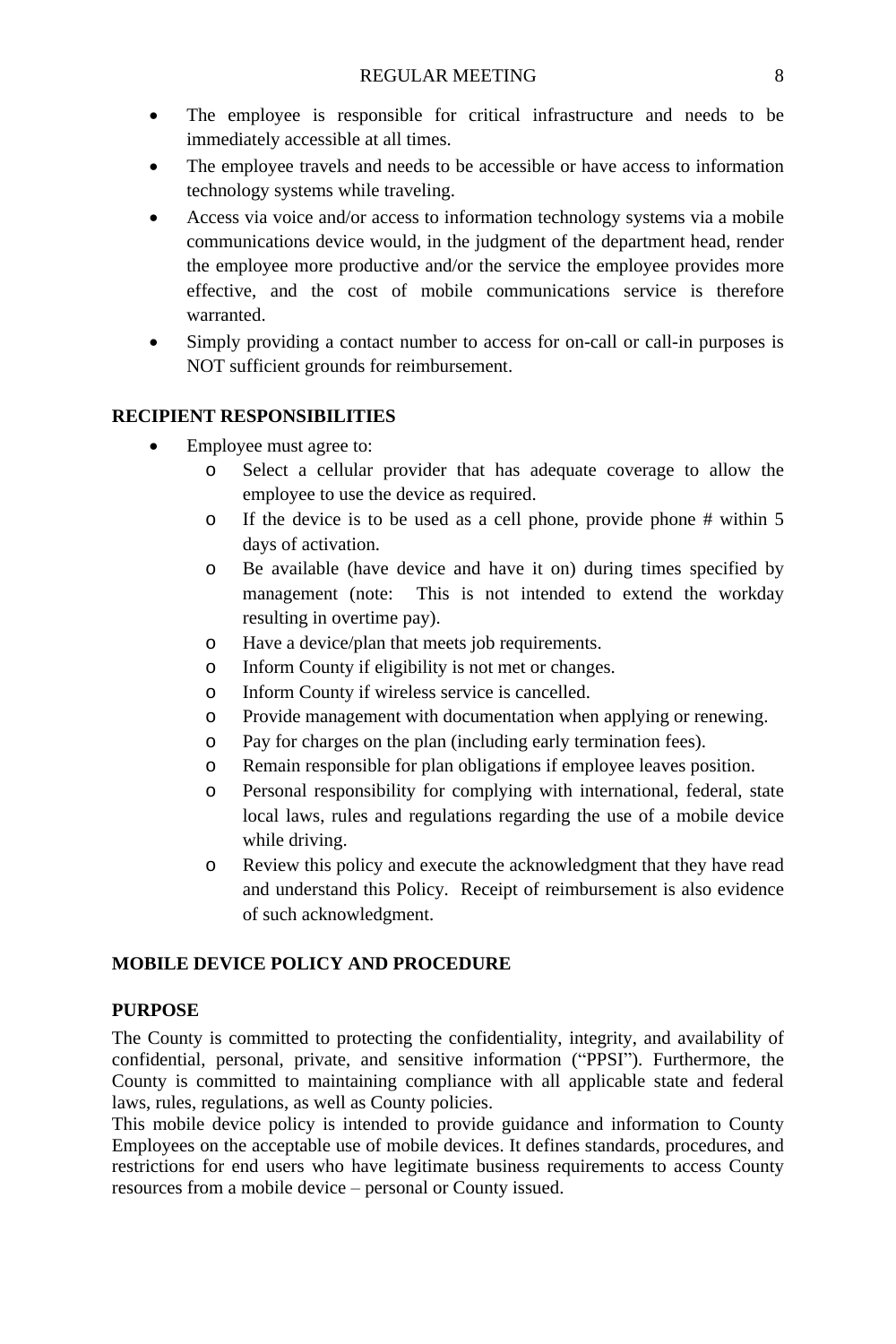Mobile device users must follow all necessary technical, administrative, and physical measures to protect the security of mobile devices used for business purposes, protect sensitive data, and maintain compliance with state and federal requirements.

#### **SCOPE AND DEFINITIONS**

This policy applies to all County employees including full or part-time staff, contractors, and other agents who utilize County-owned or personal mobile devices for County business purposes (collectively "County Employees").

### **PHYSICAL SECURITY**

Mobile device users must exercise due diligence and are responsible for maintaining the physical security of the mobile device, as well as the security and integrity of all information accessed, transmitted, or stored on the mobile device. Suitable protective measures must be present, enabled, and used on all such mobile devices.

# **TECHNICAL CONTROLS**

All mobile devices used for work purposes must have the current mobile device management ("MDM") app in use by County Information Technology. Mobile devices must also remain in compliance with the security requirements of the MDM application. Altering, disabling, or otherwise tampering with the MDM application is strictly prohibited. Employees must coordinate with Information Technology for the installation and removal of the MDM application.

# **USER CONTROLS**

It is the responsibility of any County Employee who uses a mobile device to access DSS, County or State resources to ensure that all security protocols normally used on conventional infrastructure are all applied. The Ontario County Acceptable Computer Use Policy also applies to mobile devices.

- Access to Third-Party Applications
	- o The only third-party applications allowed are those approved and configured by the current MDM app in use by County Information Technology and in accordance with County policy.
- Global Positioning System ("GPS")
	- o GPS shall be enabled and may be tracked by the current MDM app in use by County Information Technology and in accordance with County policy.
- Text Messaging
	- o Any sensitive information arising and in the course of employment with the County shall only be communicated via a New York State or County approved application, including but not limited to e-mail.
- Purging of the Mobile Device
	- o Upon leaving County service, for any reason, County employees shall contact and follow any and all decommission instructions from Information Technology within one (1) week of leaving service.
- Network and data monitoring
	- o County Employees must be cautious about the merging of personal and work email accounts on their personal devices. They must take care to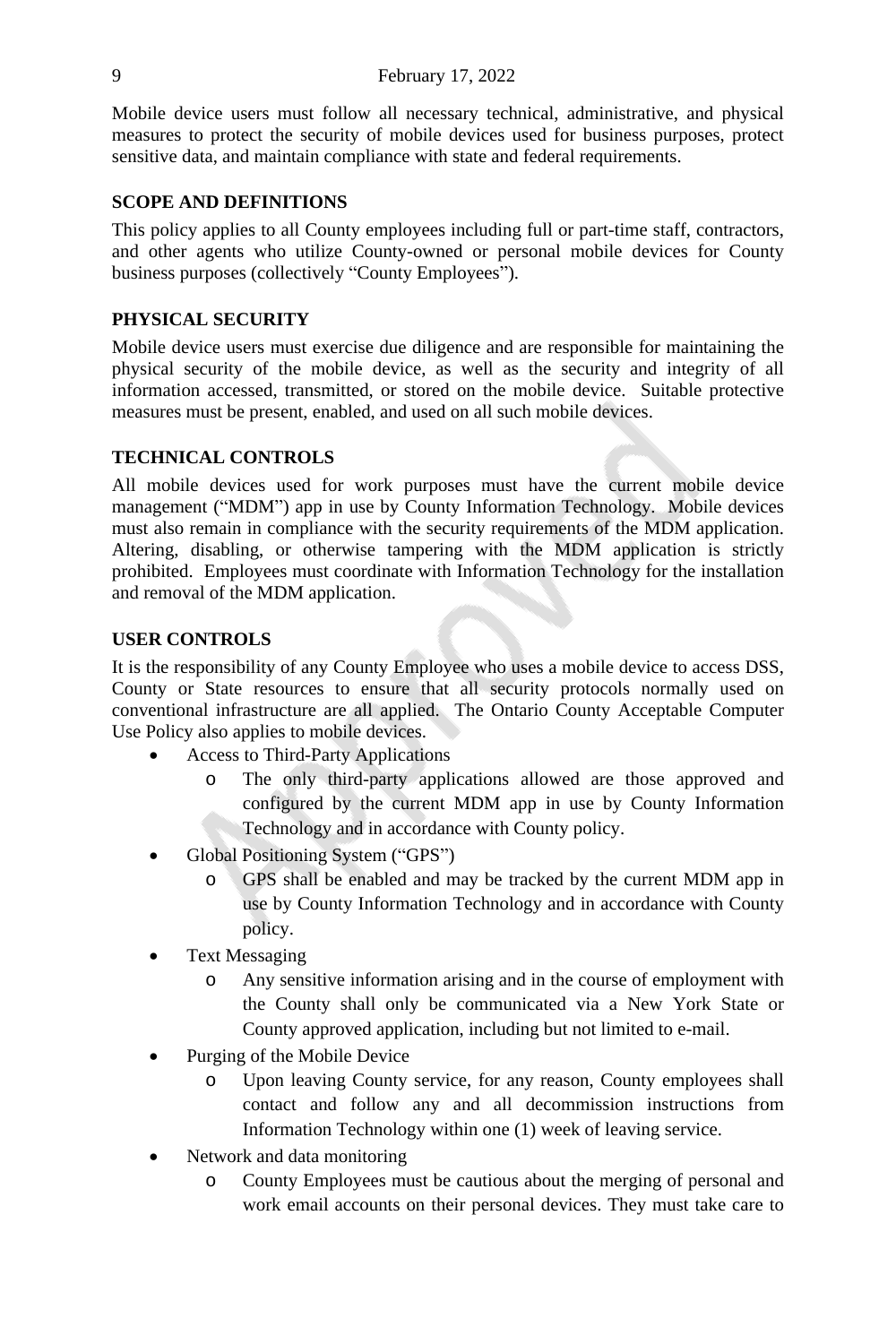ensure that County data is only sent through the County or New York State email system. If a user suspects that County data has been sent from a personal email account, either in body text or as an attachment, they must notify Ontario County Information Technology immediately.

- o Personal email accounts are strictly prohibited on County or DSS issued mobile devices.
- Updating the Mobile Device
	- o Mobile devices must be kept up to date with all authorized security and operating system patches.
- Responsible Use
	- o It is imperative that any mobile device that is used to conduct County or DSS business be utilized appropriately, responsibly, and ethically in accordance with all State and Federal laws. Failure to do so will result in immediate suspension of the user's account.

Access Controls: All users of mobile devices must employ reasonable physical security measures. End users are expected to secure mobile devices used for work purposes at all times. The MDM application requires an active password/passcode to remain in compliance and maintain access to network resources. Basic password parameters required by the MDM application will be determined by the Ontario County Information Technology Department.

Security Training: County Employees will be trained annually on the computer and mobile device security risks. All mobile device users are required to sign an agreement acknowledging receipt of this mobile device policy.

# **NETWORK SECURITY**

- Applications must only be installed from official platform-owner approved sources (ex. Apple App Store). If you are unsure if an application you wish to install on your device is from a platform-owner approved source, please contact Ontario County Information Technology for assistance.
- Devices must not be connected to a PC which does not have up-to-date and enabled anti-malware protection.
- \*Devices must not be "jail broken" or have any software/firmware installed which is designed to gain access to functionality not intended to be exposed to the user.
- Users must not load pirated software or illegal content onto their mobile devices.
- No personally owned equipment (including but not limited to printers, scanners, mobile devices, flash drives, etc) should be connected to a County or DSS issued mobile device.
- If you have a question on network security, please contact County Information Technology.

\*To jailbreak a mobile device is to remove the limitations imposed by the manufacturer and/or platform owner. This gives access to the operating system, thereby unlocking all its features and enabling the installation of unauthorized software.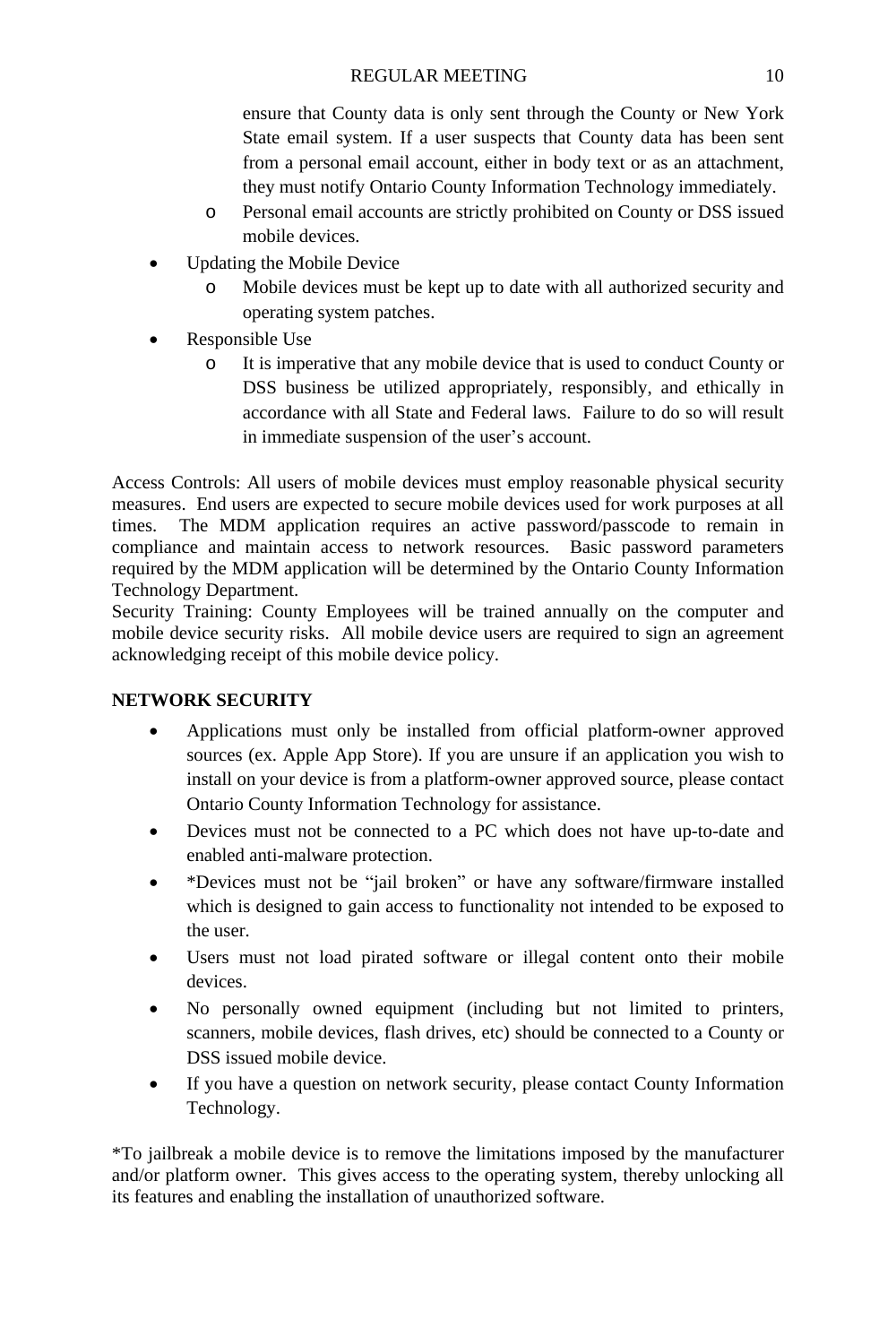# **ENCRYPTION**

Risks to the confidentiality and integrity of sensitive data, both at rest and in transit, can be reduced by using strong encryption technologies. Mobile devices must be encrypted. County Employees are not authorized to alter or disable encryption. A mobile device that does not have encryption enabled may not be used to access, store, or transmit protected data.

# **LOST OR STOLEN PROCEDURES**

Users must report all lost or stolen devices to County Information Technology immediately. In addition, if a user suspects that unauthorized access to protected data has taken place via a mobile device, the user must report the incident to County Information Technology immediately per the County Data Breach Notification Policy.

# **COMPLIANCE AND ENFORCEMENT HANDLING**

Compliance with this mobile device policy is mandatory, and any non-compliance with the policy may result in disciplinary action, up to and including termination from employment, civil liability, and/or criminal penalties. The County will take all appropriate measures to protect the security and confidentiality of County and DSS information, assets and protected data.

# **LEGAL AND REGULATORY REFERENCES**

This mobile device policy addresses and incorporates compliance with a variety of federal and state statutory, regulatory, and policy requirements related to confidentiality, privacy, and information security (e.g. ITS NYS-S14-009, ITS NYS-S14-011).

Compliance is also addressed in the Ontario County Acceptable Computer Use Policy. BY SIGNING BELOW THE EMPLOYEE AGREES HE/SHE HAS READ AND UNDERSTANDS THIS ONTARIO COUNTY MOBILE DEVICE POLICY AND AGREES TO THE SAME.

EMPLOYEE NAME:

EMPLOYEE SIGNATURE/DATE SIGNED:

# **ONTARIO COUNTY**

# *MOBILE DEVICE REQUEST FOR REIMBURSEMENT*

EMPLOYEE NAME: Requests reimbursement of

\$40.00/month for personal mobile device expenses for business use.

By signing below the employee agrees he/she has read the Mobile Device Policy and

specifically the "Recipient Responsibilities" and agrees to the same.

EMPLOYEE SIGNATURE/DATE SIGNED: \_\_\_\_\_\_\_\_\_\_\_\_\_\_\_\_\_\_\_\_\_\_\_\_\_\_\_\_\_\_\_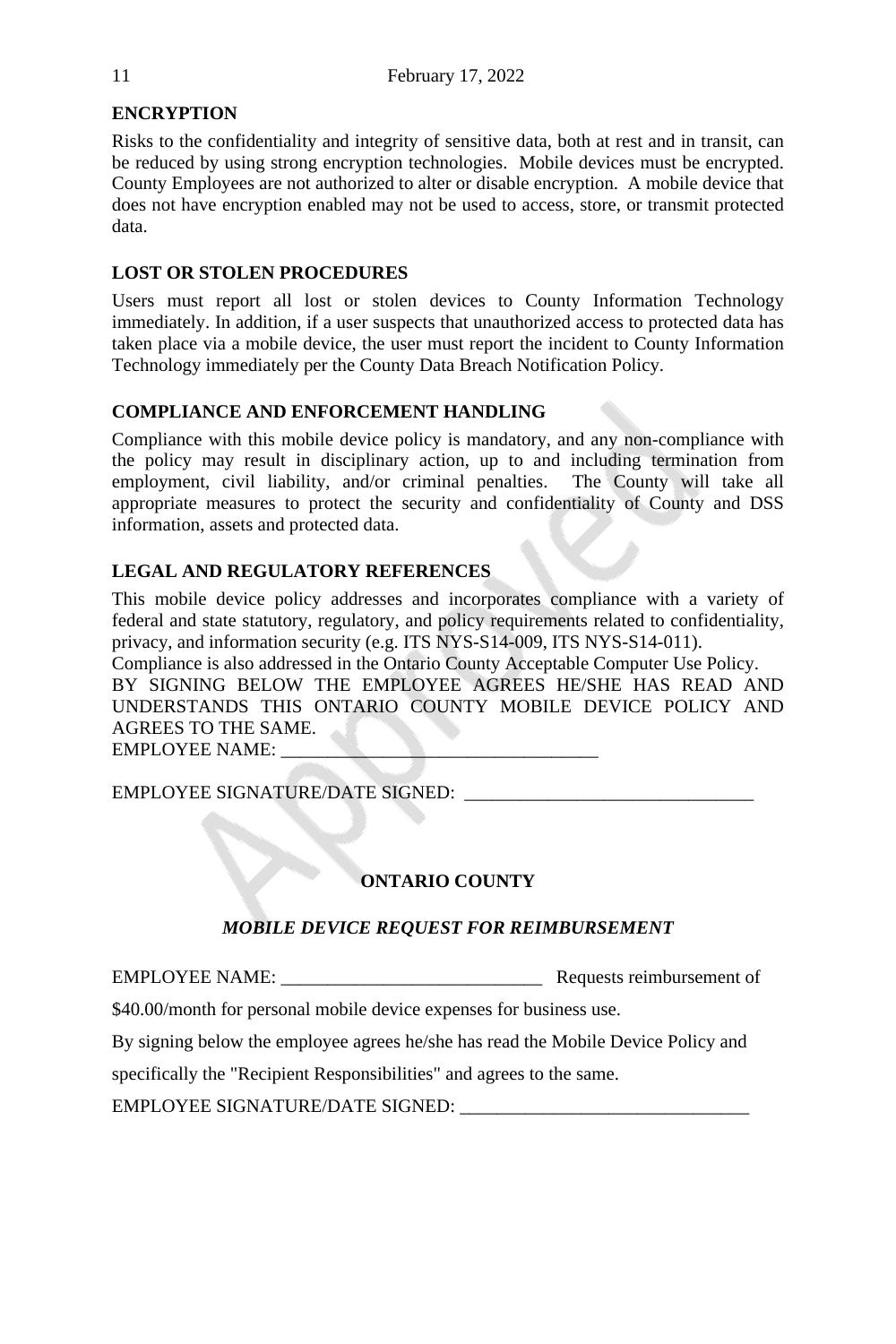#### REGULAR MEETING 12

Department Head has reviewed this request and indicates that employee satisfies the reimbursement eligibility requirements set forth in the Ontario County Mobile Device Policy and recommends approval for reimbursement for this employee. DEPARTMENT HEAD SIGNATURE/DATE APPROVED:

NOTICE: If approved, Department Head must provide this form and the signed Ontario County Mobile Device Policy to the Finance Office - Payroll Unit and to the Human Resources Department. Reimbursement will not begin until forms are provided as indicated.

#### **RESOLUTION NO. 78-2022 RESOLUTION OF APPROVAL – BLOOMFIELD MEADOWS CORRECTION OF ERROR – 2022 COUNTY/TOWN TAX ROLL**

WHEREAS, An application for corrected tax roll for the 2022 County/Town tax roll has been received by the Real Property Tax Director in accordance with RPTL §554; and

WHEREAS, The property owner is Bloomfield Meadow Apartments, whose mailing address is 249 Norton Village Lane, Rochester NY, 14609; and

WHEREAS; The property subject to correction is located at 21 Bennett Ave, in the Town of East Bloomfield. The tax map number is 68.17-1-26.100; and

WHEREAS, The Real Property Tax Director has completed an investigation pursuant to RPTL §554, and has filed a copy of the findings of that investigation; and

WHEREAS, The property had been receiving an exemption under Section 4.07 RPTL §421-e: which is a 20 year exemption, that was initiated in 2016 and grants exemption for General Municipal Taxes and School Taxes, but does not apply to Special Ad Valorem taxes, for Low or Moderate income housing developed through Housing Trust Fund or Affordable Housing Development Program; and

WHEREAS, The assessment was increased during a town-wide re-valuation and the exemption amount was not corrected to reflect its full exemption value, thus leaving a portion of its assessed value as taxable; and

WHEREAS, The Real Property Tax Director has recommended that a corrected tax bill be issued to the property owner; now, therefore, be it

RESOLVED, That the report of findings has been reviewed by the Government Operations & Insurance Committee, and agree with the recommendation of the Director; and further

RESOLVED, That the application for Correction of Error is approved; and further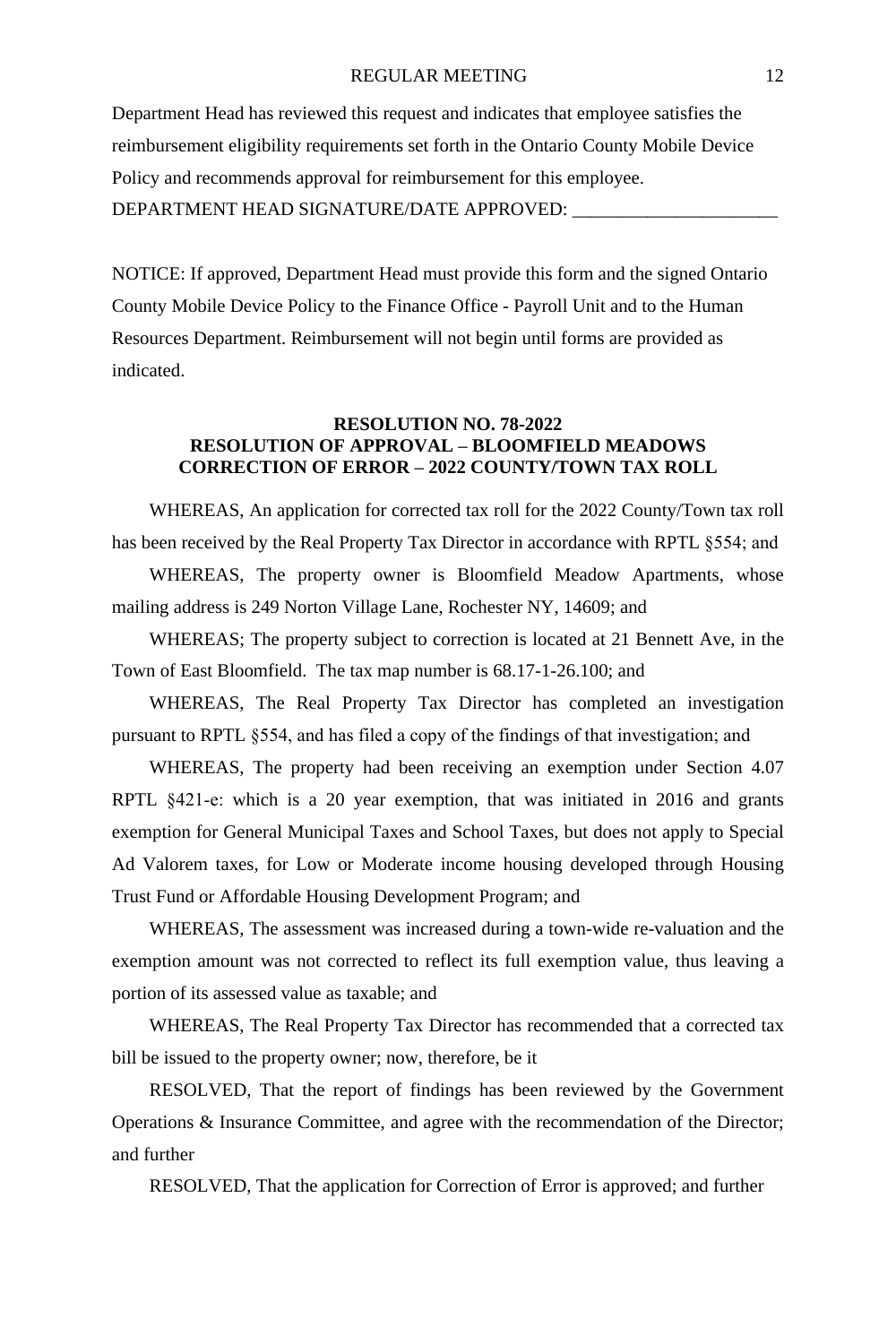#### 13 February 17, 2022

RESOLVED, That the 2022 County/Town tax bill shall be corrected by amending the amount of taxes due to \$1,023.95 for Special District FD261, and reducing the amount of County, Town and Re-levied School taxes by \$8,857.13; and further

RESOLVED; That copies of this resolution be sent to the Ontario County Treasurer, Bloomfield Meadow Apartments and the East Bloomfield Town Tax Collector.

### **RESOLUTION NO. 79-2022 RESOLUTION OF APPROVAL – HILL PROPERTY PARTNERSHIP CORRECTION OF ERROR – 2022 COUNTY/TOWN TAX ROLL**

WHEREAS, An application for corrected tax roll for the 2022 County/Town tax roll has been received by the Real Property Tax Director in accordance with RPTL §554; and

WHEREAS, The property owner is Hill Property Partnership, whose mailing address is PO Box 219, Teton Village WY, 83025; and

WHEREAS, The property subject to correction is located at 5852 East Lake Road, in the Town of Richmond, and whose tax map number is 175.00-1-42.100; and

WHEREAS, The Real Property Tax Director has completed an investigation pursuant to RPTL §554, and has filed a copy of the findings of that investigation; and

WHEREAS, The 2021-2022 school taxes were paid to the Honeoye Central School District Tax Collector on 10/30/2021 in the amount of \$6608.19, but were not removed from the Districts unpaid list; and

WHEREAS, The full amount of school tax, with interest and penalties was erroneously relevied on the 2022 County/Town tax bill; and

WHEREAS, The Real Property Tax Director has recommended approval of the application for correction of error; now, therefore, be it

RESOLVED, That the report of findings has been reviewed by the Governmental Operations & Insurance Committee, and agree with the recommendation of the Director; and further

RESOLVED, That the application for Correction of Error is approved; and further

RESOLVED, That the 2022 County/Town tax bill shall be corrected by amending the amount of taxes due to \$4,855.17, after removal of the school tax relevy amount \$7,140.09; and further

RESOLVED, That copies of this resolution be sent to the Ontario County Treasurer, Hill Property Partnership, and the Richmond Town Tax Collector.

The foregoing block of three resolutions was adopted.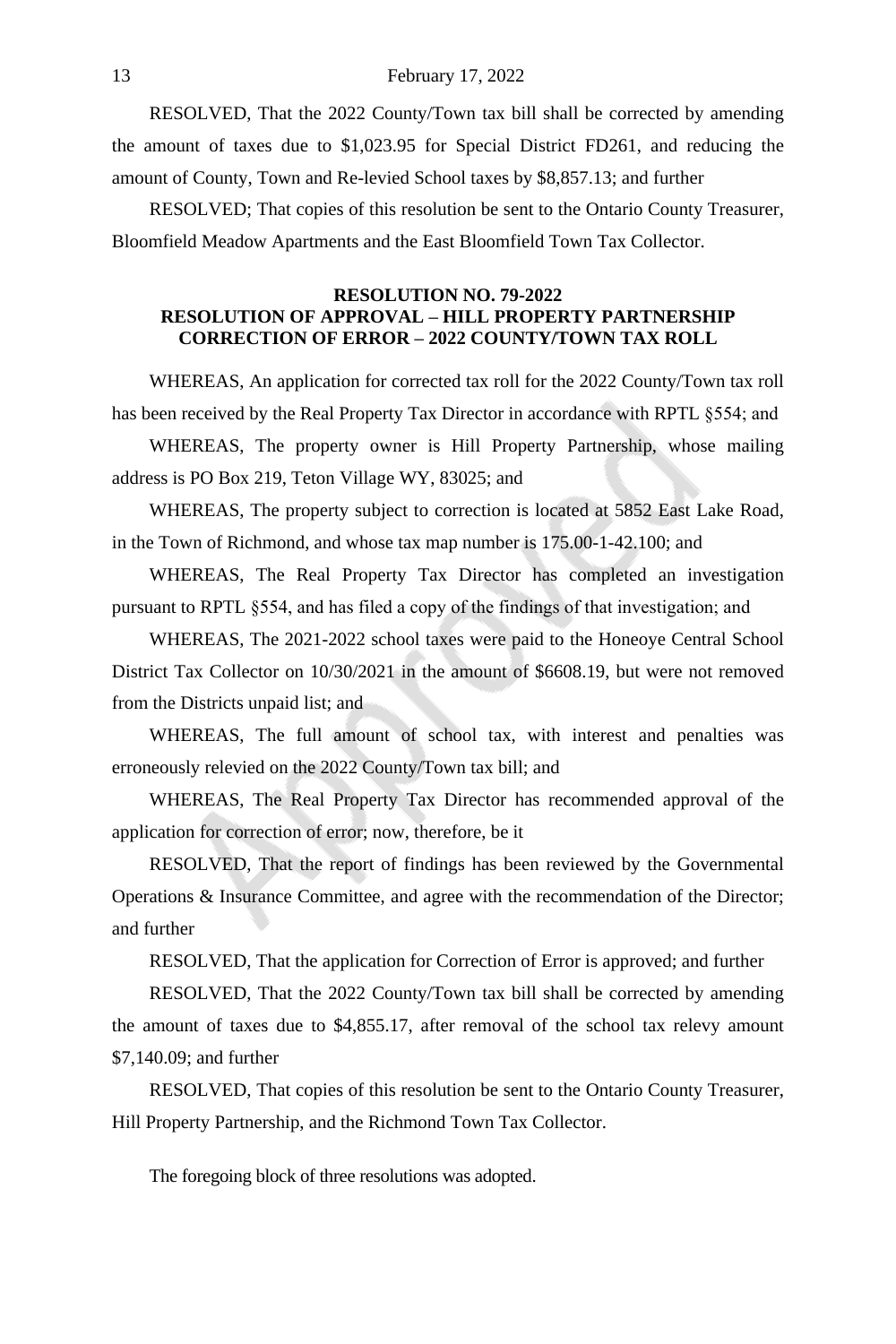Supervisor Richard Russell offered the following resolution and moved for its adoption, seconded by Supervisor David Baker:

# **RESOLUTION NO. 80-2022 AUTHORIZATION TO CONTRACT WITH THE CENTER FOR GOVERNMENT RESEARCH TO CALCULATE WEIGHTED VOTING ASSIGNMENTS**

WHEREAS, Where elected officials of a municipal body represent constituencies with significant differences in population in New York State, courts of competent jurisdiction have consistently upheld the use of a weighted voting system where each elected official is assigned a number of voted determined through computer based calculation employing the Banzhaf Power Index and using the population figures for the constituents they represent from the latest United States Decennial Census; and

WHEREAS, Since 1968 this Board of Supervisors has used such computer analysis employing the Banzhaf Power Index and Decennial Census population data to determine weighted voting assignments for each supervisor as required by Ontario County Local Law No. 3 of 1968; and

WHEREAS, The United States Census Bureau has officially released population data from the 2020 Decennial Census, and the Ontario County Planning Department has used said data to determine the total population residing in each supervisor's district; and

WHEREAS, A report documenting the methodology and calculations involved in determining the weighted voting assignment for each supervisor based upon the 2020 Census Data using the Banzhaf Power Index prepared by qualified mathematicians will ensure compliance with the court upheld methodology for calculating weighted voting assignments; and

WHEREAS, The Ontario County Planning Department has received two proposals from entities qualified to perform said weighted voting calculations and produce the documentation report; and

WHEREAS, The Governmental Operations and Insurance Committee and the Ways and Means Committee recommend acceptance of the proposal from the Center from Government Research, Inc. to perform the weighted voting assignment calculations employing the Banzhaf Power Index and using the 2020 Decennial Census population data, a copy of which is on file with the Clerk of this Board; now, therefore, be it

RESOLVED, The following budget transfer is hereby approved to fund the calculation of new weighted voting assignments:

| <b>Account</b> | Account Name                  | Inc/Dec  | Amount     |
|----------------|-------------------------------|----------|------------|
| AA1340 54731   | Contingency                   | Decrease | \$7,000.00 |
| AA8020 54260   | Consultation and Professional | Increase | \$7,000.00 |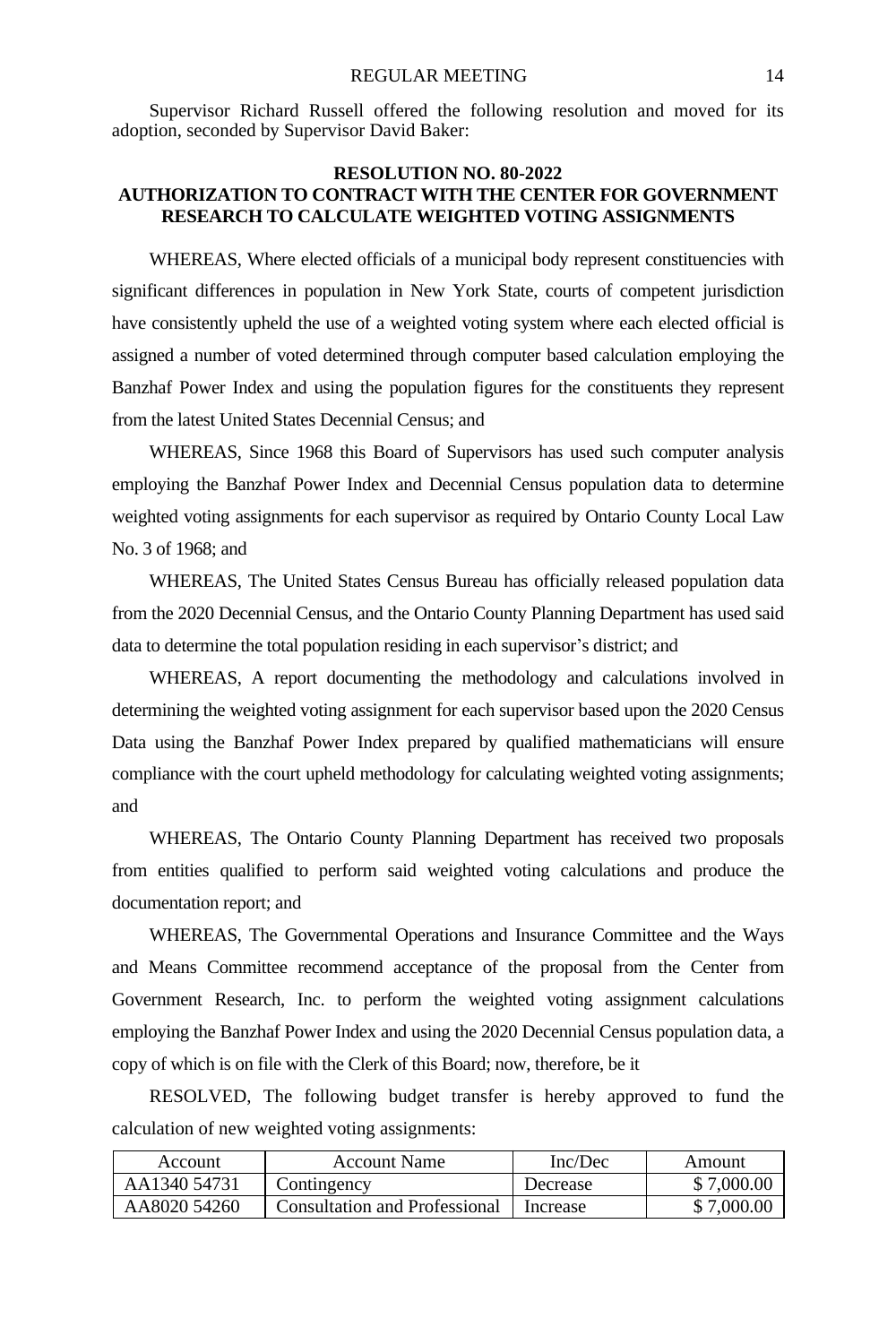and further

RESOLVED, That upon review and approval of the County Attorney as to form, the proposal from the Center for Government Research, Inc., 1 South Washington Street Suite 400, Rochester, New York 14614 dated January 13, 2022 as clarified in their letter of January 18, 2022 to perform a calculation of weighted voting assignments based on the 2020 US Decennial Census population data and the Banzhaf Power Index at a cost not to exceed Seven Thousand Dollars (\$7,000.00) is hereby accepted and the County Administrator be, and hereby is, authorized and empowered to execute a contract with said firm for said services at said cost; and further

RESOLVED, That the term of said contract shall commence on February 18, 2022 and terminate on April 30, 2022; and further

RESOLVED, That the Director of Planning shall administer said contract; and further

RESOLVED, That the County Finance Department is authorized and directed to make the necessary budgetary and accounting entries to effect the intent of this resolution.

#### Adopted.

Supervisor Richard Russell offered the following resolution and moved for its adoption, seconded by Supervisor Frederick Wille:

# **RESOLUTION NO. 81-2022 AUTHORIZATION TO CONTRACT WITH DINAN COMMUNICATIONS TO PROVIDE PUBLIC RELATIONS AND MARKETING SERVICES FOR VARIOUS COUNTY DEPARTMENTS**

WHEREAS, Ontario County continues to have a need for Public Relations and Marketing Services especially during a global public health pandemic. Keeping the public informed through press releases and social media is a high priority; and

WHEREAS, Ontario County's most recent contract for said services, with Dinan Communications, expires on February 20, 2022; and

WHEREAS, Request for Proposals (R22025) were issued and only one proposal was received on January 6, 2022 from Dinan Communications; and

WHEREAS, After review of the proposal, the County Administrator recommends award to Dinan Communications, at a cost of \$2,400 per month for 30 hours of services, \$80 for any hours over that amount per month and any subcontracted items to be billed at cost with no mark up; and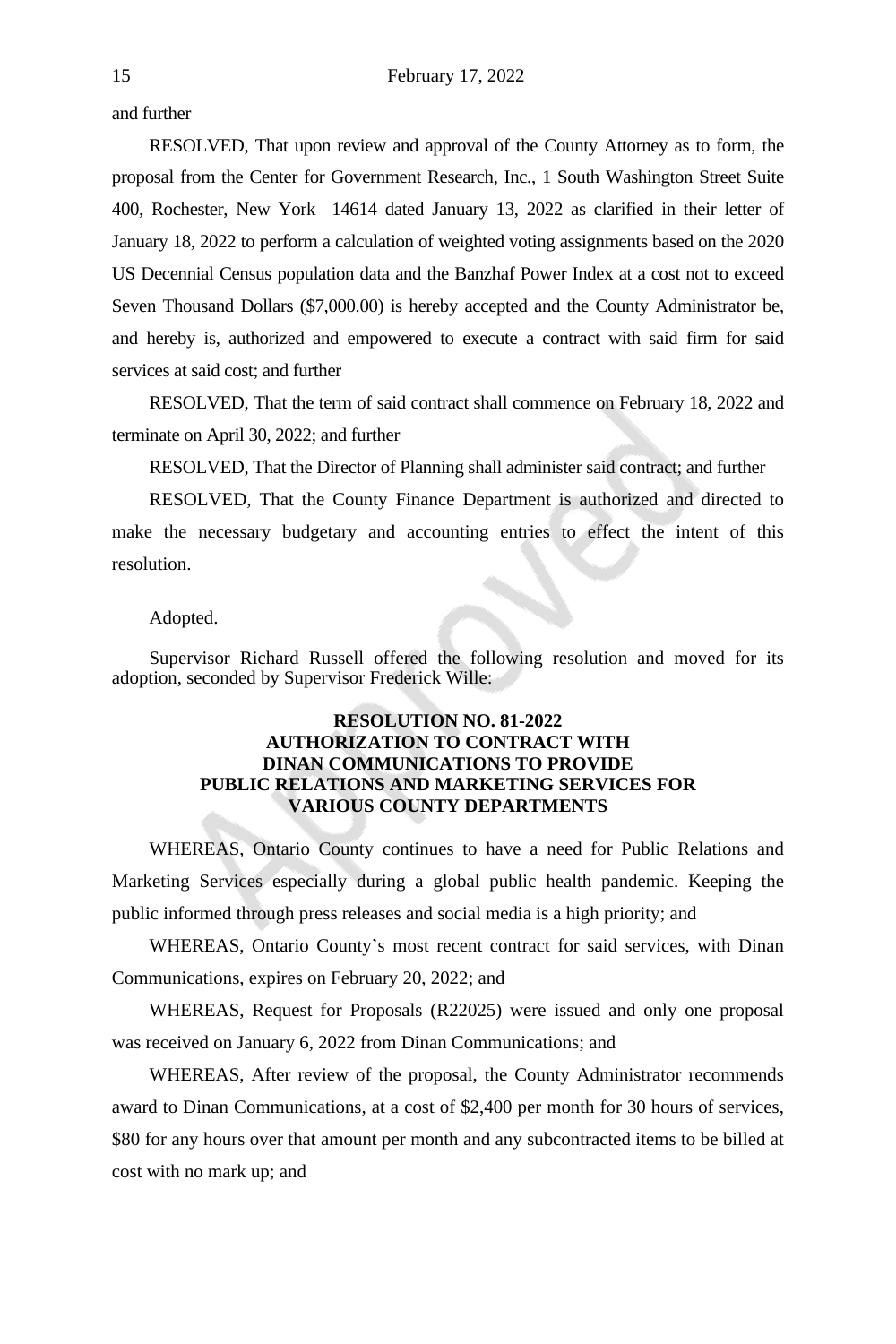WHEREAS, The Governmental Operations and Insurance Committee recommends its approval; now, therefore, be it

RESOLVED, That upon review and approval by the County Attorney as to form, the Board of Supervisors hereby approves the contract for Public Relations and Marketing Services with Dinan Communications, 11 Elm Street, Pittsford, NY 14534, beginning February 20, 2022, and expiring February 19, 2023, at a cost of \$2,400 per month for 30 hours of services, \$80.00 for any hours over that amount per month and any subcontracted items to be billed at cost with no mark up; and further

RESOLVED, That the County Administrator be, and hereby is, authorized and empowered to execute the contract with Dinan Communications, and all other documents necessary to effectuate the purpose of this resolution.

Adopted.

Supervisor Richard Russell offered the following resolution and moved for its adoption, seconded by Supervisor Frederick Wille:

# **RESOLUTION NO. 82-2022 RISK RETENTION FUND AUTHORIZATION OF SETTLEMENT**

WHEREAS, Claimant, The as parent and natural guardian of , filed a Notice of Claim alleging in part, negligence in the ownership and maintenance of Grimes Glen park, as set forth in plaintiff's Notice of Claim; and

WHEREAS, The parties negotiated a settlement of the claimant's claim, without admission of wrongdoing on the part of respondent Ontario County, and with the claimant releasing respondent Ontario County from any and all claims without costs, in consideration of the payment of  $\;$  ; and

WHEREAS, The Governmental Operations and Insurance Committee recommends the adoption of this resolution; now, therefore, be it

RESOLVED, That the County Attorney is hereby authorized to settle the claim of as parent and natural guardian of  $\mu$ , in an aggregate amount not to exceed  $\sim$ , contingent upon the execution of appropriate releases as approved by the County Attorney; and further

RESOLVED, That upon the consummation of the settlement as authorized above, and upon the representation of the County Attorney that appropriate documents have been executed to conclude these claims against the County and all other County employees, the Director of Finance shall pay the stipulated amount to the claimant or her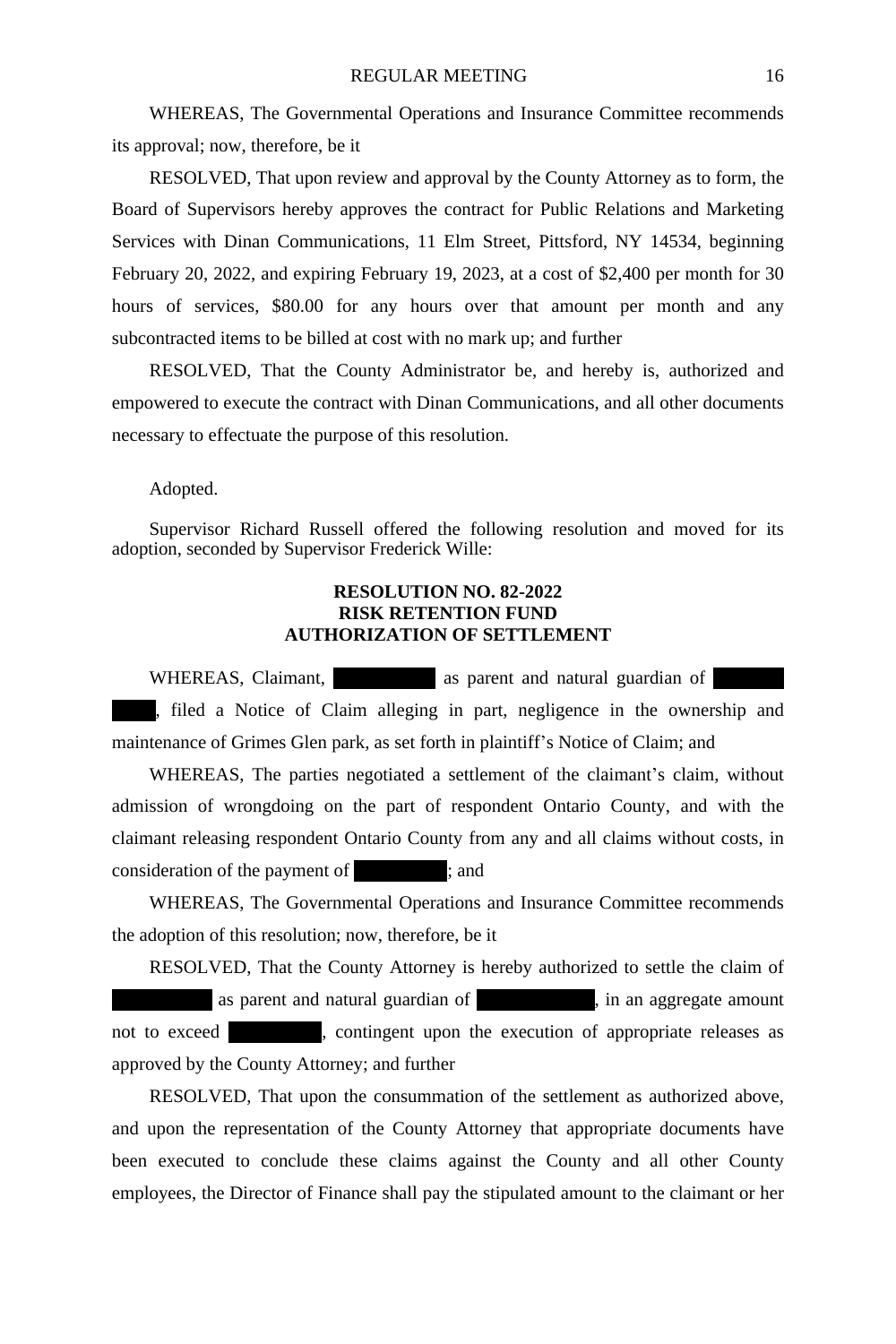representatives subject to an aggregate limit of  $\blacksquare$ , with payment to be made from the self-insurance risk retention judgment and claims account (MS 1930 54430); and further

RESOLVED, Funding for said appropriation is provided by the following budget transfer:

| Account        | <b>Account Name</b>          | Inc/Dec  | Amount |
|----------------|------------------------------|----------|--------|
| MS 30511 BR106 | <b>Appropriated Reserves</b> | Increase |        |
| MS 1930 54430  | Property Loss and Claims     | Increase |        |

RESOLVED, That the County Finance Department is authorized and directed to make the necessary budgetary and accounting entries to effect the intent of this resolution; and further

RESOLVED, That copies of this resolution shall be transmitted by the Clerk of this Board to the County Attorney and the Director of Finance.

#### Adopted.

Supervisor Daniel Marshall offered the following resolution and moved for its adoption, seconded by Supervisor Norman Teed:

#### **RESOLUTION NO. 83-2022 AUTHORITY TO USE EMERGENCY MEDICAL SERVICE PROVIDERS THAT ASSIST WITH COVID 19 VACCINATION CLINICS IN 2022**

WHEREAS, Resolution No. 374-2021 authorized payments and the use of emergency medical service providers that assist with COVID-19 vaccination clinics; and

WHEREAS, The Federal Government accelerated the development of vaccines to help protect our nation's residents; and

WHEREAS, The Governor and New York State Department of Health received vaccine and prioritized the administration of vaccine and recommended Emergency Medical Services (EMS) be present during the distribution to respond to any adverse reaction of the vaccine; and

WHEREAS, Ontario County Public Health received its first allocation of vaccine and began vaccination POD's (Point Of Dispensing) in early January 2021 and requested the assistance of EMS providers to monitor and respond to any adverse reactions of vaccinated individuals; and

WHEREAS, The amount of time spent by EMS providers at vaccination POD's has been a drain on their resources; and

WHEREAS, The American Rescue Plan allows for reimbursement of vaccination related expenses, including that of EMS providers; and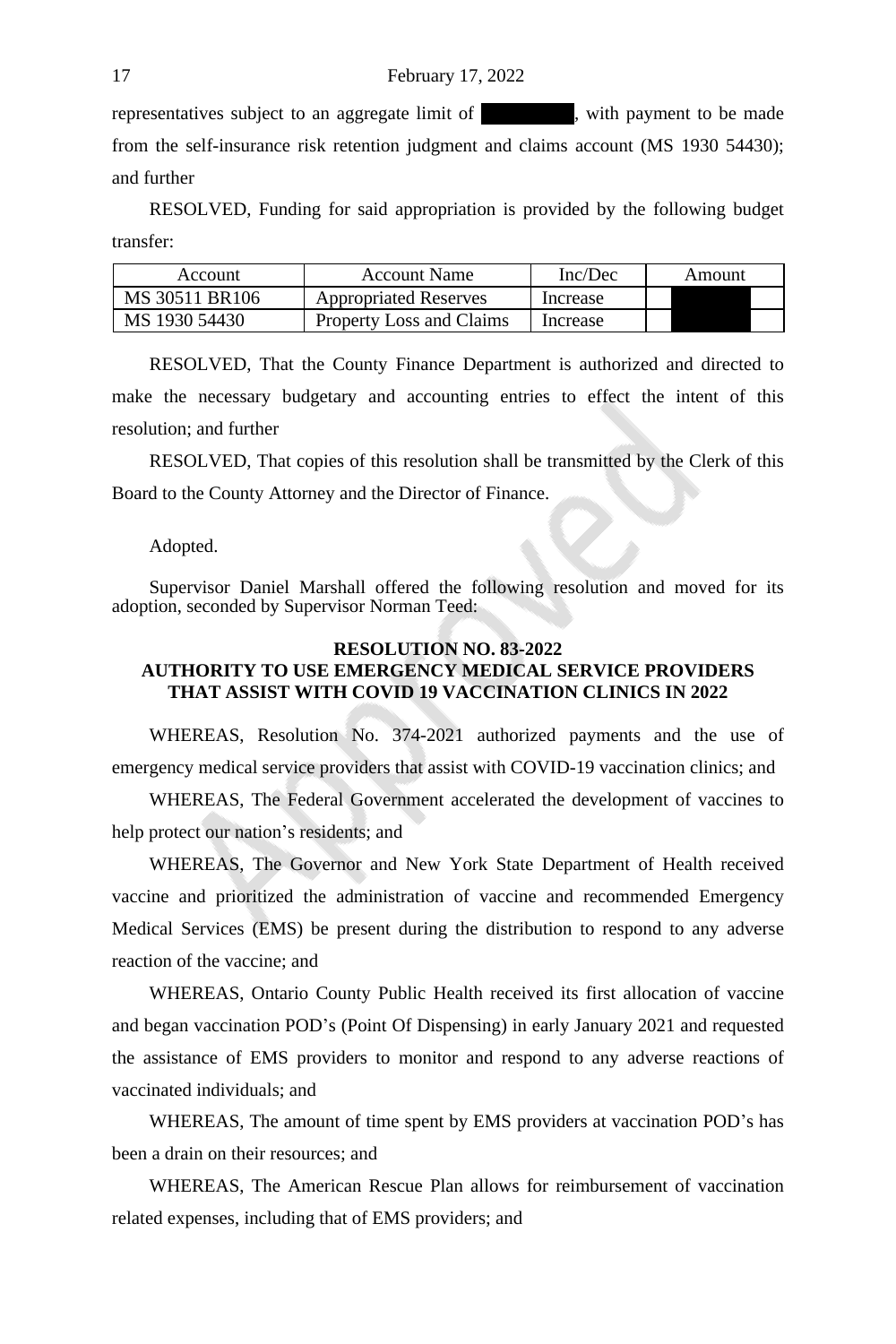WHEREAS, The Health & Human Services and Ways & Means Committees recommend approval of this resolution; now, therefore, be it

RESOLVED, Invoices received from EMS providers: Canandaigua Emergency Squad, Inc, Finger Lakes Ambulance EMS, Inc and Victor Farmington Ambulance Corps are hereby approved for calendar year 2022 expenses for COVID-19 vaccination related expenses in conjunction with the POD's conducted by Ontario County Public Health; and further

RESOLVED, These expenses will be paid and reimbursed by American Rescue Plan funds; and further

RESOLVED, That the Finance Department is authorized to make the necessary budgetary and accounting entries to affect the intent of this resolution; and further

RESOLVED, That copies of this resolution be sent by the Clerk of this Board to the Canandaigua Emergency Squad, Inc, Finger Lakes Ambulance EMS, Inc and Victor Farmington Ambulance Corps.

#### Adopted.

Supervisor Daniel Marshall offered the following twelve resolutions as a block and moved for its adoption, seconded by Supervisor Norman Teed:

### **RESOLUTION NO. 84-2022 AUTHORIZATION TO CONTRACT WITH S2AY RURAL HEALTH NETWORK, INC.**

WHEREAS, Ontario County Public Health Department is desirous to obtain services from the S2AY Rural Health Network, Inc. for purposes of sharing in the cost of carrying out the work plan of the S2AY Rural Health Network, which includes the counties of Chemung, Livingston, Ontario, Schuyler, Seneca, Steuben, Wayne and Yates; and

WHEREAS, The Public Health Director, County Administrator, and the Health and Human Services Committee recommend the participation of the Public Health Department in this network; and

WHEREAS, The funding for this contract is established in the amount of \$18,375.00 and has been budgeted in the 2022 budget; now, therefore, be it

RESOLVED, That upon the review and approval of the County Attorney as to form, the Board of Supervisors hereby approves a contract with S2AY Rural Health Network, Inc. for the period of January 1, 2022 through December 31, 2022 at a cost not to exceed \$18,375; and further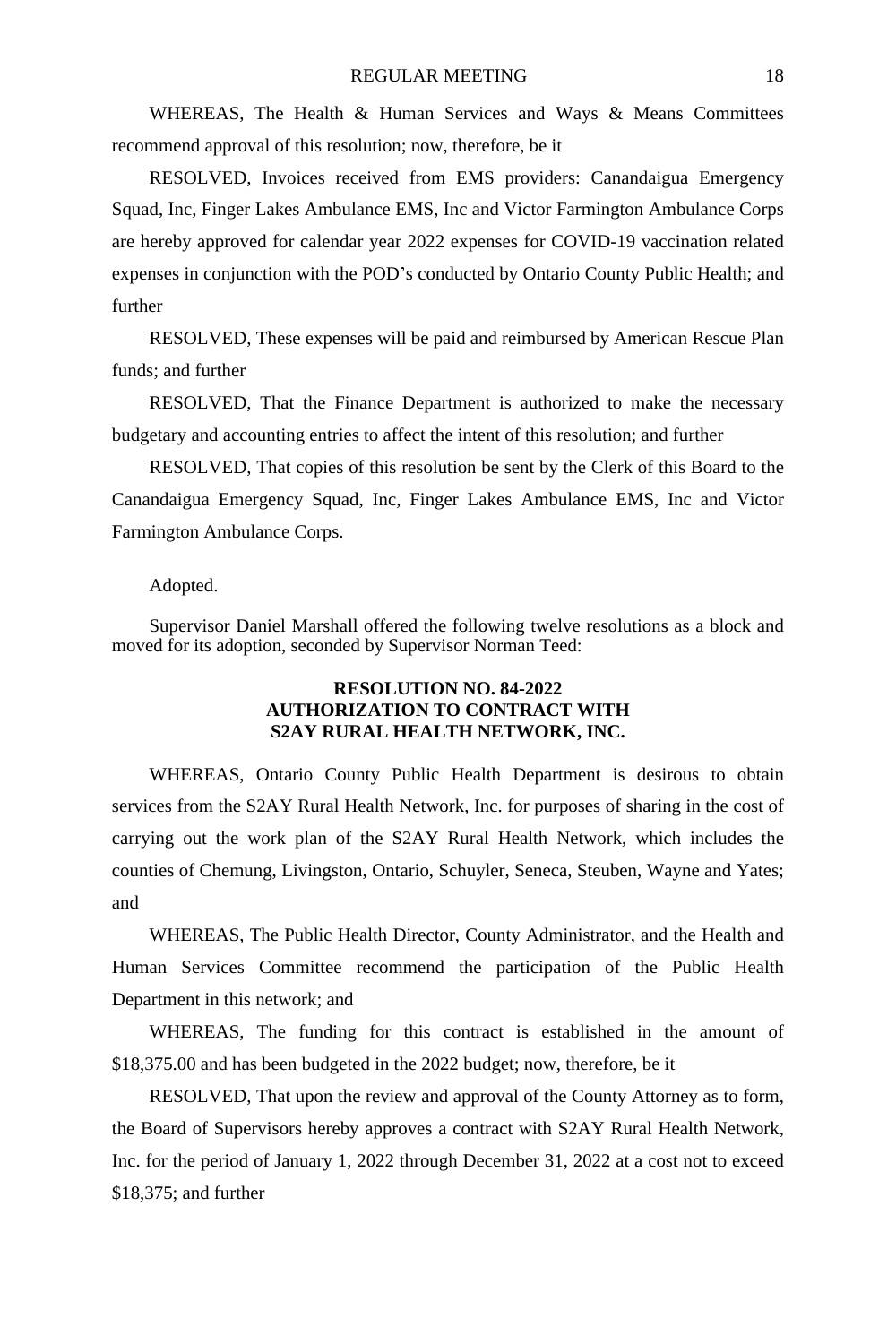RESOLVED, That the County Administrator be, and hereby is, authorized and empowered to execute this agreement with S2AY Rural Health Network, Inc. and all other documents necessary to effectuate the purposes of this resolution.

### **RESOLUTION NO. 85-2022 AUTHORIZATION TO CONTRACT WITH S2AY RURAL HEALTH NETWORK, INC. FELLOWSHIP PROGRAM 2022-2023**

WHEREAS, Ontario County has been awarded a contract and accepted monies from Health Research Incorporated (HRI) and the State of New York Department of Health (NYSDOH) Public Health Corps Fellowship Program (HRI Contract #15-2000.07; CFDA # 93.323 & 93.354; MUNIS# G21025) for the purpose of recruiting, managing, supporting and coordinating contracted public health fellowships in collaboration with the Ontario County Department of Public Health; and

WHEREAS, Ontario County Public Health Department is desirous to obtain services from the S2AY Rural Health Network, Inc. for purposes of hiring, oversight, and payment of a Local Coordinator (0.5 FTE) and 5 FTE Fellows; and

WHEREAS, The S2AY Rural Health Network, Inc. will invoice Ontario County Public Health according to the attached Schedule A; and

WHEREAS, The Public Health Director and the Health and Human Services Committee recognize and approve the need for such collaboration; and

WHEREAS, The Health and Human Services Committee and Ways and Means Committee have reviewed this resolution, and recommend acceptance of this contract; and

RESOLVED, That upon review and approval of the County Attorney as to form, the Board of Supervisors, hereby approves a contract with the S2AY Rural Health Network, Inc., P.O. Box 390, Canandaigua, NY 14424 for the period of January 31, 2022 through July 31, 2023 at the cost shown on Schedule A; and further

RESOLVED, That the County Administrator be, and hereby is, authorized and empowered to execute this agreement with S2AY Rural Health Network, Inc. and all other documents necessary to effectuate the purposes of this resolution.

## **RESOLUTION NO. 86-2022 ACCEPTANCE OF STATE AID FUNDING FOR MEDICATION ASSISTED TREATMENT (MAT)**

WHEREAS, FLACRA provides MAT (Medication Assisted Treatment) in the Ontario County Jail; and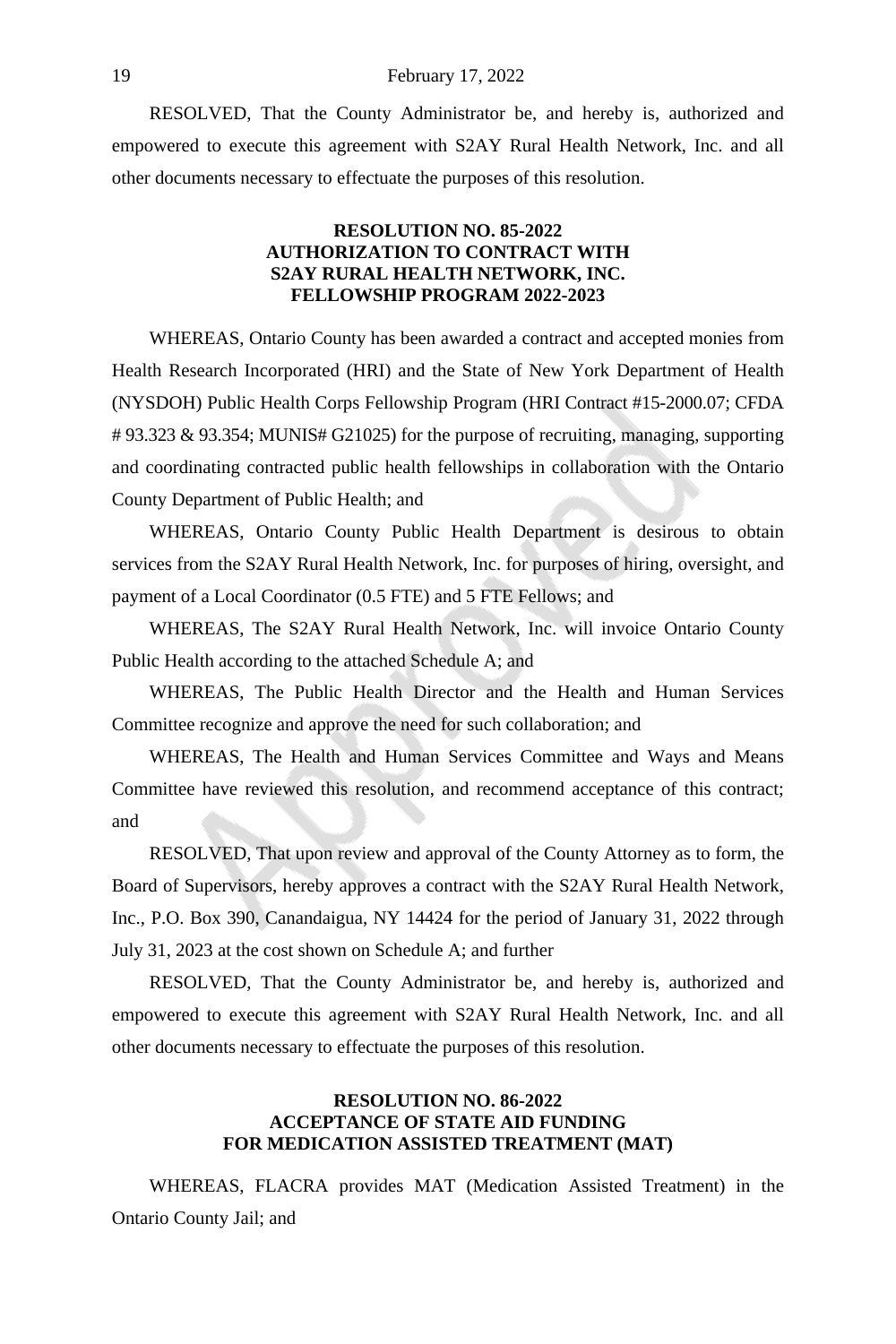WHEREAS, New York State OASAS has included funding in the amount of \$101,250 (\$60,000 plus a one-time only increase of \$41,250) specifically for these services in the State Aid Letter; and

WHEREAS, These funds will be passed through to FLACRA for MAT services; and

WHEREAS, The Director of Community Mental Health Services, the Health and Human Services Committee, and the Ways and Means Committee recommend the acceptance of these funds; now, therefore, be it

RESOLVED, That the Department of Finance is authorized to make the necessary accounting and budget entries to effect the intent of this resolution.

# **RESOLUTION NO. 87-2022 AUTHORIZATION FOR RENEWAL OF PROFESSIONAL CONSULTANT CONTRACT FINGER LAKES AREA COUNSELING AND RECOVERY AGENCY**

WHEREAS, Ontario County Mental Health has been notified by the NYS Office of Alcoholism and Substance Abuse Services of pass-through funding for Finger Lakes Area Counseling and Recovery Agency for professional services; and

WHEREAS, The State Aid Funding Authorization Letter for Ontario County currently reflects \$1,572,684 of State and Federal funds as well as the required \$68,107 of the County Local Share, towards services in connection with the provision of Community Alcoholism and Substance Abuse Services; and

WHEREAS, Sufficient funds exist within the 2022 budget for this contract which will encompass the period of January 1, 2022 through December 31, 2022; and

WHEREAS, The funds being funneled through Ontario County and NYS Office of Addiction Services and Supports (OASAS) are indeed, in part, Federal Aid which constitutes a "sub-award" to a "sub-recipient" and there are additional requirements for documentation that must be fulfilled in order to obtain the federal funds; and

WHEREAS, The Director of Community Services, The Ontario County Community Services Board and The Health and Human Services Committee have reviewed this proposal and recommend its acceptance; now, therefore, be it

RESOLVED, That upon review and approval by the County Attorney as to form, the Board of Supervisors hereby approves this agreement with Finger Lakes Area Counseling and Recovery Agency for the amount designated by NYS OASAS State Aid Funding Authorization, which is currently \$1,504,577; and a County contribution of \$68,107 for a total of \$1,572,684; and further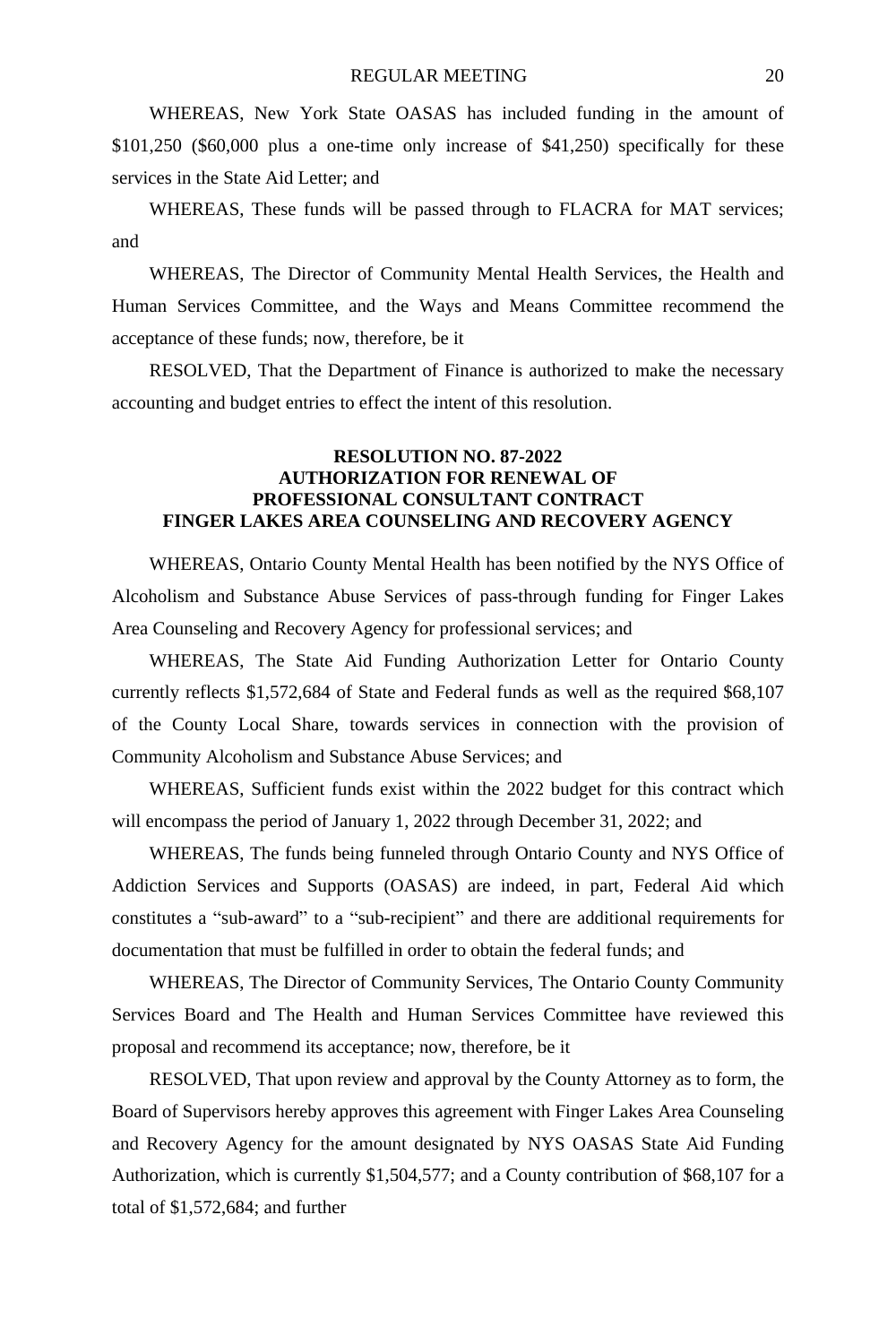RESOLVED, That the County Administrator is hereby authorized to execute the agreement and execute any other documents necessary to effectuate the purpose of this resolution on behalf of the Board of Supervisors; and further

RESOLVED, That the Department of Finance is authorized to make the necessary accounting and budget entries to effect the intent of this resolution.

# **RESOLUTION NO. 88-2022 AUTHORIZATION FOR PROFESSIONAL CONSULTANT CONTRACT LAKEVIEW HEALTH SERVICES, INC.**

WHEREAS, Ontario County Mental Health has been notified by the NYS Office of Mental Health of pass-through funding to Lakeview Health Services, Inc. for professional consultant services; and

WHEREAS, The State Aid Letter for Ontario County currently reflects \$1,260,238 of State Aid for the provision of Community Support Services; and

WHEREAS, Sufficient funds exist within the 2022 budget for this contract, which will encompass the period of January 1, 2022 through December 31, 2022; and

WHEREAS, The Director of Community Services, The Ontario County Community Services Board and The Health and Human Services Committee have reviewed this proposal and recommend its acceptance; now, therefore, be it

RESOLVED, That upon review and approval by the County Attorney as to form, the Board of Supervisors hereby approves this agreement with Lakeview Health Services, Inc. for the amount designated by NYS OMH State Aid Letter, which is currently \$1,260,238; and further

RESOLVED, That the County Administrator is hereby authorized to execute the agreement and any other documents necessary to effectuate the purpose of this resolution on behalf of the Ontario County Board of Supervisors; and further

RESOLVED, That the Department of Finance is authorized to make the necessary accounting and budget entries to effect the intent of this resolution.

### **RESOLUTION NO. 89-2022 AUTHORIZATION FOR PROFESSIONAL CONSULTANT CONTRACT WILLIAM E MITCHELL, PSYD**

WHEREAS, Ontario County Mental Health desires to renew the professional consultant service contract with William E Mitchell, PsyD for services related to the provision of Psychology Consultation Services; and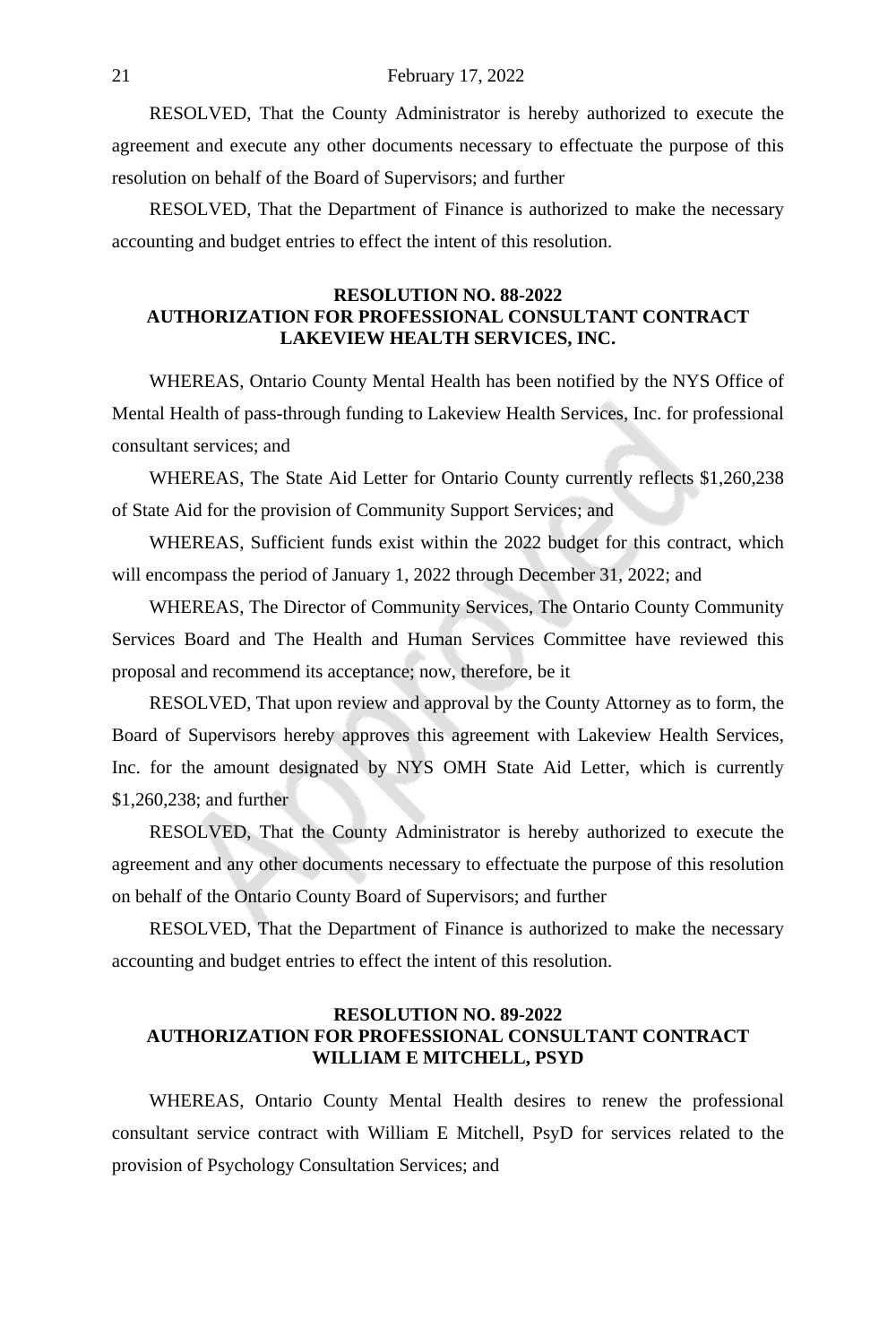WHEREAS, Sufficient funds exist within the 2022 budget for this contract, which will encompass the period of January 1, 2022 through December 31, 2022; and

WHEREAS, The Director of Community Services, The Ontario County Community Services Board and The Health and Human Services Committee have reviewed this proposal and recommend its acceptance; now, therefore, be it

RESOLVED, That upon review and approval by the County Attorney as to form, the Board of Supervisors hereby approves the agreement with William E Mitchell, PsyD at an hourly rate of \$130 with the total cost not to exceed \$28,430, as detailed in Schedule A of the contract; and further

RESOLVED, That the County Administrator is hereby authorized to execute said agreement and execute any other documents necessary to effectuate the purpose of this resolution on behalf of the Ontario County Board of Supervisors; and further

RESOLVED, That the Department of Finance is authorized to make the necessary accounting and budget entries to effect the intent of this resolution.

# **RESOLUTION NO. 90-2022 AUTHORIZATION FOR PROFESSIONAL CONSULTANT CONTRACT CLIFTON SPRINGS HOSPITAL AND CLINIC**

WHEREAS, Ontario County Mental Health has been notified by the NYS Office of Mental Health of pass-through funding to Clifton Springs Hospital and Clinic for professional consultant services; and

WHEREAS, The State Aid Letter for Ontario County currently reflects \$27,917 of State Aid for the provision of Comprehensive Psychiatric Emergency Program Services, which does not require a County contribution; and

WHEREAS, Sufficient funds exist within the 2022 budget for this contract, which will encompass the period of January 1, 2022 through December 31, 2022; and

WHEREAS, The Director of Community Services, The Ontario County Community Services Board and The Health and Human Services Committee have reviewed this proposal and recommend its acceptance; now, therefore, be it

RESOLVED, That upon review and approval by the County Attorney as to form, the Board of Supervisors hereby approves this agreement with Clifton Springs Hospital and Clinic for the amount designated by NYS OMH State Aid Letter, which is currently \$27,917; and further

RESOLVED, That the County Administrator is hereby authorized to execute said agreement and any other documents necessary to effectuate the purpose of this resolution on behalf of the Ontario County Board of Supervisors; and further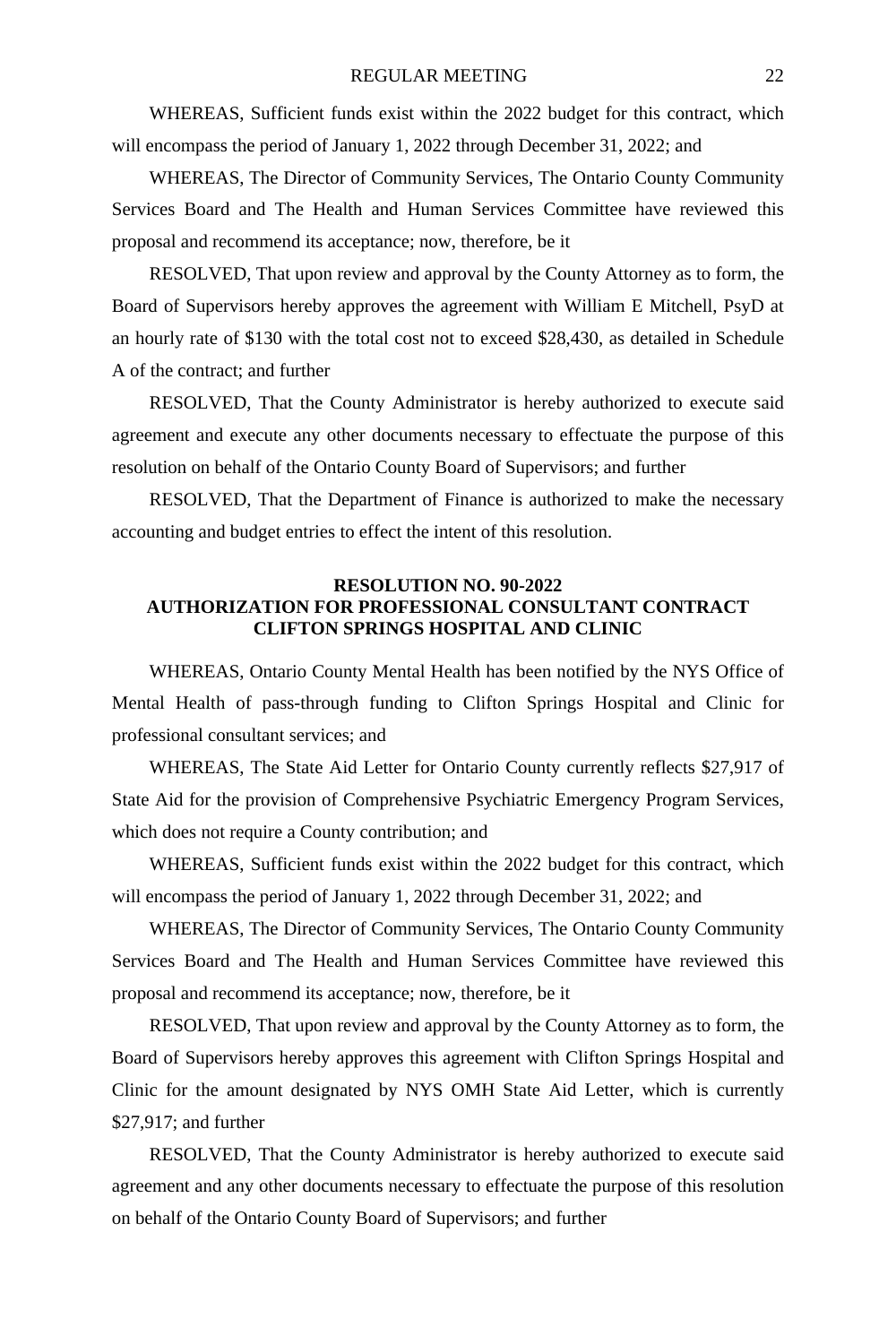RESOLVED, That the Department of Finance is authorized to make the necessary accounting and budget entries to effect the intent of this resolution.

### **RESOLUTION NO. 91-2022 AUTHORIZATION FOR PROFESSIONAL CONSULTANT CONTRACT DEBORAH HALL, PHD**

WHEREAS, There is a demand for Psychology Services in the Ontario County Mental Health Program that serves the needs of the Ontario County Residents; and

WHEREAS, The Mental Health Department desires to renew the consultant contract with Deborah Hall, PhD for professional services related to the provision of Psychology Consultation Services; and

WHEREAS, Sufficient funds exist within the 2022 budget for this contract which will encompass the period of January 1, 2022 through December 31, 2022; and

WHEREAS, The Director of Community Mental Health Services, The Ontario County Community Services Board and The Health and Human Services Committee have reviewed this proposal and recommend its acceptance; now, therefore, be it

RESOLVED, That upon review and approval by the County Attorney as to form, the Board of Supervisors hereby approves of the agreement with Deborah Hall, PhD at an hourly rate of \$127 with the total cost not to exceed \$11,070, as detailed in Schedule A of the contract; and further

RESOLVED, That the County Administrator is hereby authorized to execute said agreement and execute any other documents necessary to effectuate the purpose of this resolution on behalf of the Ontario County Board of Supervisors; and further

RESOLVED, That the Department of Finance is authorized to make the necessary accounting and budget entries to effect the intent of this resolution.

# **RESOLUTION NO. 92-2022 AUTHORIZATION FOR PROFESSIONAL CONSULTANT CONTRACT ANDREA FAULKNER, MD**

WHEREAS, There is a demand for psychiatric services in the Ontario County Mental Health Program that serves the needs of the Ontario County Residents; and

WHEREAS, The Mental Health Department desires to renew the consultant contract with Andrea Faulkner, MD for professional services related to the provision of Psychiatric Consultation Services; and

WHEREAS, There is sufficient funds within the 2022 budget for this contract which will encompass the period of January 1, 2022 through December 31, 2022; and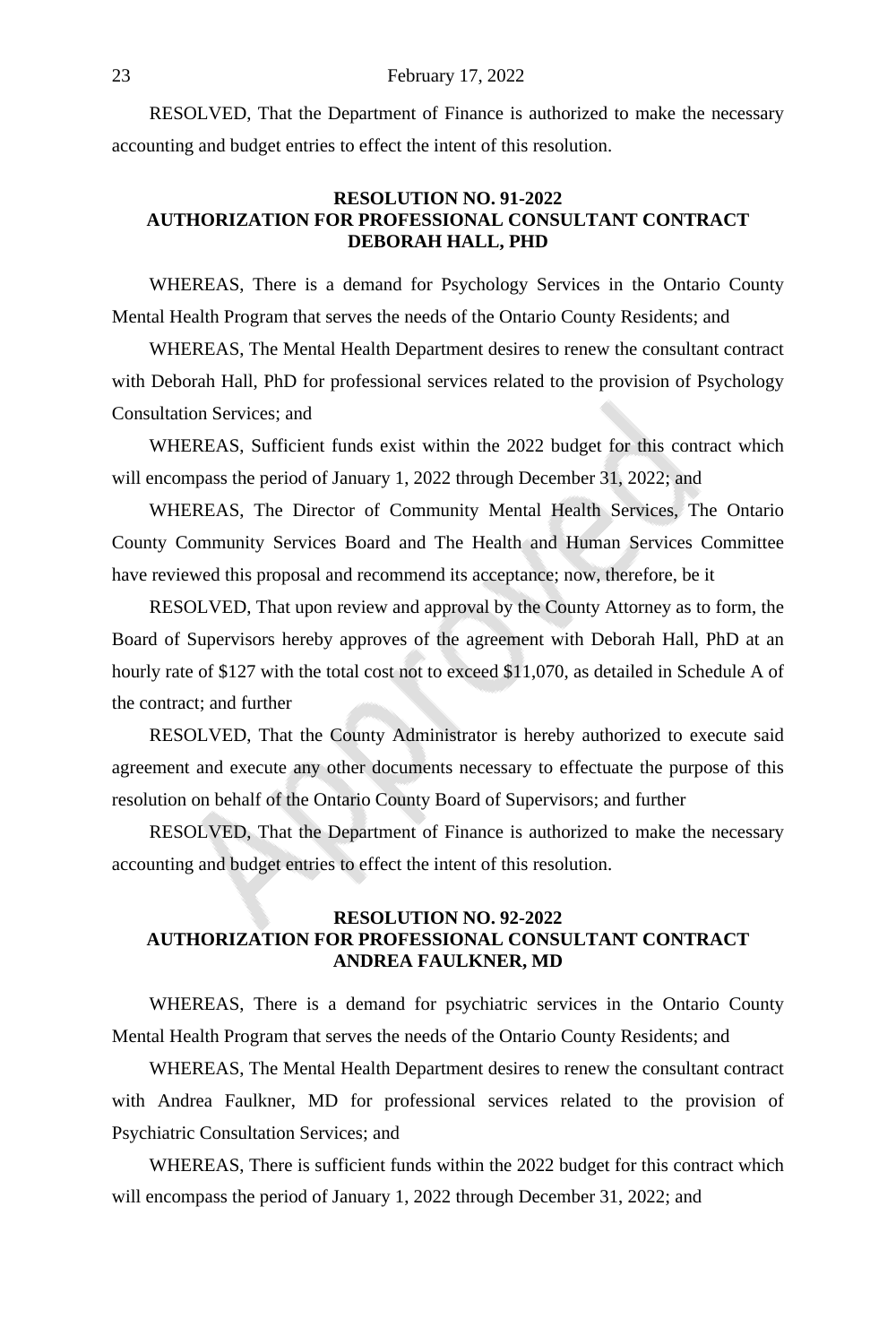WHEREAS, The Director of Community Mental Health Services, The Ontario County Community Services Board and The Health and Human Services Committee have reviewed this proposal and recommend its acceptance; now, therefore, be it

RESOLVED, That upon review and approval by the County Attorney as to form, the Board of Supervisors hereby approves this agreement with Andrea Faulkner, MD at an hourly rate of \$200 with the total cost not to exceed \$140,000, as detailed in Schedule A of the contract; and further

RESOLVED, That the County Administrator is hereby authorized to execute said agreement and any other documents necessary to effectuate the purpose of this resolution on behalf of the Ontario County Board of Supervisors; and further

RESOLVED, That the Department of Finance is authorized to make the necessary accounting and budget entries to effect the intent of this resolution.

### **RESOLUTION NO. 93-2022 PROFESSIONAL SERVICE CONTRACT WITH PARTNERSHIP FOR ONTARIO COUNTY**

WHEREAS, Ontario County Mental Health has been notified by the NYS Office of Alcoholism and Substance Abuse Services of pass-through funding for the Partnership for Ontario County Inc.; and

WHEREAS, The State Aid Funding Authorization Letter for Ontario County currently reflects \$258,157 towards services in connection with Youth Club Services to Adolescents; and

WHEREAS, Sufficient funds exist within the 2022 budget for this contract, which will encompass the period of January 1, 2022 through December 31, 2022; and

WHEREAS, The Director of Community Services, the Ontario County Community Services Board and the Health and Human Services Committee support the acceptance of the pass-through funding; now, therefore, be it

RESOLVED, That upon review and approval by the County Attorney as to form, the Board of Supervisors hereby approves this agreement with the Partnership for Ontario County for the amount designated by NYS OASAS State Aid Funding Authorization, which is currently \$258,157; and further

RESOLVED, That the County Administrator is hereby authorized to execute the agreement and any other documents necessary to effectuate the purpose of this resolution on behalf of the Board of Supervisors; and further

RESOLVED, That the Department of Finance is authorized to make the necessary accounting and budget entries to effect the intent of this resolution.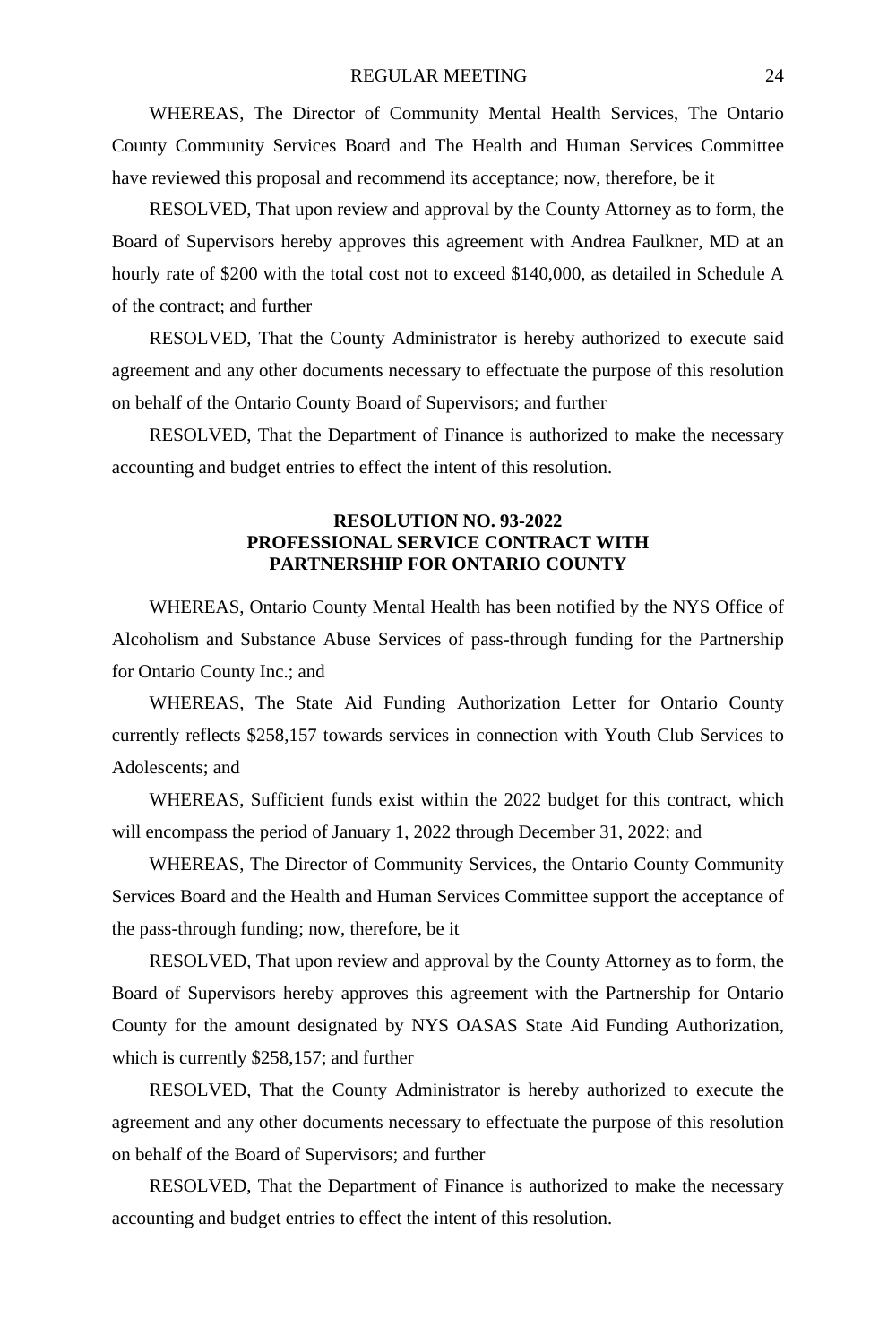# **RESOLUTION NO. 94-2022 PROFESSIONAL SERVICE CONTRACT WITH NYSARC, INC., ONTARIO COUNTY CHAPTER**

WHEREAS, Ontario County Mental Health has been notified by the NYS Office of Mental Health of pass-through funding to NYSARC, Inc., Ontario County Chapter for professional services; and

WHEREAS, The State Aid Letter for Ontario County currently reflects \$70,505 of State Aid for the provision of Pathways Plus Services and the County's contribution of \$262,429; and

WHEREAS, Sufficient funds exist within the 2022 budget for this contract, which will encompass the period of January 1, 2022 through December 31, 2022; and

WHEREAS, The Director of Community Mental Health Services, The Ontario County Community Services Board and The Health and Human Services Committee have reviewed this proposal and recommend its acceptance; now, therefore, be it

RESOLVED, That upon review and approval by the County Attorney as to form, the Board of Supervisors hereby approves the agreement with NYSARC, Inc., Ontario County Chapter for the amount designated by NYS OMH State Aid Letter, which is currently \$70,505 and a County contribution of \$262,429 for a total of \$332,934; and further

RESOLVED, That the County Administrator is hereby authorized to execute the agreement and any other documents necessary to effectuate the purpose of this resolution on behalf of the Ontario County Board of Supervisors; and further

RESOLVED, That the Department of Finance is authorized to make the necessary accounting and budget entries to effect the intent of this resolution.

# **RESOLUTION NO. 95-2022 AUTHORIZATION FOR CONTRACT ROCHESTER REGIONAL HEALTH HOME-BASED CRISIS INTERVENTION PROGRAM**

WHEREAS, Ontario County desires to contract with Rochester Regional Health System for services aimed at children and adolescents at risk of psychiatric hospitalization and/or out of home placement; and

WHEREAS, Rochester Regional Health System's Home-Based Crisis Intervention program would provide intensive supports to children and their families; and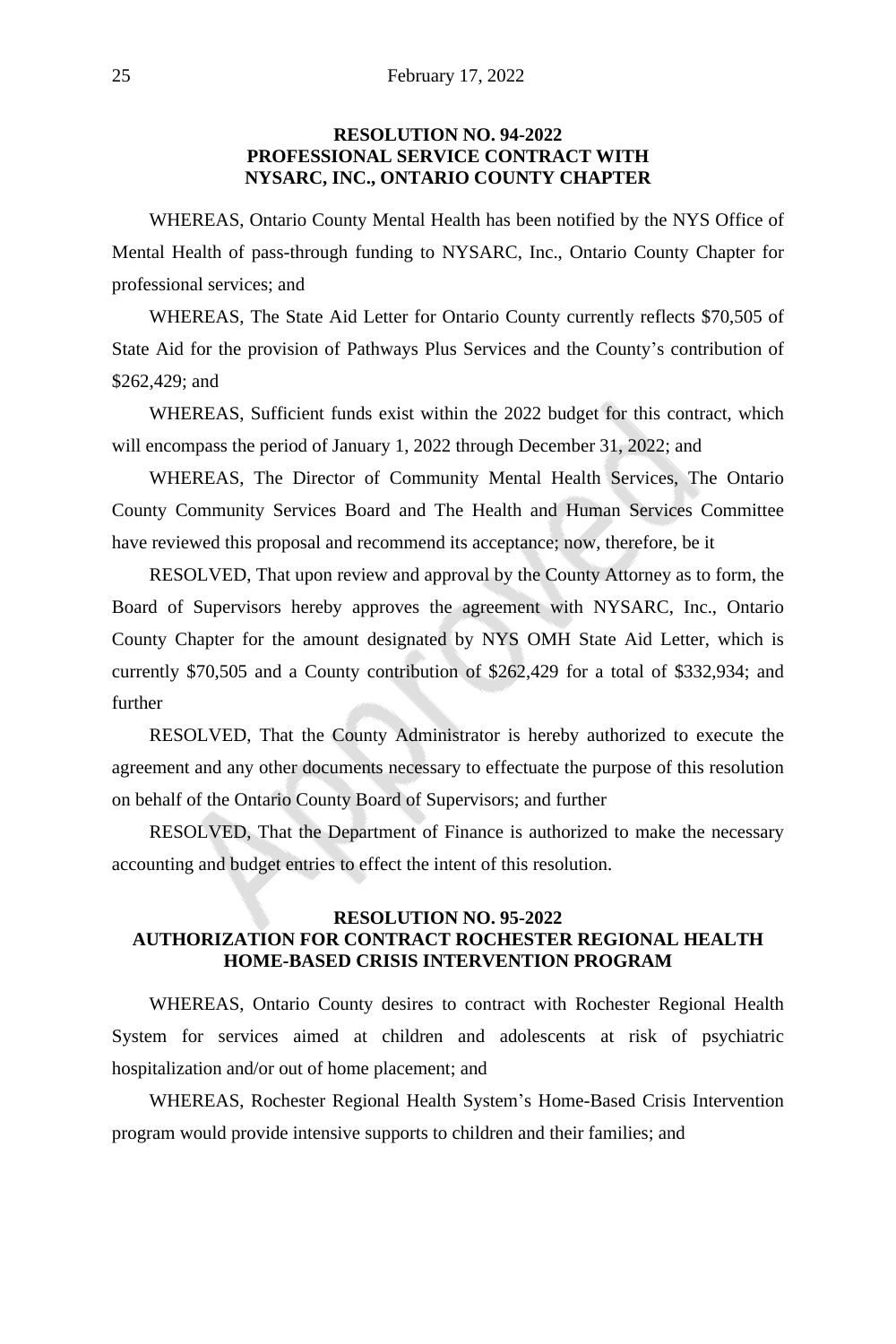WHEREAS, The contract is directly with Ontario County Mental Health Department, but funds from other County departments including the Probation Department and the Department of Social Services will be used to cover the cost; and

WHEREAS, Sufficient funds exist within the 2022 budget, which will encompass the period of January 1, 2022 through December 31, 2022; and

WHEREAS, The Departments of Social Services and Probation will pay the Department of Mental Health \$8,500 for each child they directly refer to the program; and

WHEREAS, The Director of Community Mental Health Services, The Ontario County Community Services Board and the Health and Human Services Committee have reviewed this proposal and recommend its acceptance; now, therefore, be it

RESOLVED, That upon review and approval by the County Attorney as to form, the Board of Supervisors hereby approves an agreement with Rochester Regional Health System at a cost not to exceed \$103,012; and further

RESOLVED, That the County Administrator is hereby authorized to execute said agreement and any other documents necessary to effectuate the purpose of this resolution on behalf of the Ontario County Board of Supervisors; and further

RESOLVED, That the Department of Finance is authorized to make the necessary accounting and budget entries to effect the intent of this resolution.

The foregoing block of twelve resolutions was adopted.

Supervisor Daniel Marshall offered the following resolution and moved for its adoption, seconded by Supervisor Tamara Hicks:

# **RESOLUTION NO. 96-2022 CONTRACT WITH TENELEVEN GROUP, INC. FOR ELECTRONIC CASE RECORD (eCR)**

WHEREAS, There is a need for continued utilization of an Integrated Software and Maintenance program, in a hosted installation, to support the daily Mental Health Department operations; and

WHEREAS, TenEleven Group, Inc. has been providing an Electronic Case Record (eCR) that integrates scheduling, clinical documentation, electronic prescribing, billing and reporting to the Department of Mental Health; and

WHEREAS, TenEleven Group, Inc., will continue to provide implementation of software components required for billing, electronic prescribing and clinical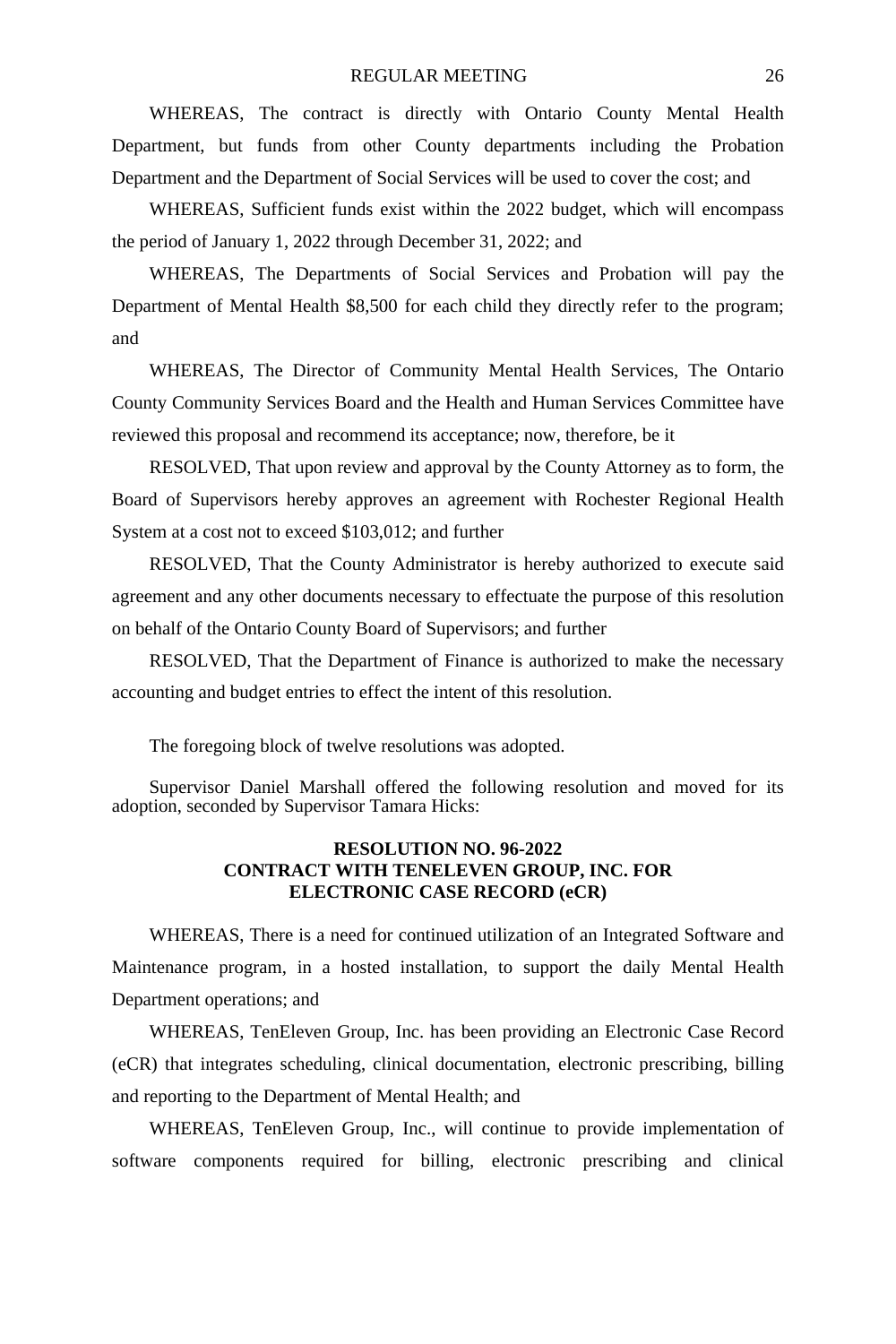documentation that streamline workflow, optimize revenue and increase regulatory compliance for 2022; and

WHEREAS, The Community Services Board and the Health and Human Services Committee recommend this service agreement, renewable annually, for software maintenance and support for the period January 1, 2022, to December 31, 2022; now, therefore, be it

RESOLVED, That upon review and approval by the County Attorney as to form, the Board of Supervisors hereby approves the agreement with TenEleven Group, Inc. at a cost of \$83,585; and further

RESOLVED, That the County Administrator is hereby authorized to execute the agreement and any other documents necessary to effectuate the purpose of this resolution on behalf of the Board of Supervisors; and further

RESOLVED, That the Department of Finance is authorized to make the necessary accounting and budget entries to effect the intent of this resolution.

#### Adopted.

Supervisor Daniel Marshall offered the following resolution and moved for its adoption, seconded by Supervisor Tamara Hicks:

# **RESOLUTION NO. 97-2022 AUTHORIZATION OF AGREEMENT BETWEEN CANANDAIGUA SCHOOLS AND MENTAL HEALTH FOR SCHOOL SATELLITE LOCATION**

WHEREAS, There is a need for additional mental health services to school aged children; and

WHEREAS, Canandaigua Schools District desires to serve as a satellite location for Ontario County Mental Health to provide outpatient mental health services to school aged children in the District at a school-based mental health clinic established pursuant to Education Law Section 414(1)(j) located in certain school buildings; and

WHEREAS, The District requires the services of the Clinic to address student mental health needs and both parties have agreed that the Clinic will establish a schoolbased mental health clinic for District's students at certain Canandaigua schools; and

WHEREAS, Ontario County Mental Health will generate revenue through insurance billing/patient fees for these services; and

WHEREAS, The Health and Human Services Committee approves this agreement; now, therefore, be it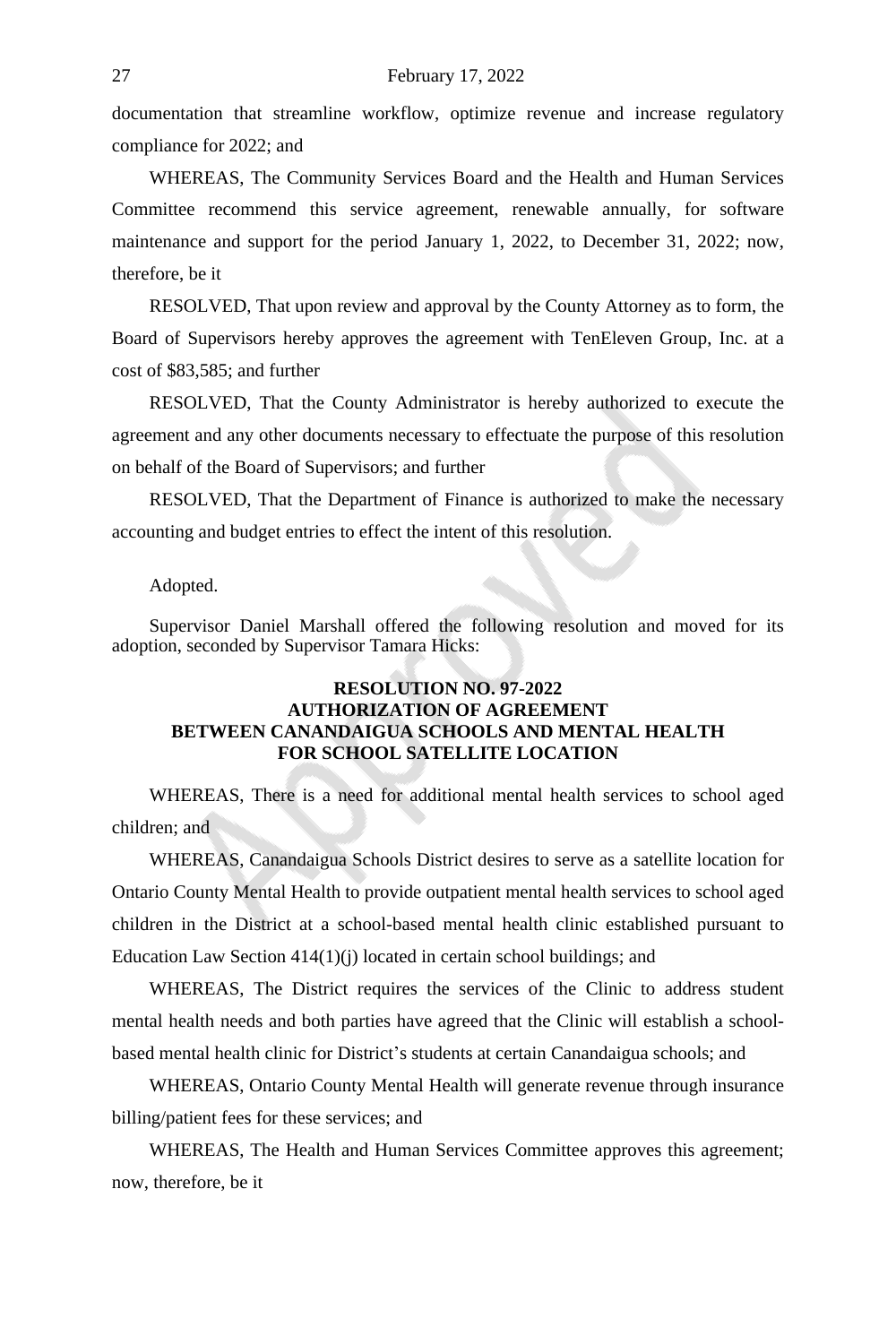RESOLVED, That upon review and approval by the County Attorney as to form, the Board of Supervisors hereby approves the agreement with Canandaigua Schools for the establishment of a school-based mental health clinic located in certain school buildings; and further

RESOLVED, That the County Administrator is authorized to sign the agreement.

Adopted.

Supervisor Daniel Marshall offered the following resolution and moved for its adoption, seconded by Supervisor Tamara Hicks:

#### **RESOLUTION NO. 98-2022 APPOINTMENT - ONTARIO COUNTY YOUTH BOARD JUDE J. RISCHPATER**

BE IT RESOLVED, That this Board of Supervisors does hereby approve the following appointments to the Ontario County Youth Board:

> • Jude J. Rischpater, 17 Lyons Street, Naples, New York 14512, with the term expiring on February 22, 2025; and further

RESOLVED, That certified copies of this resolution be sent to Mr. Rischpater, Youth Bureau and the County Clerk.

Adopted.

Supervisor Andrew Wickham offered the following three resolutions as a block and moved for its adoption, seconded by Supervisor David Phillips:

# **RESOLUTION NO. 99-2022 AWARD OF QUOTE Q22030 AND AUTHORIZATION TO CONTRACT ON-SITE MOBILE DOCUMENT DESTRUCTION SERVICES**

WHEREAS, Ontario County requires secure destruction of sensitive documents generated by various County departments; and

WHEREAS, The Ontario County Board of Supervisors has adopted a Solid Waste Management Plan that calls for increased diversion and responsible disposal of waste generated by Ontario County facilities; and

WHEREAS, Source separation of shredded documents reduces the potential of improper disposal; and

WHEREAS, A request for quotes for on-site document destruction services was released, duly advertised, and opened by the Purchasing Department as quote (Q22030); and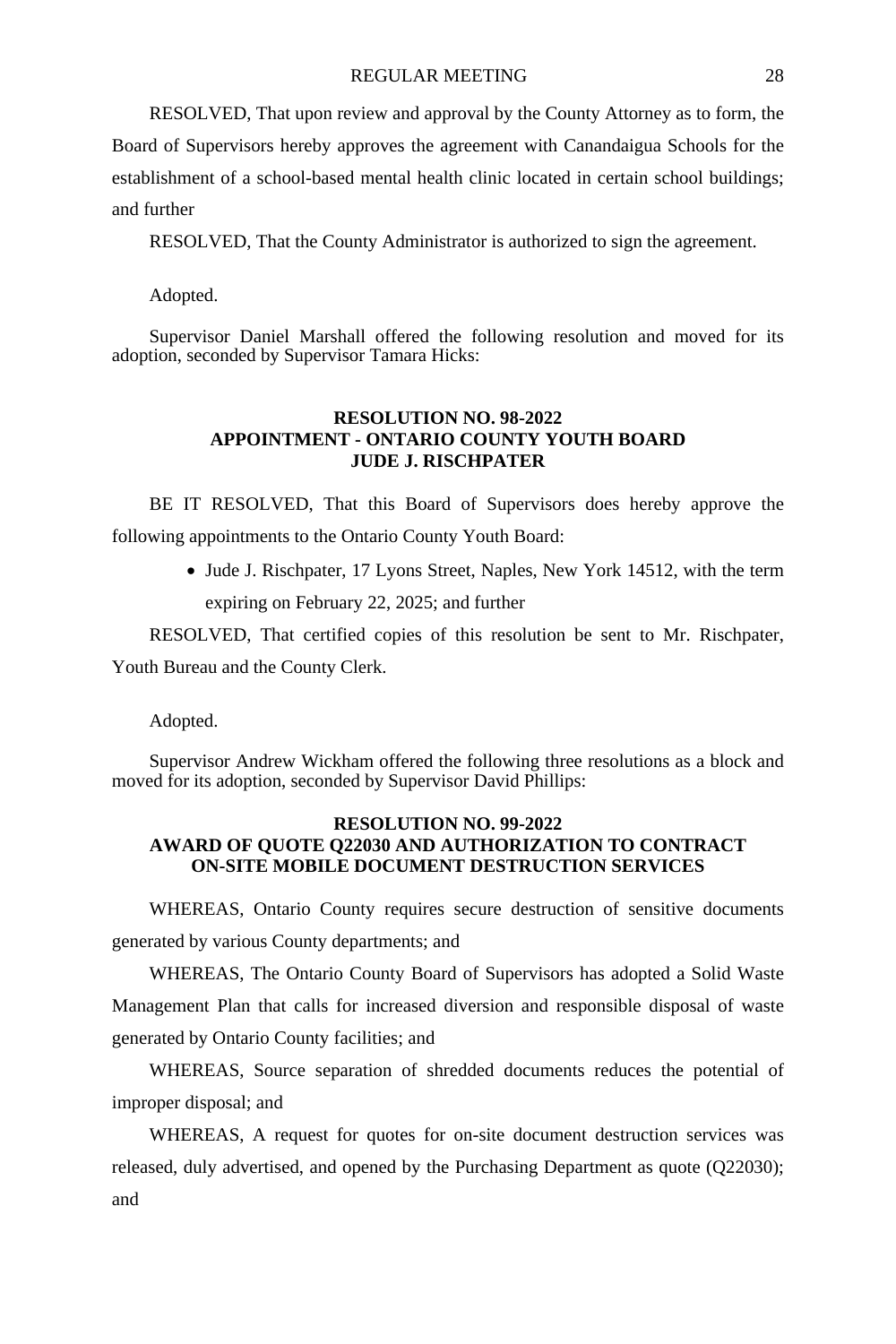WHEREAS, The quote dated January 13, 2022 submitted by Shred Text Inc. has been determined to be the low responsive/responsible quote, a copy of which is on file with the Clerk of this Board; and

WHEREAS, The cost of this shredding is covered within the budgets of the Departments utilizing the service; and

WHEREAS, The Planning & Environmental Quality Committee has reviewed this resolution and recommends approval; now, therefore, be it

RESOLVED, That upon review and approval by the County Attorney as to form, the Board of Supervisor's hereby accepts the proposal and approves the contract with Shred Text Inc., for the services and prices referenced in the quote on file with the clerk of this Board; and further

RESOLVED, That the County Administrator be, and hereby is, authorized and empowered to execute the contract with Shred Text, and all other documents necessary to effectuate the purpose of this resolution; and further

RESOLVED, That the term of said contract will be awarded for a one-year period starting on March 1, 2022 and ending on February 28, 2023, with the option to renew for 2 additional twelve-month periods; and further

RESOLVED, That the Department of Finance is directed to make all necessary budgetary and accounting entries to effect the intent of this resolution.

## **RESOLUTION NO. 100-2022 REAPPOINTMENT OF DOUGLAS DELLO STRITTO TO THE ONTARIO COUNTY PLANNING BOARD**

WHEREAS, Mr. Dello Stritto was appointed to the Ontario County Planning Board for a term to expire December 8, 2026; and

WHEREAS**,** The above named individual failed to take their oath of office in a timely manner, and such failure disqualified the appointment; now, therefore, be it

RESOLVED, That as of February 11, 2022, the following individual is re-appointed as a member of the Ontario County Planning Board:

| Name and Address      | Representing        | Term Expires      |
|-----------------------|---------------------|-------------------|
| Douglas Dello Stritto |                     |                   |
| 50 Scotland Road      | City of Canandaigua | February 10, 2027 |
| Canandaigua NY 14424  |                     |                   |

and instructed to take his oath of office; and further

RESOLVED, That certified copies of this resolution be sent by the Clerk of this Board, to the County Clerk, the Canandaigua City Council, and Douglas Dello Stritto.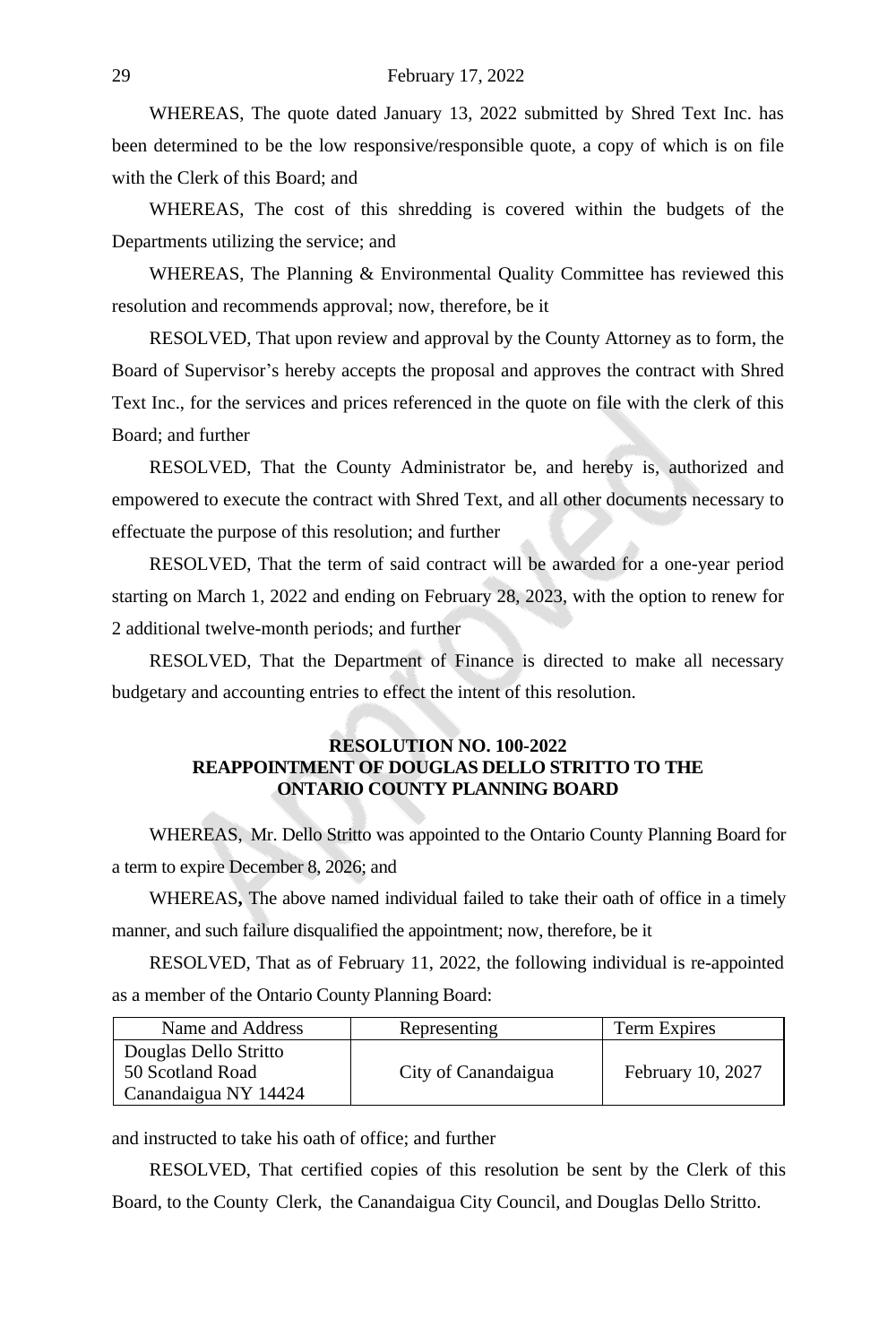#### REGULAR MEETING 30

# **RESOLUTION NO. 101-2022 AUTHORIZATION TO ACCEPT ENVIRONMENTAL PROTECTION FUND GRANT FROM THE NEW YORK STATE OFFICE OF PARKS RECREATION AND HISTORIC PRESERVATION FOR IMPROVEMENTS AT ONTARIO COUNTY BEACH PARK**

WHEREAS, Ontario County completed a master plan for Ontario County Beach Park (Park) that identified needed improvements to existing facilities and expand recreational opportunities for persons of all abilities; and

WHEREAS, Ontario County applied for and has been awarded a New York Office of Parks Recreation and Historic Preservation Environmental Protection Fund for, Preservation and Heritage EPF # 219542 grant (Grant) up to \$500,000 which requires a 100% local match; and

WHEREAS, The grant will be used to undertake improvements that include, a new fishing pier and viewing deck, renovated restrooms, small picnic pavilion, parking lot renovation, sidewalks, access to kayak launch and green stormwater infrastructure; and

WHEREAS, The Public Works, the Planning, Environmental Quality and Ways and Means Committees have reviewed this resolution and recommend acceptance of said Grant; now, therefore, be it

RESOLVED, That Ontario County hereby accepts the Environmental Protection Fund for Parks, Preservation and Heritage EPF # 219542 grant in an amount not to exceed \$500,000 for the project described in the grant application; and further

RESOLVED, That County Board of Supervisors agrees to the terms and conditions of the Master Contract #PRK01-C19542GG-1290000 with the Office of Parks Recreation and Historic Preservation for such development of Ontario County Beach Park for a term beginning on December 14, 2021 and ending on December 13, 2026; and further

RESOLVED, That upon review and approval of the County Attorney as to form, the Board of Supervisors, hereby approves Master Contract #PRK01-C19542GG-1290000 with the Office of Parks Recreation and Historic Preservation; and further

RESOLVED, That if a no cost time extension of up to six months is necessary, the Board of Supervisors hereby approves such extension subject to review and approval by the Public Works and Planning and Environmental Quality Committees; and further

RESOLVED, That the County Administrator be, and hereby is, authorized and empowered to execute the Master Contract, and all other documents necessary to effectuate the purposes of this resolution; and further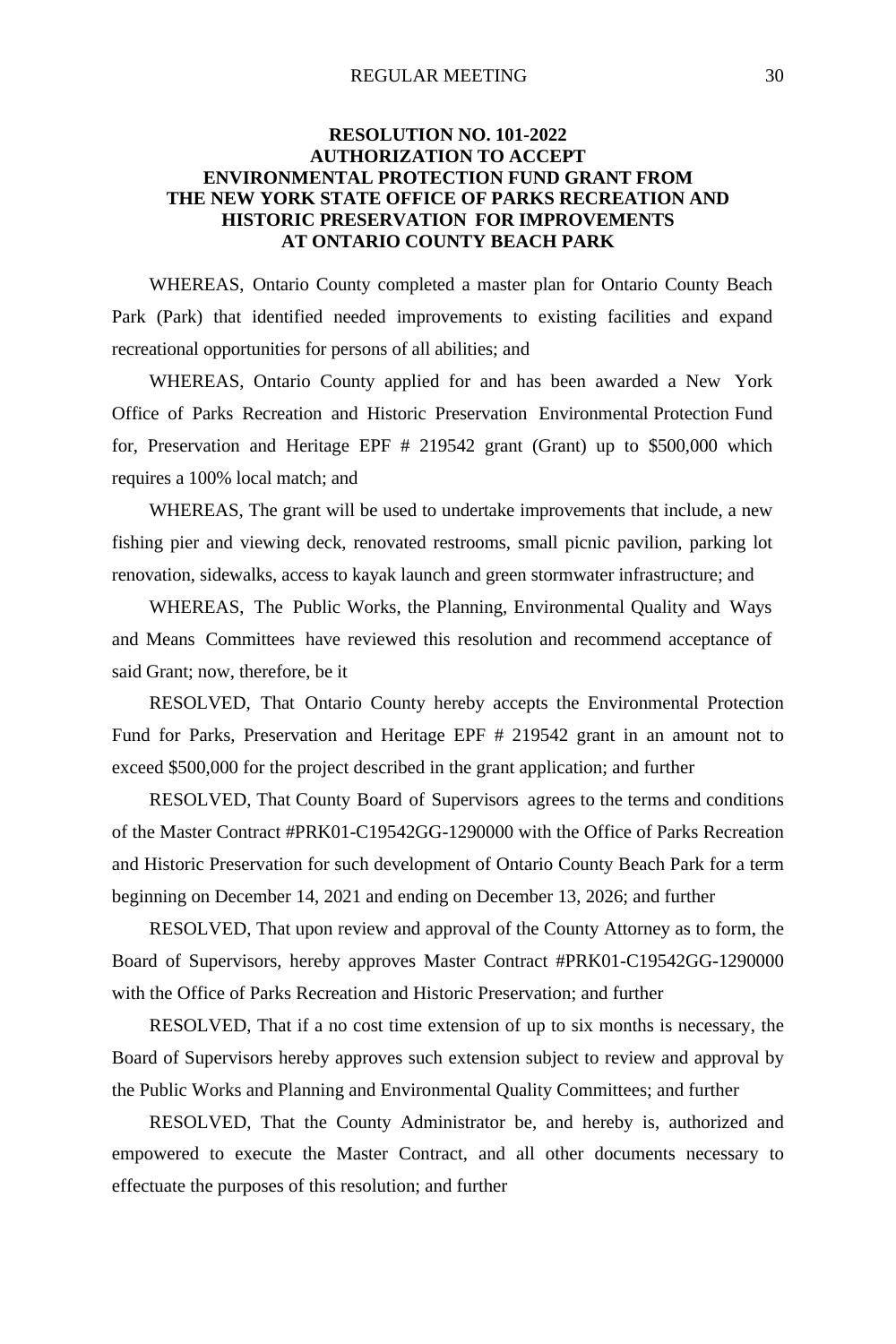RESOLVED, That a certified copy of this resolution be sent by the Clerk of this Board to the NYS Office of Parks, Recreation and Historic Preservation.

The foregoing block of three resolutions was adopted.

Supervisor Robert Green offered the following nine resolutions as a block and moved for its adoption, seconded by Supervisor Todd Campbell:

# **RESOLUTION NO. 102-2022 AUTHORIZATION TO EXTEND SECOND UPSTATE QUALITY IMPROVEMENT AND CASELOAD REDUCTION GRANT (C2ND632) FROM OFFICE OF INDIGENT LEGAL SERVICES**

WHEREAS, Pursuant to Resolution No. 93-2019, this Board of Supervisors authorized Ontario County to accept an award of \$300,000 from the State of New York Office of Indigent Legal Services for funding distributed by the Indigent Legal Services Board, Second Upstate Quality Improvement and Caseload Reduction Grant (Contract No. C2ND632, MUNIS #11701909, CFDA# n/a), for a term commencing on July 1, 2017 through June 30, 2020; and

WHEREAS, Resolution No. 337-2020 extended this grant through June 30, 2021; and

WHEREAS, The Ontario County Public Defender would like to request and extension of this grant through June 30, 2022; and

WHEREAS, It is advantageous for Ontario County to extend this grant to improve the quality of indigent defense services in Ontario County through the Ontario County Public Defender's Office with no county match requirement; and

WHEREAS, The Public Safety and Ways and Means Committees have reviewed this request and recommend the grant extension; now, therefore, be it

RESOLVED, That the Indigent Legal Services Grant (C2ND632) that will expire on June 30, 2021 be extended for an additional twelve months starting July 1, 2021 through June 30, 2022; and further

RESOLVED, That the County's Department of Finance is authorized to make the necessary budgetary and accounting entries to effectuate the intent of this resolution; and further

RESOLVED, That the County Administrator is authorized to sign contract documents with the New York State Office of Indigent Legal Services; and further

RESOLVED, That a copy of this resolution be emailed to the Public Defender's Office.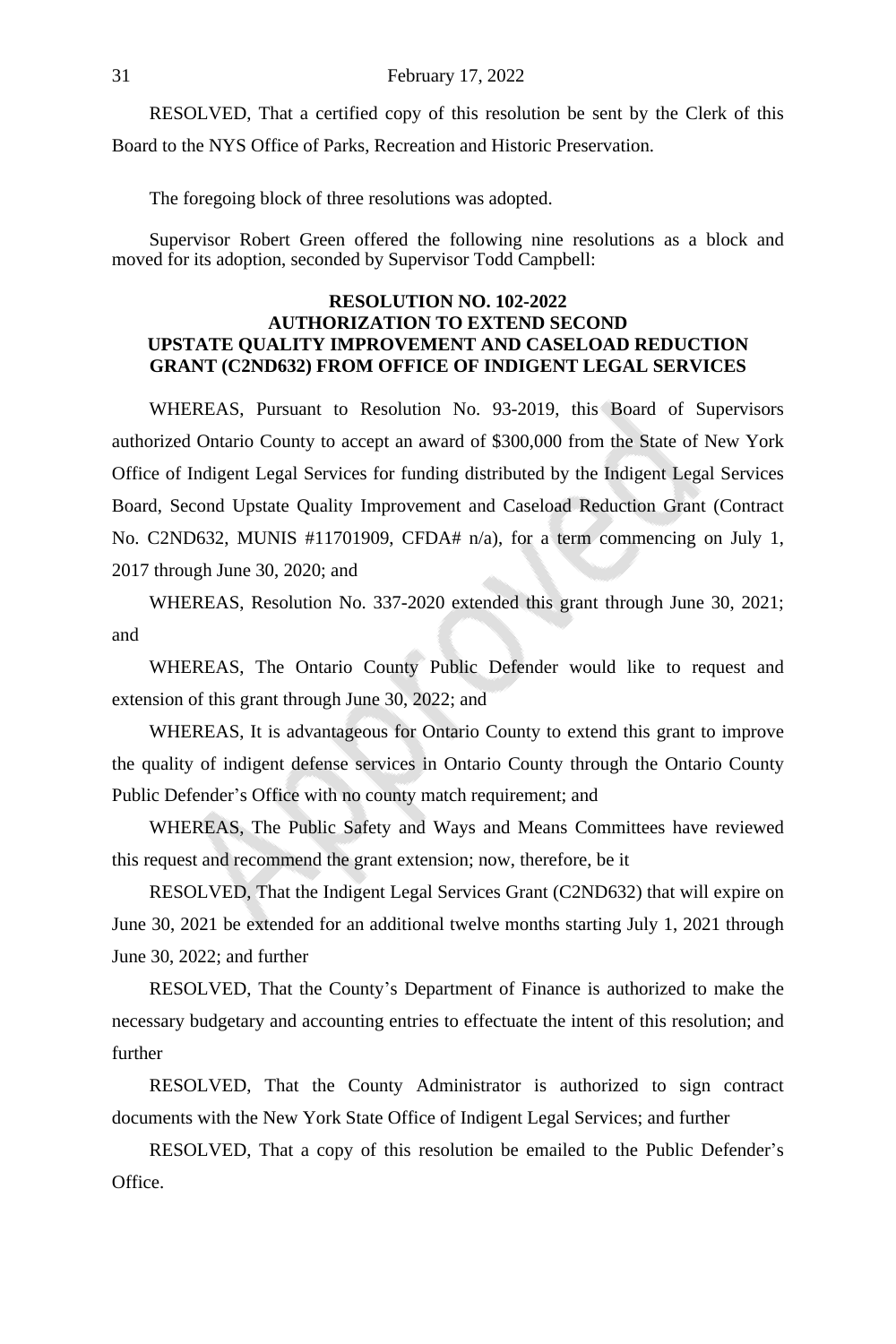### **RESOLUTION NO. 103-2022 2022 ATI ADVISORY BOARD APPOINTMENTS**

BE IT RESOLVED, The Ontario County Board of Supervisors hereby approves the appointments of the following individuals to the ATI Advisory Board for the term January 1, 2022 through December 31, 2022, as listed below:

- Todd Campbell, W. Bloomfield Town Supervisor, Chair
- (Appointed as such by the Chairman of the Board of Supervisors)
- Robert Green, Bristol Town Supervisor, Vice-Chair
- Honorable Frederick Reed, County Court Judge
- Justice Morris Lew, Farmington Town Court
- Christopher DeBolt, County Administrator
- James Ritts, District Attorney
- Robert Zimmerman, Esq. (Defense Counsel)
- Leanne Lapp, Public Defender
- Philip Povero, Ontario County Sheriff
- Ginny Gumaer-Muller, Probation Supervisor (ATI)
- Christian Smith, Chief Corrections Officer
- Jennifer Lewis, Victims Assistance Coordinator
- Jeffrey Rougeux, Probation Director
- Jessica Mitchell, Director, Community Mental Health Services
- Jennifer Carlson, Executive Director, FLACRA
- Betsey Lee, Drug Court Coordinator
- Christopher Pridmore, Community Representative
- Tina Rossman, Youth Court Program Director

RESOLVED, That certified copies of this resolution be sent by the Clerk of this Board to the County Clerk and each appointee.

# **RESOLUTION NO. 104-2022**

# **SEX OFFENDER EVALUATIONS, RISK ASSESSMENTS AND GROUPS FOR PROBATION-REINTEGRATION MENTAL HEALTH COUNSELING FOR PROBATION - 2022**

WHEREAS, Ontario County Probation Department would like to contract with Sexual Behaviors Outreach Consultants to provide services which will evaluate and assess the risk level and treatment needs of sex offenders; and

WHEREAS, Reintegration Mental Health Counseling will provide these evaluations and assessments to the Probation Department at a rate of \$200.00 per evaluation; and

WHEREAS, Funding for the services are included in the 2022 budget; and

WHEREAS, The Public Safety Committee has reviewed and approved entering into said contract; now, therefore, be it

RESOLVED, That upon review and approval by the County Attorney as to form, this Board of Supervisors authorizes the County Administrator to execute a contract covering the period of January 1, 2022 through December 31, 2022, with Reintegration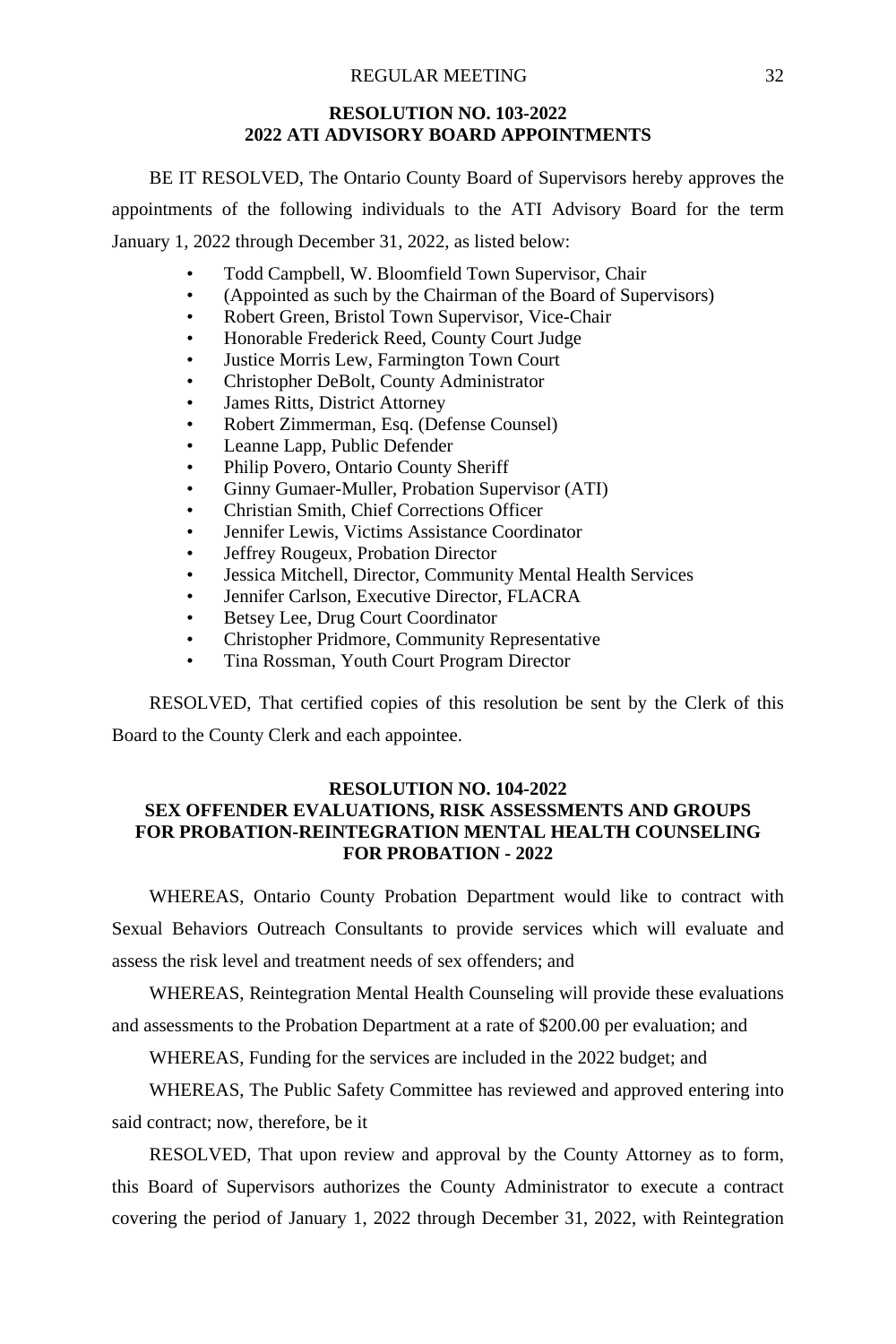Mental Health Counseling to provide said services outlined in the Schedule A for an amount not to exceed \$6000.

# **RESOLUTION NO. 105-2022 CAYUGA HOME FOR CHILDREN (AKA CAYUGA CENTERS) FOR MULTI-SYSTEMIC THERAPY FOR RAISE THE AGE SERVICES - 2022**

WHEREAS, Beginning October 1, 2018, New York State Law, Raise The Age, resulted in an increase in probation services to be provided to 16 and 17 year old youth; and

WHEREAS, The Cayuga Home for Children aka Cayuga Centers has successfully provided Multi-Systemic Therapy to Ontario County Department of Social Services; and

WHEREAS, The Probation Department has planned to use the Multi-Systemic Therapy to avoid additional costs in staffing and placement services of Raise The Age Youth; and

WHEREAS, New York State has approved reimbursement of Ontario County's cost for the services provided by the Cayuga Centers Functional Family Therapy; and

WHEREAS**,** The Public Safety Committee recommends the County enter into an agreement with Cayuga Centers; now, therefore, be it

RESOLVED, That the agreement is subject to review and approval of the County Attorney's Office as to form, this Board of Supervisors does hereby authorize an agreement with, Cayuga Home for Children, 49 Kearney Avenue, Auburn, NY 13021, for the period January 1, 2022 through December 31, 2022; at a cost not to exceed \$140,547.50; and further

RESOLVED, The County Administrator be, and hereby is, authorized and empowered to execute said contract and all other documents necessary to effectuate the purposes of this resolution.

# **RESOLUTION NO. 106-2022 RAISE THE AGE CAYUGA HOME FOR CHILDREN (AKA CAYUGA CENTERS) FOR FUNCTIONAL FAMILY THERAPY SERVICES**

WHEREAS, Effective October 1, 2018, New York State Law, Raise The Age, resulted in an increase in probation services to be provided to 16 and 17 year old youth; and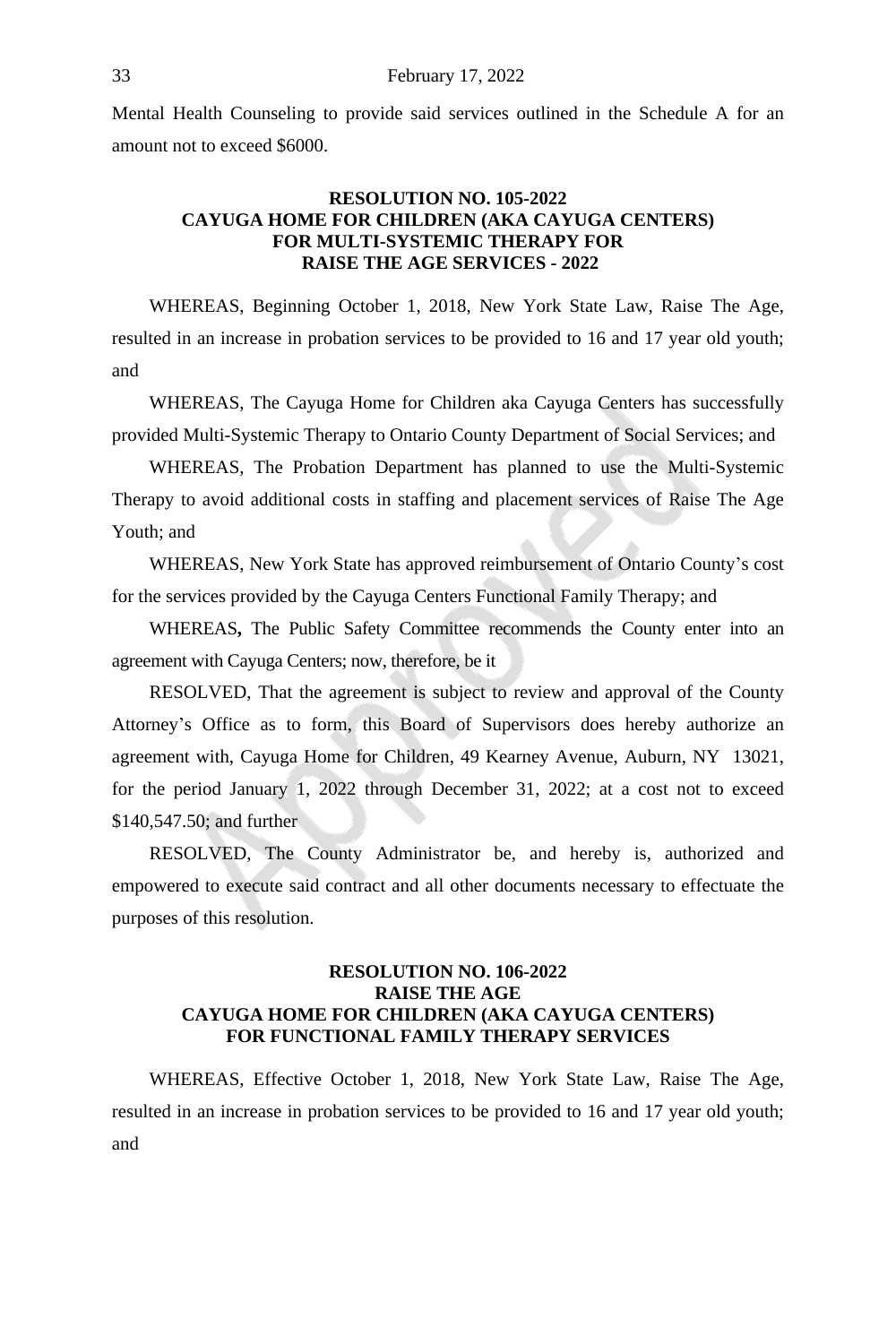WHEREAS, The Cayuga Home for Children aka Cayuga Centers has successfully provided Functional Family Therapy to Ontario County Department of Social Services; and

WHEREAS, The Probation Department continues to use the Functional Family Therapy to avoid additional costs in staffing and placement services of Raise The Age Youth; and

WHEREAS, New York State has approved reimbursement of Ontario County's cost for the services provided by the Cayuga Centers Functional Family Therapy; and

WHEREAS**,** The Public Safety Committee recommends the County enter into an agreement with Cayuga Centers; now, therefore, be it

RESOLVED, That the agreement is subject to review and approval of the County Attorney's Office as to form, this Board of Supervisors does hereby authorize an agreement with, Cayuga Home for Children, 49 Kearney Avenue, Auburn, NY 13021, for the period January 1, 2022 through December 31, 2022; at a cost not to exceed \$133,822.50; and further

RESOLVED, The County Administrator be, and hereby is, authorized and empowered to execute said contract and all other documents necessary to effectuate the purposes of this resolution.

# **RESOLUTION NO. 107-2022 CENTER FOR DISPUTE SETTLEMENT FOR JUVENILE JUSTICE RESTORATIVE CONFERENCES - 2022**

WHEREAS, Effective October 1, 2018, New York State Law, Raise The Age, resulted in an increase in probation services to be provided to 16 and 17 year old youth; and

WHEREAS, Center for Dispute Settlement provides Juvenile Justice Restorative Conferences in Ontario County; and

WHEREAS, The Probation Department has plans to continue using the Juvenile Justice Restorative Conferences to avoid the high cost of detention for Raise the Age Youth; and

WHEREAS, New York State has approved reimbursement of Ontario County's cost for the services provided by the Center for Dispute Settlement; and

WHEREAS, The Public Safety Committee recommends the County enter into an agreement with Center for Dispute Settlement; now, therefore, be it

RESOLVED, That the agreement is subject to review and approval of the County Attorney's Office as to form, this Board of Supervisors does hereby authorize an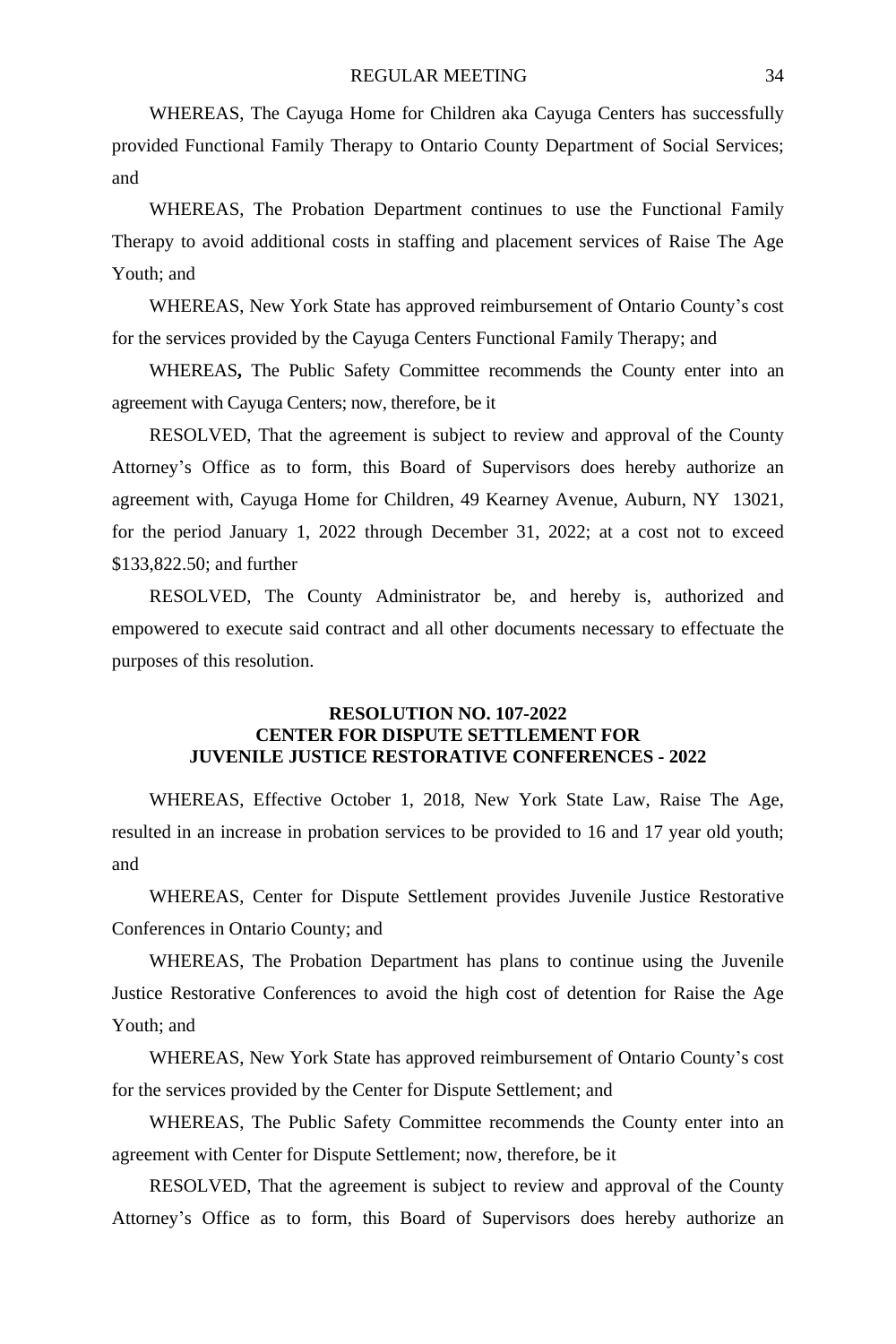agreement with, Center for Dispute Settlement, 120 N. Main Street, Canandaigua, NY 14424, for the period January 1, 2022 through December 31, 2022; at a cost not to exceed \$6000; and further

RESOLVED, The County Administrator be, and hereby is, authorized and empowered to execute said contract and all other documents necessary to effectuate the purposes of this resolution.

# **RESOLUTION NO. 108-2022 YOUTH ADVOCATE PROGRAM FOR RAISE THE AGE - 2022**

WHEREAS, Effective October 1, 2018, New York State Law, Raise The Age, resulted in an increase in probation services to be provided to 16 year old youth; and

WHEREAS, Effective October 1, 2019, the Raise the Age law added the same services for 17-year-old youth; and

WHEREAS, The Youth Advocate Program, Inc. provides mentoring and family stabilization services throughout the Finger Lakes; and

WHEREAS, The Ontario County Probation Department has several years of experience with the program through the Department of Social Services; and

WHEREAS, The Probation Department has successfully used the program for Raise the Age Youth; and

WHEREAS, New York State has approved reimbursement of Ontario County's cost for the services provided by the Youth Advocate Program, Inc.; and

WHEREAS, The Public Safety Committee recommends the County enter into an agreement with Youth Advocate Program, Inc.; now, therefore, be it

RESOLVED, That the agreement is subject to review and approval of the County Attorney's Office as to form, this Board of Supervisors does hereby authorize an agreement with, Youth Advocate Program, Inc., 2007 N Third Street, Harrisburg, PA 17102 for the period January 1, 2022 through December 31, 2022; at a cost not to exceed \$50,000; and further

RESOLVED, The County Administrator be, and hereby is, authorized and empowered to execute said contract and all other documents necessary to effectuate the purposes of this resolution.

# **RESOLUTION NO. 109-2022 CORRECTION TO RESERVE ACCOUNT TRANSFER**

WHEREAS, Resolution No. 610-2020 authorized funding of certain public safety equipment; and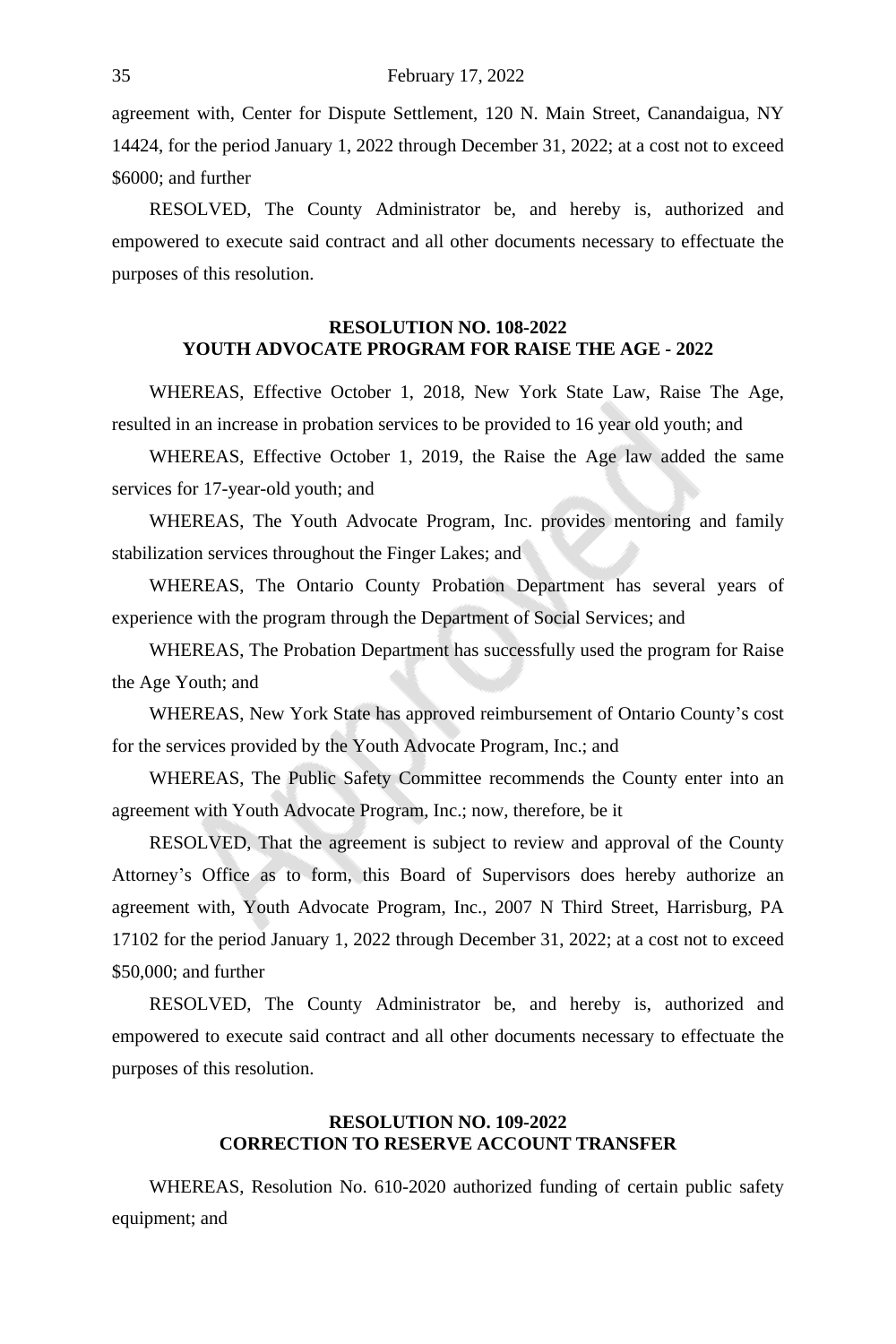WHEREAS, Revenue was received from Homeland Security and incorrectly deposited to the Federal Forfeiture Reserve; and

WHEREAS, During the reconciliation process with the Federal Equitable Sharing Plan this funding was found to be not eligible for the Federal Forfeiture Reserve; and

WHEREAS, The revenue was moved to the Sheriff's Crime Proceeds Reserve as a part of the 2020-year end process; and

WHEREAS, The expense for the public safety equipment was not moved to the Sheriff's Crime Proceeds Reserve; now, therefore, be it

RESOLVED, That the Ontario County Board of Supervisors authorizes a transfer of the expense for the equipment authorized in 2020 and purchased in 2021; and further

RESOLVED, That the following journal entry be made effective December 31,  $2021$ 

| TО:          |                             | <b>DEBIT</b> | <b>CREDIT</b> |
|--------------|-----------------------------|--------------|---------------|
| AAR302 52500 | Equipment – Law Enforcement | 139,000.00   |               |
| AAR301 52500 | Equipment – Law Enforcement |              | 139,000.00    |
| $\cdots$     |                             |              |               |

and further

RESOLVED, that the Department of Finance is authorized to make all necessary budgetary and accounting entries to effectuate the intent of this resolution.

# **RESOLUTION NO. 110-2022 AUTHORIZATION OF EXTENSION AGREEMENT WITH CHESHIRE VOLUNTEER FIRE DEPARTMENT FOR TEMPORARY STORAGE OF COUNTY VEHICLE(S)**

WHEREAS, Resolution No. 576-2021 authorized a contract with the Cheshire Volunteer Fire Department for temporary storage to maintain convenient access to Ontario County ("County") vehicles during maintenance of a County storage facility; and

WHEREAS, There is a need for additional use and occupancy; and

WHEREAS, The original agreement provides that the Cheshire Volunteer Fire Department has offered its facilities for said storage at no charge to the County; and

WHEREAS, The Public Safety Committee has reviewed this resolution and recommends its approval; now, therefore, be it

RESOLVED, That upon review and approval of the County Attorney as to form, the Ontario County Board of Supervisors hereby approves an extension agreement with the Cheshire Volunteer Fire Department for temporary vehicle storage for a term of February 1, 2022 through December 31, 2022; and further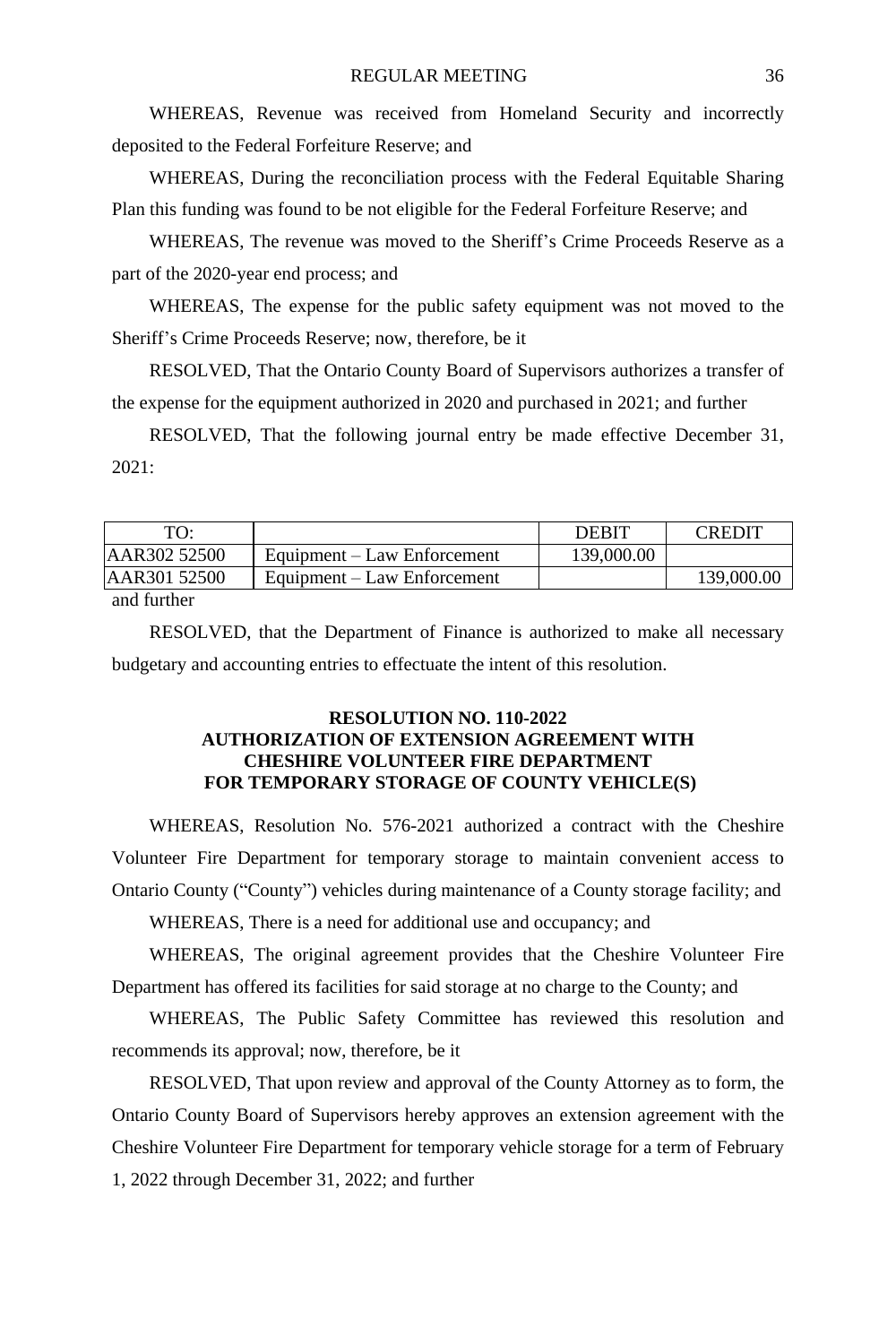#### 37 February 17, 2022

RESOLVED, That the County Administrator is authorized and empowered to sign the agreement and any other documents necessary to effectuate the purpose of this resolution.

The foregoing block of nine resolutions was adopted.

Supervisor Peter Ingalsbe offered the following two resolutions as a block and moved for its adoption, seconded by Supervisor Norman Teed:

### **RESOLUTION NO. 111-2022 AWARD BID B22023 TO HOME TOWNE ENERGY FOR PURCHASE OF GASOLINE**

WHEREAS, The bid issued by New York State Office of Governmental Services (OGS) received no bids for gasoline products for Ontario County; and

WHEREAS, The current provider agreed to extend the previous OGS contract for Ontario County for 90 days until March 17, 2022 allowing time for a bid to be issued and awarded by the county; and

WHEREAS, This also left municipalities and school districts in Ontario County without a supplier for gasoline products after that date, therefore bid (B22023) was issued by Ontario County based on estimated usage for the county as well as municipalities and school districts affected; and

WHEREAS, Home Towne Energy was the apparent low responsible bidder at a [markup of \\$.20 per gallon base](mailto:sroth@hometowneenergy.com)d on the OPIS index at the time of delivery; and

WHEREAS, The Public Works committee has reviewed this recommendation and agrees with awarding bid (B22023) to Home Towne Energy; now, therefore, be it

RESOLVED, That bid (B22023) be awarded to Home Towne Energy, 768 Brook Ave, Rochester, New York 14619, at a markup of \$.20 per gallon based on the OPIS index for one year starting March 1, 2022, ending February 28, 2023 with the option to renew for two (2) additional twelve (12) months if mutually agreeable to both parties; and further

RESOLVED, That a certified copy of this resolution be sent to Home Towne Energy: sroth@hometowneenergy.com by the clerk of this Board.

### **RESOLUTION NO. 112-2022 AWARD OF BID – OEM REPLACEMENT PARTS & RELATED SERVICES FOR FLEET VEHICLES & EQUIPMENT (B22027)**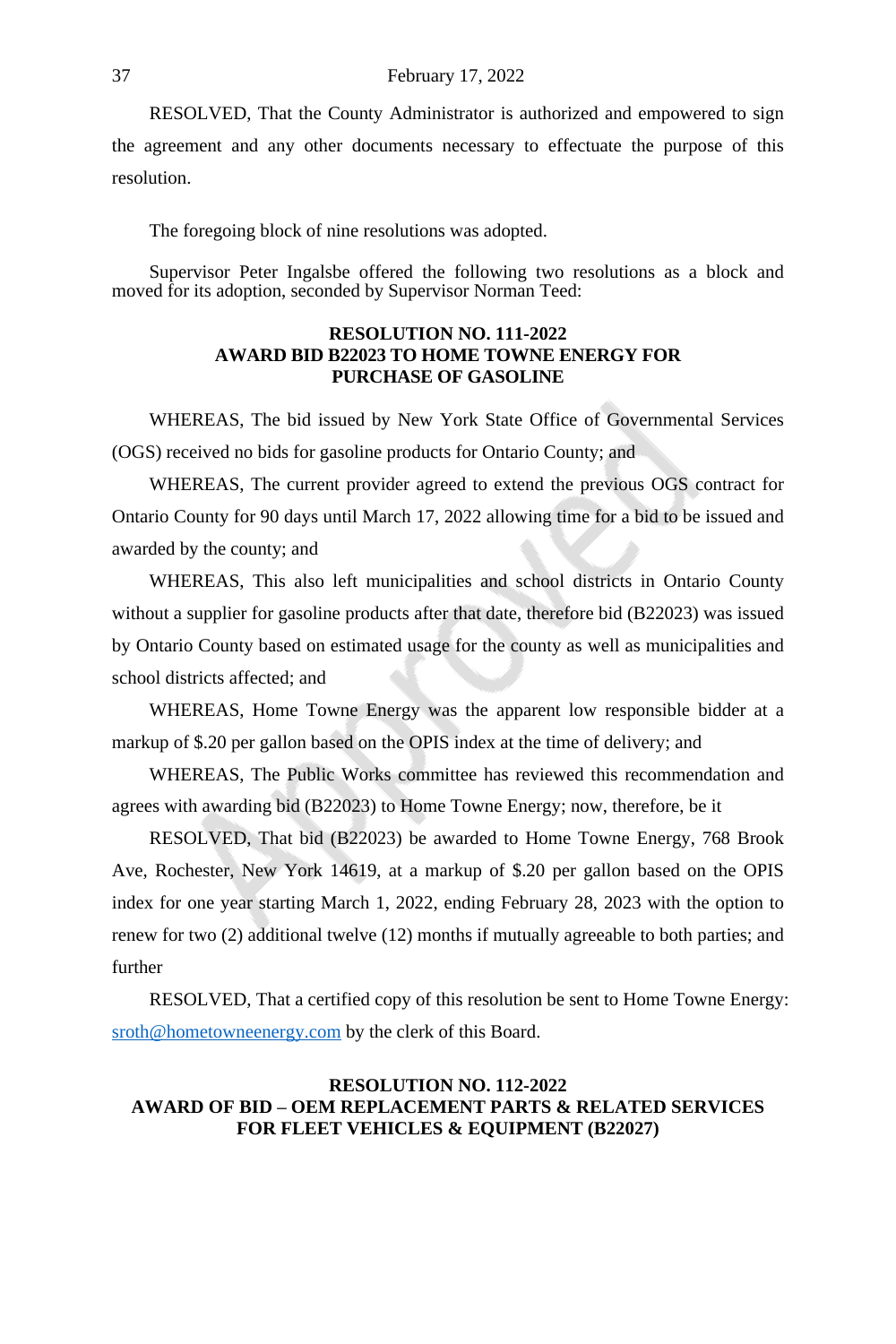WHEREAS, The Purchasing Department advertised for and received per tabulation sheet on file with the Clerk of the Board, sealed bids (B22027) for the purchase of OEM replacement parts and related services for Fleet vehicles and equipment; and

WHEREAS, The Purchasing Department recommends award to all bidders; and

WHEREAS, The Public Works Committee has reviewed this resolution and recommends its approval; now, therefore, be it

RESOLVED, The County hereby awards OEM vehicle replacement parts and related services for Fleet vehicles and equipment to the following low responsible, responsive bidders:

| DJM Equipment, Inc.                              | Jeff Russell Painting (dba Krown)                 |  |
|--------------------------------------------------|---------------------------------------------------|--|
| 7216 Palmyra Road                                | 2524 Routes 5&20                                  |  |
| Fairport, New York 14450                         | Stanley, NY 14561                                 |  |
| Kenworth Northeast Group                         | Southworth-Milton                                 |  |
| 25 Airline Drive                                 | 100 Quarry Drive                                  |  |
| Rochester, NY 14624                              | Milford, MA 01757                                 |  |
| Conway Beam Truck Group                          | <b>Empire Emergency Apparatus</b>                 |  |
| 2654 West Henrietta Road                         | 3995 Lockport Road                                |  |
| Rochester, New York 14623                        | Niagara Falls, NY 14305                           |  |
| Regional International Inc.                      | Shepard Bros. Inc.                                |  |
| 1007 Lehigh Station Road                         | 200 Eastern Blvd                                  |  |
| Henrietta, New York 14467                        | Canandaigua, NY 14424                             |  |
| Genesee Valley Ford - Avon                       | Sanico Cleaning Solutions                         |  |
| 1675 Intestate Drive                             | 156 Corporate Drive                               |  |
| Avon, NY 14414                                   | Binghamton, NY 13904                              |  |
| <b>Ultimate Undercoat and Accessories</b>        | Monroe Tractor                                    |  |
| 6915 NY-5                                        | 1001 Lehigh Station Road - PO BOX 370             |  |
| Bloomfield, NY 14469<br>Henrietta, NY 14467      |                                                   |  |
| D&W Diesel Inc                                   | Cyncon Equipment Co Inc                           |  |
| 1503 Clark Street Road                           | 7494 W Henrietta Road                             |  |
| Auburn, NY 13021                                 | Rush, NY 14543                                    |  |
| Saxby Implement Corp.                            | Joe Johnson Equipment                             |  |
| 180 Mendon Victor Road                           | 62 Lagrange Avenue                                |  |
| Mendon, NY 14506                                 | Rochester, NY 14613                               |  |
| Ewing Lettering and Graphics                     | Alta Equipment Co.                                |  |
| 6101 Loomis Road                                 | 4554 W Saile Drive                                |  |
| Farmington, NY 14425                             | Batavia, NY 14020                                 |  |
| <b>Finger Lakes Chemical</b>                     | Upstate Equipment<br>(dba)<br><b>Bobcat</b><br>of |  |
| (dba Finger Lakes Castle)                        | Buffalo)                                          |  |
| 420 St. Paul Street                              | 6830 South Transit Road                           |  |
| Rochester, NY 14605                              | Lockport, NY 14094                                |  |
| <b>Farnsworth Chevrolet</b>                      | <b>Toyota Lift Northeast</b>                      |  |
| PO Box 21996<br>2350 Rochester Road              |                                                   |  |
| New York City, NY 10087<br>Canandaigua, NY 14424 |                                                   |  |

and further

RESOLVED, That said award shall be effective starting on April 1, 2022 and ending on March 31, 2023.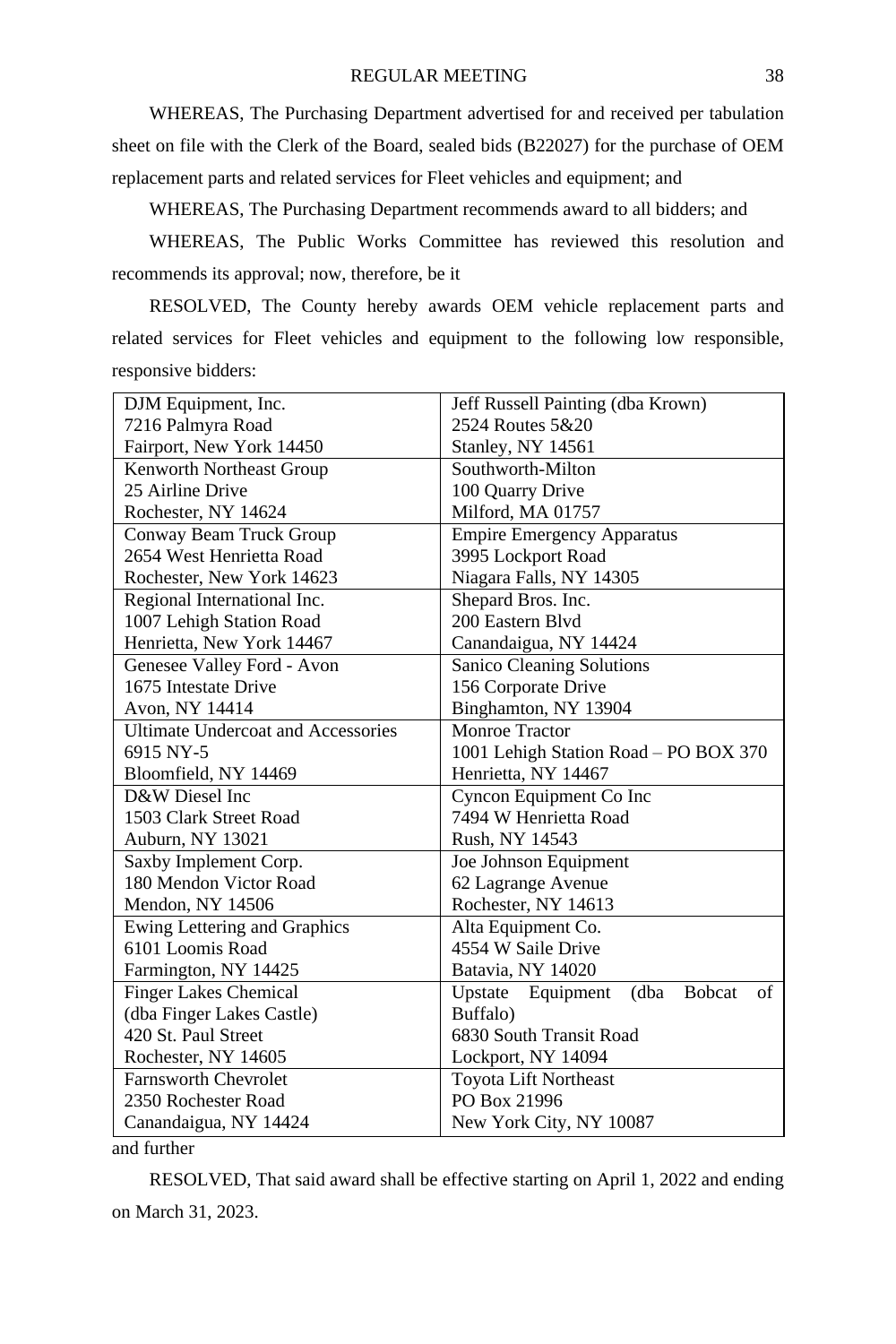The foregoing block of two resolutions was adopted.

Supervisor Peter Ingalsbe offered the following nine resolutions as a block and moved for its adoption, seconded by Supervisor Christopher Vastola:

# **RESOLUTION NO. 113-2022 AUTHORIZATION TO RENEW BID B20004 DECALS & LETTERING OF COUNTY VEHICLES**

WHEREAS, Resolution No. 147-2020 awarded bid (B20004) for decals & lettering of County vehicles to Ewing Graphics; and

WHEREAS, Resolution No. 47-2021 renewed said Bid for the period of March 6, 2021 to March 5, 2022; and

WHEREAS, Ewing Graphics, 101 Loomis Road, Farmington, NY 14425, has agreed to a 12-month renewal at the current price structure; and

WHEREAS, The Purchasing Department recommends this bid renewal; and

WHEREAS, The Public Works Committee has reviewed this resolution and recommends its approval; now, therefore, be it

RESOLVED, The Ontario County Board of Supervisors hereby authorizes the renewal of bid B20004 to Ewing Graphics for decals & lettering of County vehicles beginning March 6, 2022 through March 5, 2023.

# **RESOLUTION NO. 114-2022 AUTHORIZATION TO RENEW QUOTE Q21037 REPLACEMENT OF WINDSHIELDS ON COUNTY VEHICLES**

WHEREAS, Resolution No. 198-2021 awarded quote (Q21037) for the replacement of windshields on County vehicles to FB Glass; and

WHEREAS, FB Glass, 1184 Emerson Street, Suite 1, Rochester, NY 14606, has agreed to a 12-month renewal at the current price structure; and

WHEREAS, The Purchasing Department recommends this quote renewal; and

WHEREAS, The Public Works Committee has reviewed this resolution and recommends its approval; now, therefore, be it

RESOLVED, The Ontario County Board of Supervisors hereby authorizes the renewal of quote (Q21037) to FB Glass for the replacement of windshields on County vehicles beginning April 3, 2022 through April 2, 2023.

# **RESOLUTION NO. 115-2022 ONTARIO BEACH PARK KAYAK LAUNCH INSTALLATION FUNDING AGREEMENT WITH CANANDAIGUA LAKE WATERSHED COUNCIL EXTENSION AND AMENDMENT**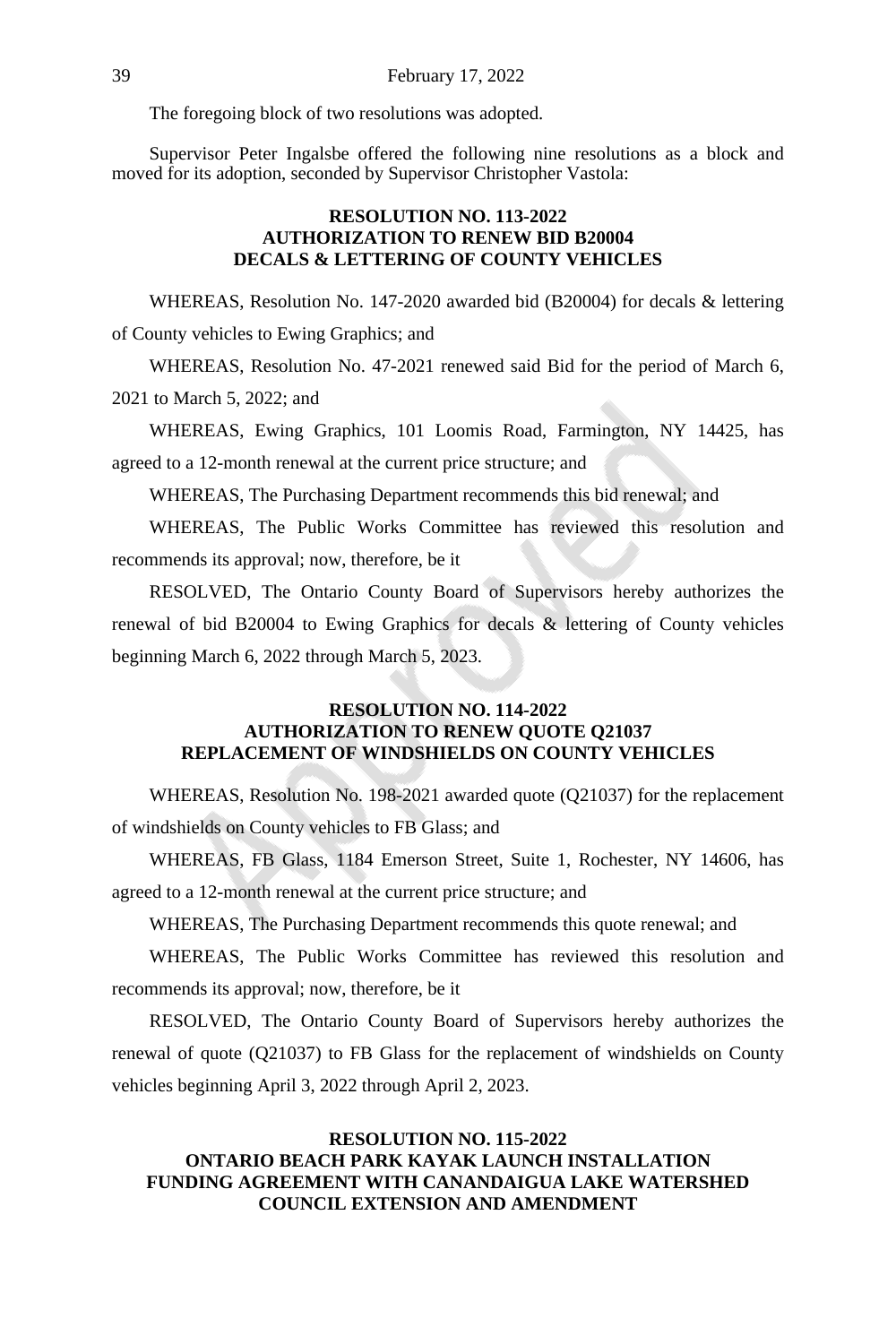WHEREAS, The Canandaigua Lake Watershed Council (the "CLWC") wants to improve access to Ontario Beach Park located at 4000 State Route 364, Canandaigua, NY 14424 through the installation of an ADA-compliant kayak walkway and parking lot improvements (the "Project"); and

WHEREAS, Ontario County entered into a funding agreement with CLWC per Resolution No. 766-2020 to improve ADA-access at Ontario Beach Park and said agreement expired on January 1, 2022; and

WHEREAS, Ontario County needs to extend the funding agreement as there is work remaining to improve ADA-access to the kayak launch and as the funding agreement is needed to assign responsibilities for the Project and to allow and establish a process for financial reimbursement by the CLWC of Project costs incurred by the County; and

WHEREAS, The funding agreement shall be amended to include the following work items: install additional parking lot and safety improvements that are deemed eligible for matching funds by the Protection and Promotion of Canandaigua Lake Phase II grant contract through the Environmental Protection Fund Local Waterfront Revitalization Program by the NYS Department of State (the "Grant"); and

WHEREAS, The total costs of the next phase of the improvements are estimated to be \$60,000; and

WHEREAS, The CLCW has at least \$30,000 of additional funds to fund this project through the Grant; and

WHEREAS, The County contribution of up to \$30,000 will be covered by in-kind services; and

WHEREAS, The Public Works Committee and Ways and Means Committee have reviewed this resolution and recommend its approval; now, therefore, be it

RESOLVED, That the following budget transfer be approved:

| AA711099 54031                    | Renovations                   | $+$ \$30,000.00 |
|-----------------------------------|-------------------------------|-----------------|
| AA71109943889                     | State Aid Other Culture & Rec | $+$ \$30,000.00 |
| $\mathbf{1}$ from $\mathbf{1}$ or |                               |                 |

and further

RESOLVED, Upon review and approval by the County Attorney as to form, the Board of Supervisors hereby approves extension and amendment of the agreement with the CLWC for reimbursement of costs expended by the County in undertaking the Project; and further

RESOLVED, That, after written notice from the Ontario County Department of Finance for all costs related to the project that can be applied to the grant's required local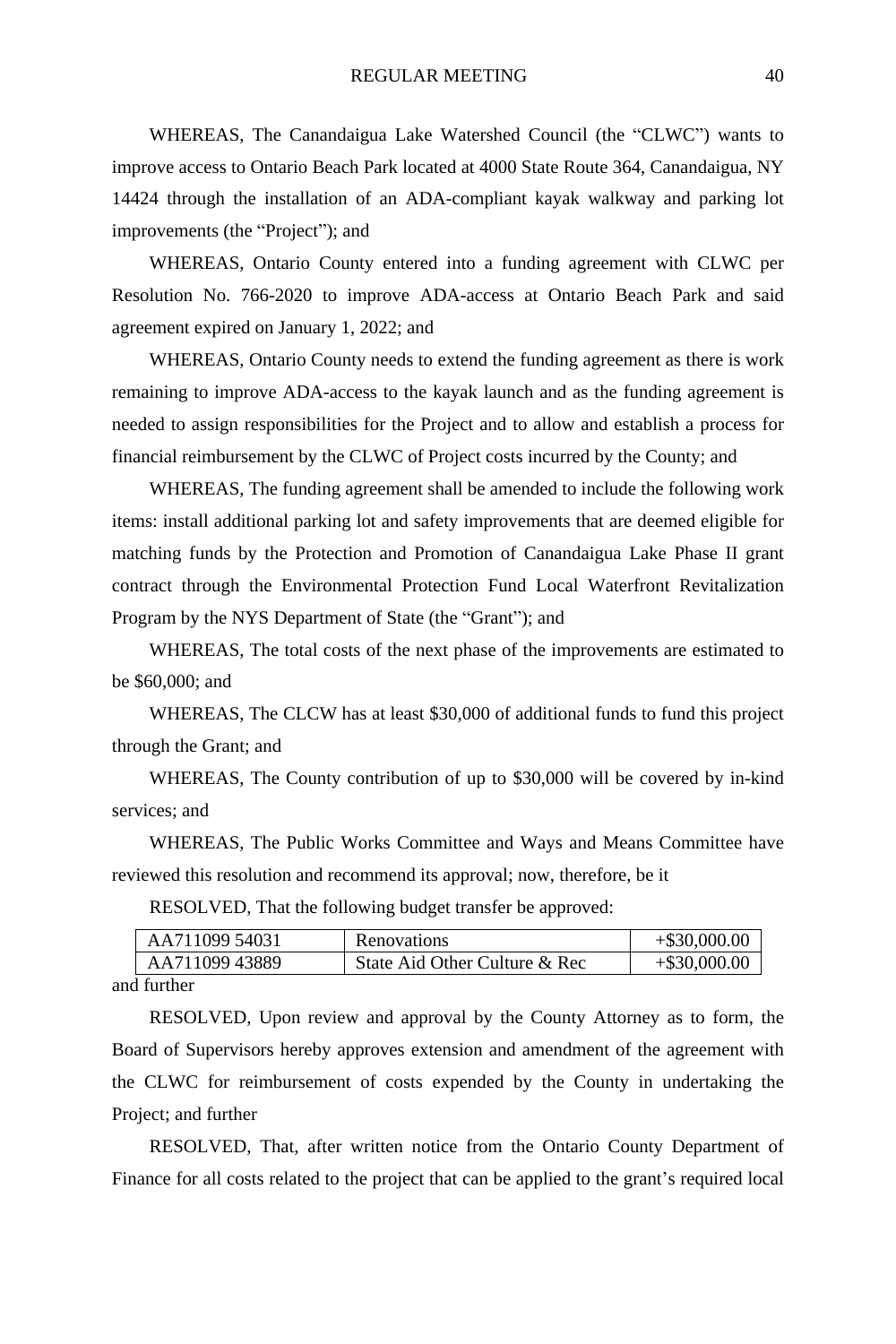match and that are initially billed to the County, the CLWC shall reimburse the County within 30 days of receiving reimbursement from the Department of State; and further

RESOLVED, The term of the agreement shall be extended from January 2, 2022, to July 1, 2023; and further

RESOLVED, That if a no-cost time extension of up to six (6) months is necessary, the Board of Supervisors hereby approves such extension subject to review and approval by the Public Works Committee; and further

RESOLVED, The County Administrator is hereby authorized to execute the agreement and all other documents necessary to effectuate the purposes of this Resolution; and further

RESOLVED, That the Department of Finance is authorized to make all necessary budgetary and accounting entries to effect the intent of this resolution.

# **RESOLUTION NO. 116-2022 AUTHORIZE CONTRACT WITH FISHER ASSOCIATES FOR PROFESSIONAL SERVICES RELATIVE TO DESIGN AND PERMITTING OF DREDGING OPERATIONS AT DEEP RUN PARK**

WHEREAS, The County has identified the need to restore the swim area at Deep Run Park to better conform to NYS Department of Health standards; and

WHEREAS, The 2022 Capital Improvement Plan includes funding in the budget for Deep Run Dredging and Improvements (Project # CP26-20); and

WHEREAS, The Commissioner of Public Works utilized the County's On Demand Engineering Services agreement with Fisher Associates to obtain a proposal for professional services related to the design and permitting of said dredging operations; and

WHEREAS, Fisher Associates offered a proposal for these services for a cost not to exceed \$12,299.00; and

WHEREAS, The total cost is estimated to be \$13,299.00 which includes a contingency of \$1,000; and

WHEREAS, The Public Works Committee has reviewed this resolution and recommends its approval; now, therefore, be it

RESOLVED, That upon review and approval of the County Attorney as to form, the Board of Supervisors hereby approves a contract with Fisher Associates, 180 Charlotte Street, Rochester, NY 14607 at a cost not to exceed \$12,299.00; and further

RESOLVED, That the contract shall commence on February 18<sup>th</sup>, 2022 and will expire on December 31<sup>st</sup>, 2022; and further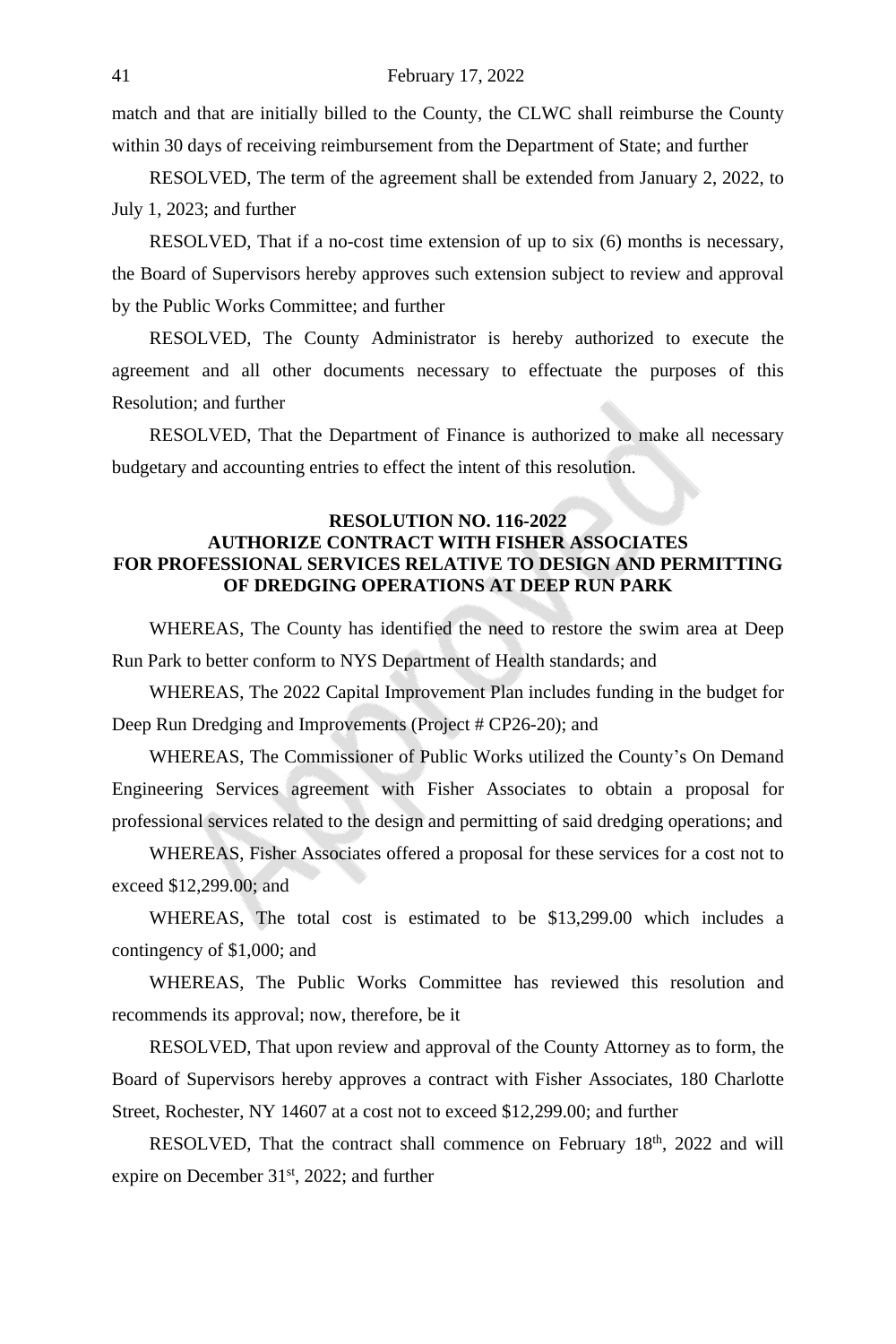RESOLVED, That if a no cost time extension of up to six (6) months is necessary, the Board of Supervisors hereby approves such extension subject to review and approval by the Public Works Committee; and further

RESOLVED, That the Commissioner of Public Works is authorized to make necessary adjustments and to initiate change orders to complete the proposed work, within the limits of the contract contingency, and to report such use of the contract contingency to the Public Works Committee and the Finance Department; and further

RESOLVED, That the County Administrator be, and hereby is, authorized and empowered to execute the Agreement with Fisher Associates and all other documents necessary to effectuate the purposes of this resolution; and further

RESOLVED, That the Department of Finance is authorized to make the necessary accounting and budget entries to effect the intent of this resolution.

## **RESOLUTION NO. 117-2022 INTERPRETIVE SIGNAGE AT ONTARIO COUNTY PARK NO COST TIME EXTENSION – THE ART OF WILDERNESS**

WHEREAS, Resolution No. 73-2021 authorized a contract with The Art of Wilderness for interpretive signage at Gannett Hill Park; and

WHEREAS, Said contract expired January 24, 2022 and additional time is required to complete the work; and

WHEREAS, The Public Works Committee has reviewed this resolution and recommends its adoption; now, therefore, be it

RESOLVED, That upon review and approval by the County Attorney as to form, the Board of Supervisors hereby approves a no-cost time extension agreement with The Art of Wilderness for interpretive signage to expire January 25, 2023; and further

RESOLVED, That the County Administrator is authorized to sign the extension agreement.

### **RESOLUTION NO. 118-2022 AUTHORIZATION TO RENEW BID B21006 ELEVATOR MAINTENANCE**

WHEREAS, Resolution No. 197-2021 awarded bid (B21006) for the maintenance of Ontario County and Finger Lakes Community College elevators; and

WHEREAS, KONE, Inc. has agreed to a 12-month renewal at the current price structure; and

WHEREAS, The Purchasing Department recommends this bid renewal; and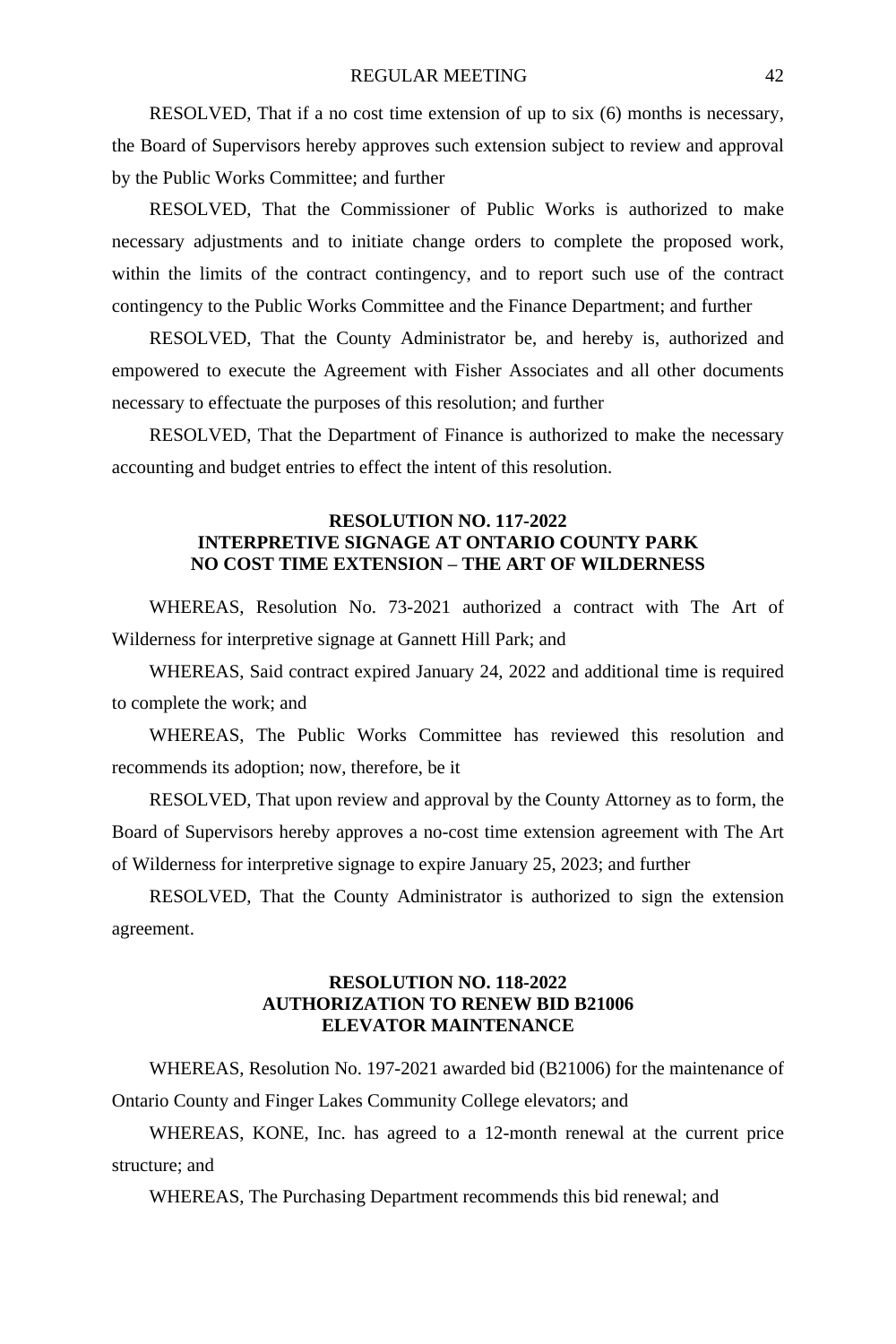WHEREAS, The Public Works Committee has reviewed this resolution and recommends its approval; now, therefore, be it

RESOLVED, The Ontario County Board of Supervisors hereby authorizes the renewal of bid B21006 to KONE, Inc., 10 Pixley Industrial Parkway, Rochester, NY 14624, for elevator maintenance beginning April 1, 2022 through March 31, 2023.

### **RESOLUTION NO. 119-2022 AUTHORIZATION TO RENEW BID B21008 FOR PURCHASE OF PLUMBING SUPPLIES**

WHEREAS, Resolution No. 120-2021 awarded bid (B21008) for the purchase of plumbing supplies to Geck Plumbing & Heating Supply Co., Inc. and Canandaigua Winsupply; and

WHEREAS, Geck Plumbing & Heating Supply Co., Inc., 620 Meigs St. Rochester, NY 14620, has agreed to a 12-month renewal at the current price structure; and

WHEREAS, Canandaigua Winsupply, 5102 North Road, Canandaigua, NY 14424, has declined to renew; and

WHEREAS, The Purchasing Department recommends renewing bid (B21008) with Geck Plumbing & Heating Supply, Co. Inc.; and

WHEREAS, The Public Works Committee has reviewed this resolution and recommends its approval; now, therefore, be it

RESOLVED, The Ontario County Board of Supervisors hereby authorizes the renewal of bid (B21008) to Geck Plumbing & Heating Supply Co., Inc. for the purchase of plumbing supplies beginning March 10, 2022 through March 9, 2023.

# **RESOLUTION NO. 120-2022 ACCEPTANCE OF MATERIALS AND SERVICES BID**

WHEREAS, Bids for the purchase of various materials and services for the Department of Public Works have been duly advertised and received by the Purchasing Department; and

WHEREAS, Copies of the bid tabulation sheets have been filed with the Clerk of this Board and the Public Works Committee has reviewed said bid tabulations and recommends acceptance of the bids; now, therefore, be it

RESOLVED, That bids be awarded to the following responsive, responsible bidders:

| <b>B22028</b>            |                         |
|--------------------------|-------------------------|
| PURCHASE OF HYDROSEEDING | Seedway, LLC            |
| <b>MATERIALS</b>         | 2054 Lamson Road        |
|                          | Phoenix, New York 13135 |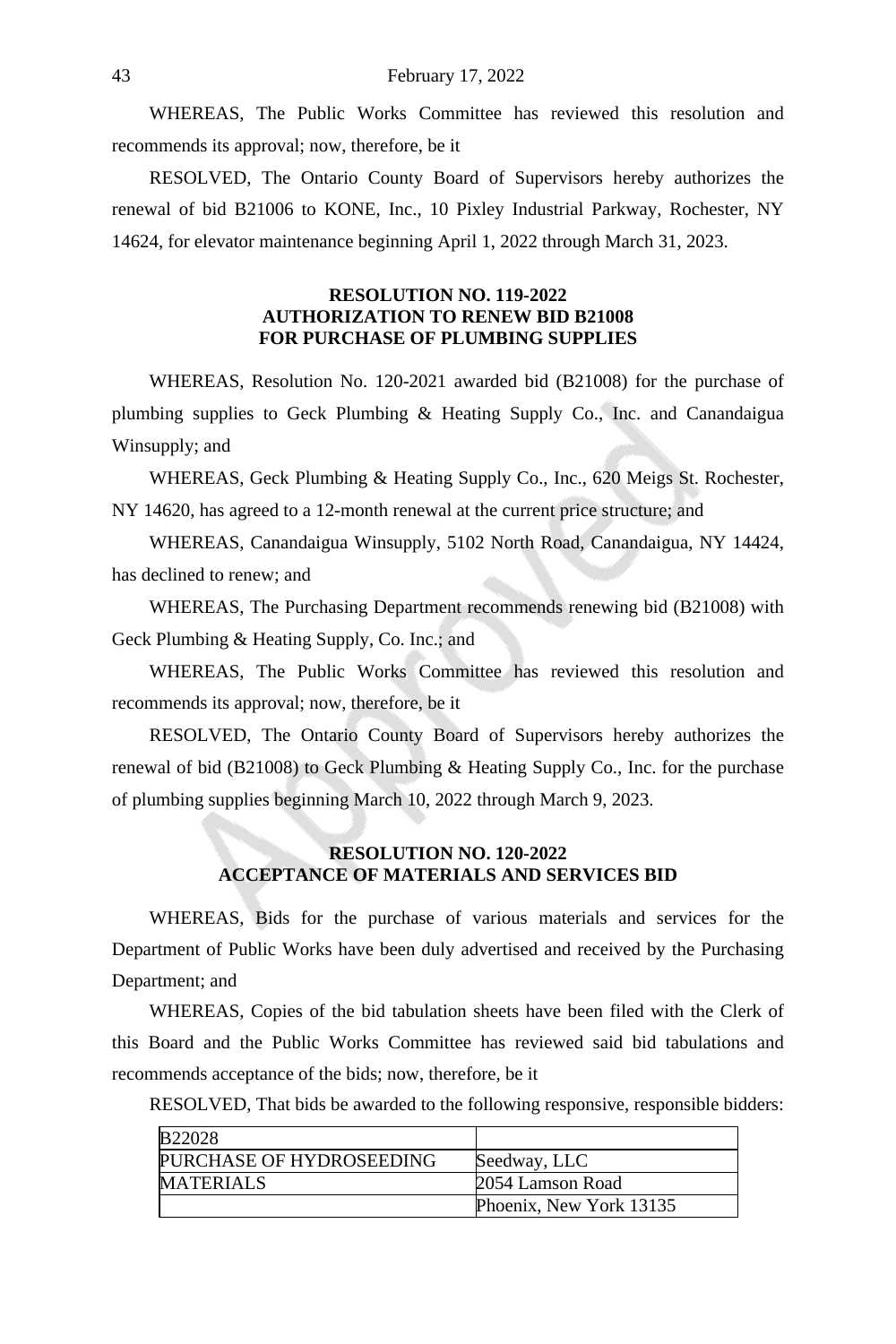| SiteOne Landscape Supply |
|--------------------------|
| 1385 East $36th$ Street  |
| Cleveland, Ohio 44114    |

and further

RESOLVED, That the Ontario County Board of Supervisors hereby accepts said bids and authorizes one (1) year contracts for the period beginning February 18, 2022 through December 31, 2022; and further

RESOLVED, That in the case where multiple vendors are awarded an item, the lowest responsive/responsible bidder for that item shall be given the opportunity to supply said item; and further

RESOLVED, That should the lowest responsible/responsive bidder not be able to supply the item needed in accordance with project requirements and/or logistics, the second lowest bidder shall be given similar consideration, and the procedure shall be followed for each successive awardee until the item can be furnished in accordance with the project requirements.

### **RESOLUTION NO. 121-2022 AUTHORIZATION TO RENEW QUOTE Q18010 RENTAL OF WORK UNIFORMS - ARAMARK UNIFORMS SERVICES**

WHEREAS, Resolution No. 111-2018 awarded quote (Q18010) for the rental of work uniforms to Aramark Uniforms Services for the period beginning March 31, 2018 and ending March 30, 2021; and

WHEREAS, Resolution No. 121-2021 renewed quote (Q18010) for a period beginning March 31, 2021 through March 30, 2022; and

WHEREAS, Aramark Uniform Services has agreed to a final 12-month renewal at the current price structure; and

WHEREAS, The Purchasing Department recommends the quote renewal; and

WHEREAS, The Public Works Committee has reviewed this proposal and recommends its approval; now, therefore, be it

RESOLVED, The Ontario County Board of Supervisors hereby authorizes the renewal of quote (Q18010) to Aramark Uniform Services, 200 Trade Court, Rochester, New York 14624, for the rental of work uniforms for a 1-year period starting March 31, 2022 through March 30, 2023.

The foregoing block of nine resolutions was adopted.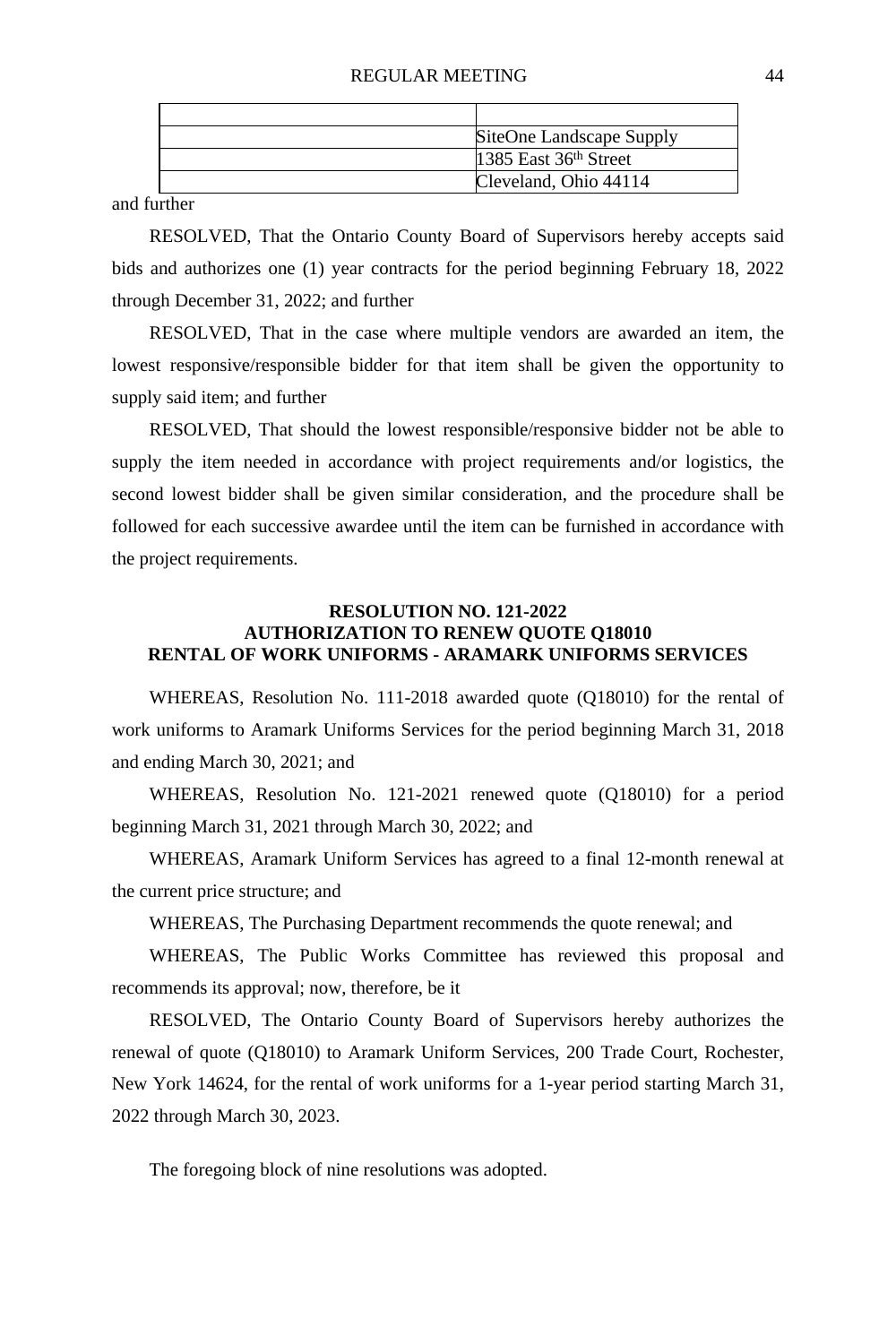Supervisor David Baker offered the following five resolutions as a block and moved for its adoption, seconded by Supervisor Andrew Wickham:

# **RESOLUTION NO. 122-2022 APPROVAL OF COLLECTIVE BARGAINING AGREEMENT 2021-2024 WITH ONTARIO COUNTY, THE ONTARIO COUNTY SHERIFF AND THE ONTARIO COUNTY POLICE BENEVOLENT ASSOCIATION**

WHEREAS, Negotiating teams representing Ontario County, the Ontario County Sheriff, and the Ontario County Police Benevolent Association (PBA), have reached a tentative agreement on terms and conditions of employment for the period January 1, 2021 through and including December 31, 2024; and

WHEREAS, The original Tentative Agreement stating these terms and conditions has been ratified by the Ontario County PBA, and is on file with the Clerk of this Board; and

WHEREAS, The Ways and Means Committee has reviewed and recommends adoption of this resolution; now, therefore, be it

RESOLVED, That the Chairman of the Board of Supervisors is hereby authorized and directed to execute a collective bargaining agreement, incorporating the terms and conditions of employment set forth in the Tentative Agreement; and be it further

RESOLVED, That the Clerk shall provide a copy of this resolution to the Ontario County PBA, the County Administrator, the Sheriff, the County Attorney and the Director of Human Resources.

# **RESOLUTION NO. 123-2022 SALARY ADJUSTMENT – EDWIN RESENDIZ-RAMIREZ**

WHEREAS, Sheriff Philip C. Povero, has recommended the salary adjustment of Mr. Edwin Resendiz-Ramirez, County Police Officer, from the Training Rate of pay to Grade R15, Step 2 based on his experience as a Police Officer in Geneva Police Department; and

WHEREAS, The Management Compensation Committee and the Ways and Means Committee have reviewed and approved the salary adjustment for Mr. Resendiz-Ramirez, effective upon his date of hire as a County Police Officer; and

WHEREAS, Sufficient funding exists within the Office of Sheriff's budget for this salary adjustment; now, therefore, be it

RESOLVED, That the salary for Mr. Edwin Resendiz-Ramirez, County Police Officer, be set at Grade R15, Step 2 effective upon his date of hire as a County Police Officer; and be it further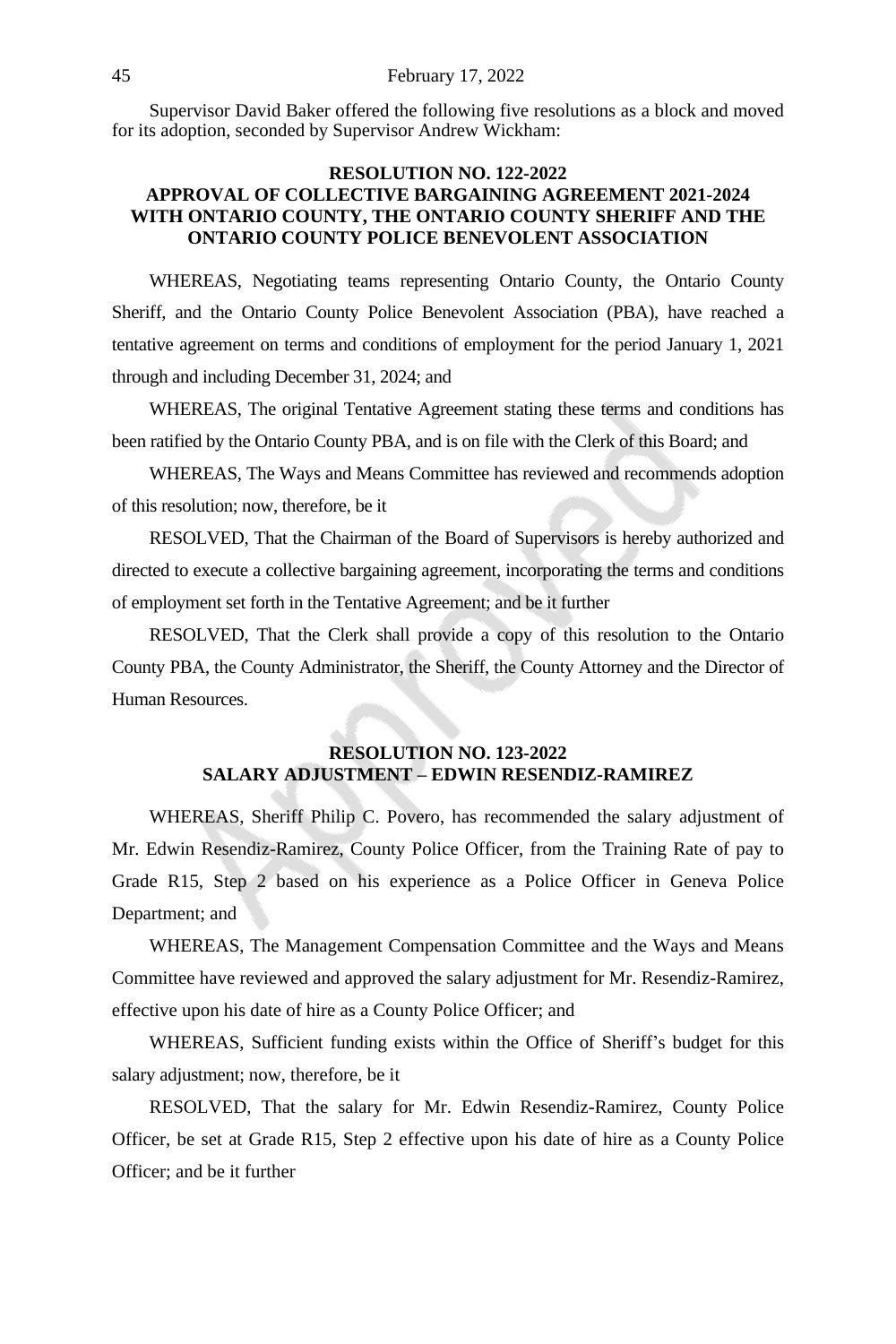RESOLVED, That the Department of Finance shall be authorized to make the necessary budgetary and accounting entries to meet the intent of this resolution.

# **RESOLUTION NO. 124-2022 SALARY ADJUSTMENT – MATTHEW HANGGI**

WHEREAS, Ms. Mary Beer, Director of Community Public Health Services, has recommended a step adjustment to hire Matthew Hanggi as a Public Health Nurse (Grade AP3), from Step 1 (\$30.07/hr.) to Step 3 (\$31.59/hr.) based on his years of experience in accordance with the 2022 Salary Guidelines for Nursing Post Licensure; and

WHEREAS, The Ways and Means Committee has reviewed and approved the step adjustment for Mr. Hanggi, effective upon his date of appointment; and

WHEREAS, Sufficient funding exists within the Community Public Health Services' budget for this step adjustment; now, therefore, be it

RESOLVED, That the rate of pay for Matthew Hanggi, Public Health Nurse, be set at Grade AP3, Step 3 (\$31.59/hr.); effective upon his date of appointment; and further

RESOLVED, That the Department of Finance shall be authorized to make the necessary budgetary and accounting entries to meet the intent of this resolution.

# **RESOLUTION NO. 125-2022 ADOPTION OF THE BUDGET TRANSFER POLICY – 2022**

WHEREAS, Resolution No. 36-86 adopted on January 30, 1986, established a Budget Transfer Policy and Procedures; and

WHEREAS, This Board of Supervisors wishes to establish a Budgetary Transfer Policy for 2022 which is in the interest of sound financial management; and

WHEREAS, Within the policy, this Board establishes a budget transfer procedure which produces accountability while providing departments with the means necessary to address immediate needs to maintain operations; and

WHEREAS, The Ways and Means Committee has reviewed this policy and recommends the adoption; now, therefore, be it

RESOLVED, That the attached Budget Transfer Policy be approved; and further

RESOLVED, That copies of this resolution be transmitted electronically by the Clerk of the Board to all County department heads.

# **ONTARIO COUNTY BUDGET TRANSFER POLICY**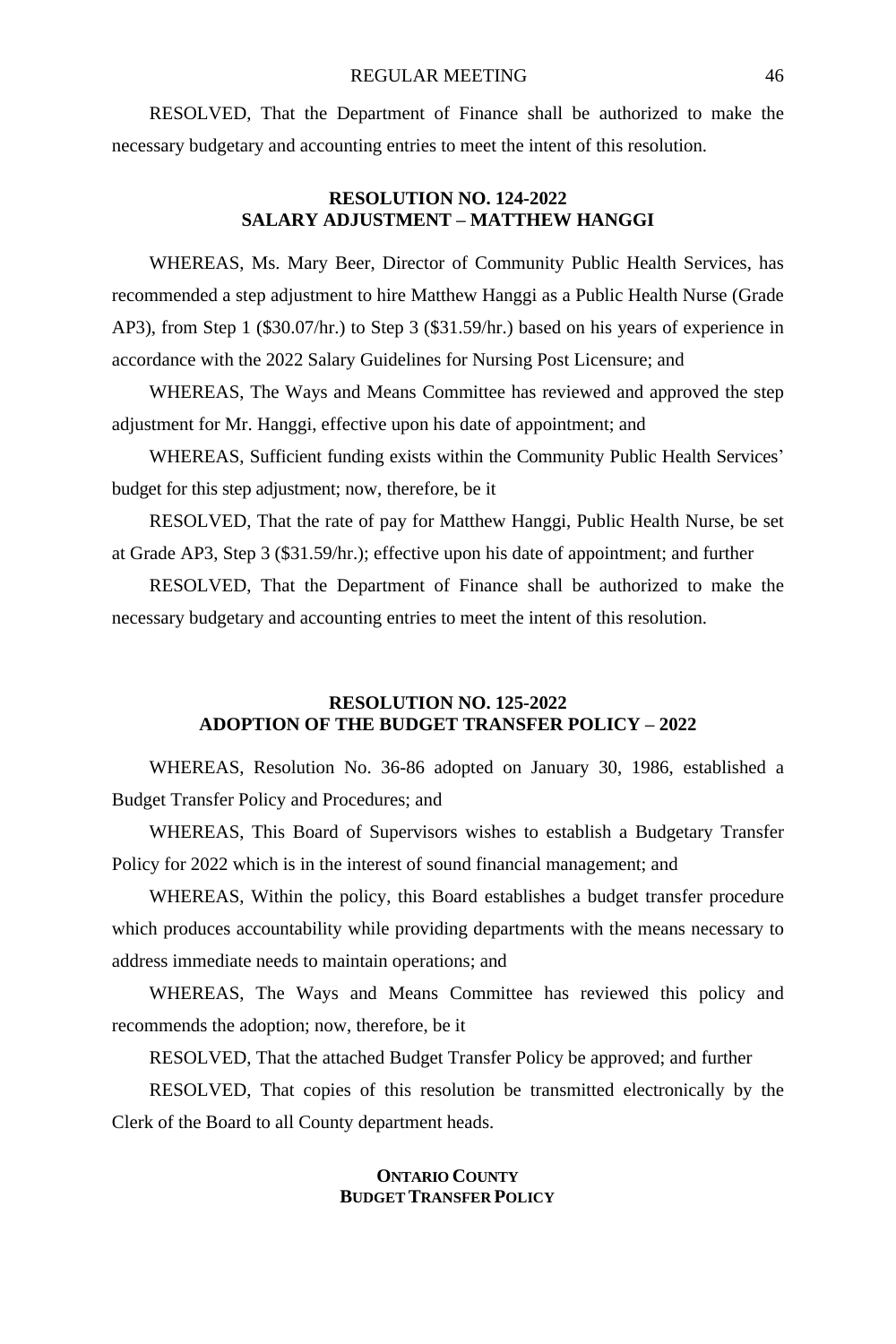#### **2022**

All County Department Heads have requested and justified their budgets and the Board of Supervisors has approved those requests. The expectation of the Board of Supervisors is that all departments will now conduct and account for their operations within the line items included in the budget. It is recognized that departmental spending plans may change, and prices may fluctuate between the time the budget was adopted and when expenditures actually take place. Budget transfers will be authorized as provided in this document as needed for changes within the limits of the existing operating budgets. Budget transfers that increase funding allocation to Departments will be authorized only in exceptional circumstances.

**Subject to other restrictions in this Policy**, and with the exception of capital projects, departments can exceed the budgets of individual line items, but the budget of the total personal services (.51), equipment (.52), contractual (.54), and employee benefit (.58) expense categories in each department will not be overdrawn.

#### **SYSTEM OF APPROVALS**

Ontario County operates within the accounting system Tyler Technologies Munis. With this system, approvals are required within the accounting system rather than on paper. All budget transfers will undergo a final review and approval by the Director of Finance or in the absence of the Director of Finance, by the Deputy Director of Finance. At this approval level, indication of Committees' approvals (reflected in Standing Committee meeting minutes) or Board approval (reflected by the passing of a Resolution) will be made in the comments to ensure the policy set forth below is followed.

#### **DEPARTMENTAL RESPONSIBILITY**

Department Heads and Managers are responsible for accurately identifying and planning their fiscal needs as part of the annual budget preparation process. After adoption of the budget by the Board of Supervisors, Department Heads and Managers, with the assistance of Fiscal Managers assigned to each department, are responsible for monitoring their operations to make sure that actual results meet budget expectations. When negative variances occur or are anticipated to occur, Department Heads, with the assistance of their Fiscal Manager, will immediately take all actions necessary to address and remedy those situations.

# **TRANSFERS INVOLVING BOARD OF SUPERVISORS APPROVAL**

The approval of the department's Standing Committee, the Ways and Means Committee and the Board of Supervisors will be required for any transfers involving the creation of new positions or departments, the acceptance of new unbudgeted grants, the purchase of new unbudgeted equipment or the appropriation of additional Unrestricted or Restricted Fund Balances, Designated Fund Balances or Reserves.

#### **USE OF CONTINGENCY**

The approval of the Director of Finance, the department's Standing Committee and the Ways and Means Committee will be required for any transfers involving the use of Contingency. Depending on the use of funds, the department's Standing Committee and/or the Ways and Means Committee may request that any transfer utilizing Contingency be forwarded to the full Board of Supervisors for approval.

#### **PERSONAL SERVICES/FRINGE BENEFITS**

The use of any unused personal services line items (.51) or fringe benefits line items (.58) for the purpose of contracting for service in lieu of filling a position will require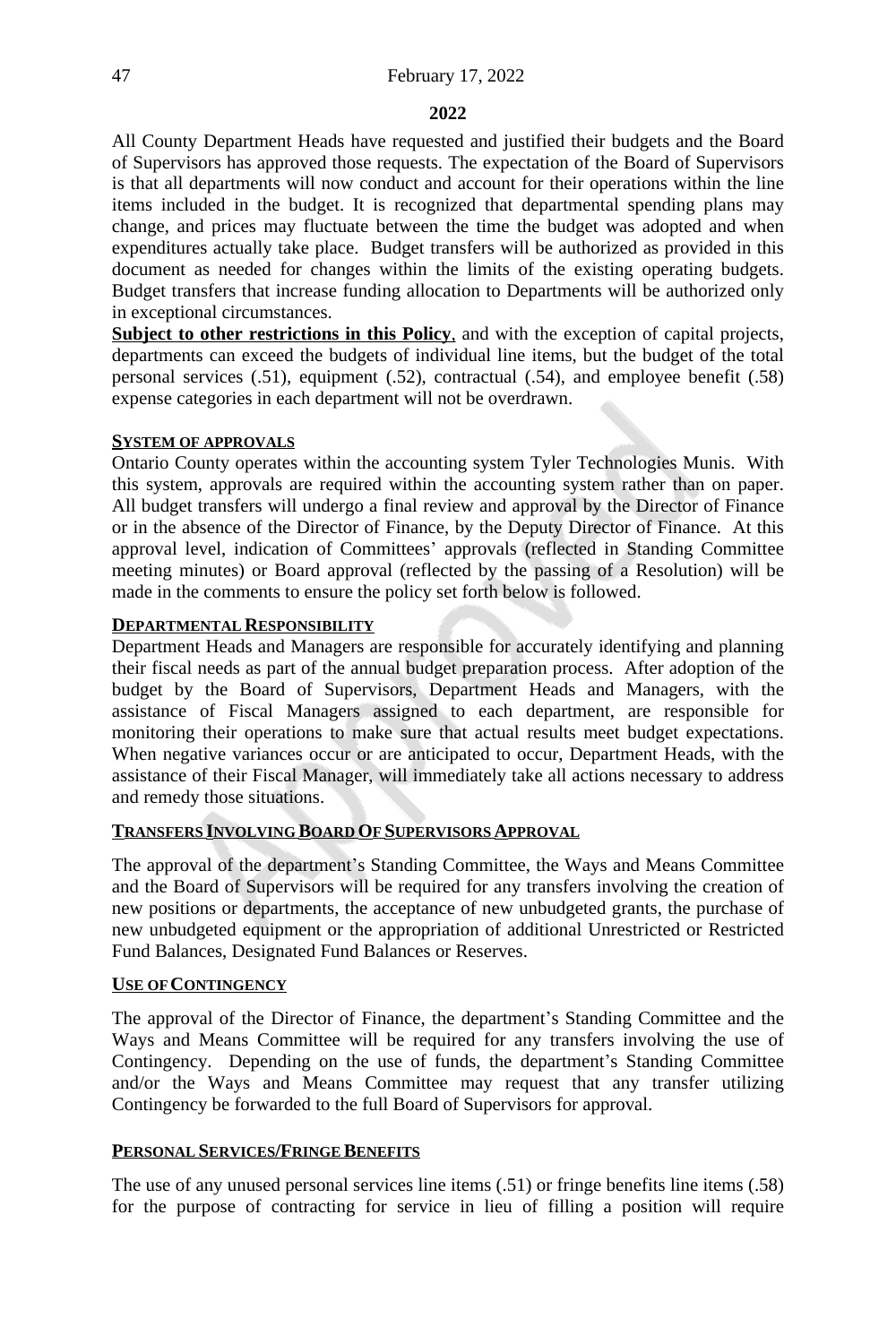additional review and approval by the County Administrator and Director of Finance. Unused funds within these lines are not eligible to be used to supplement shortfalls in contractual or equipment purchase funding.

Transfer of personal services line items (.51) or fringe benefits line items (.58) may be used to cover overdrawn line items, the reallocation of staffing changes anticipated and planned for during the budget process or unanticipated changes in other personal services line items (.51) or fringe benefits line items (.58) with Department Head and Director of Finance approval.

# **OVERTIME**

A department is expected to operate within the overtime originally budgeted. The overtime line may be overdrawn provided funding exists within the rest of the personal services line items (.51). If funding is not available within the rest of the personal services line items, it is expected that the Department Head will work with their Fiscal Manager to prepare a transfer from a contractual (.54) line item or a fringe benefit (.58) line item and obtain approval from the appropriate Standing Committee.

# **DISABILITY/WORKERS COMPENSATION REPLACEMENTS**

The Department Head must file a request to create a disability or workers compensation position using the prescribed form. Upon the approval of the County Administrator, the Human Resource Department will prepare the Resolution to create the position and file it with the Clerk of the Board for the next available Board of Supervisors meeting. The department must make every attempt to identify available funding within the departmental budgeted personnel services (.51) or contractual (.54) line items and **the source of funding must be referenced in the resolution prepared by the Human Resource Department and if a budget transfer is necessary, it must be included within the creating resolution**. The request will be presented at the appropriate Standing Committee and the Ways and Means Committee informationally by the County Administrator.

# **EQUIPMENT**

**All requisitions for equipment included in the County Budget will be sent to the Purchasing Department by June 30th**. After review with the Purchasing Department and affected Department Heads or Managers regarding delays in procurement, funds no longer needed will be returned to unrestricted fund balance in July.

Transfers from an equipment line (.52) into a contractual line (.54) will only be allowed if the purchase price of the equipment falls below \$2,500 which is the County's threshold for determination of equipment and only for the purchase price of the item. The transfer of funds appropriated for equipment purchases (.52) will not be available for use for other contractual line (.54) expenses.

Any request for non-budgeted new or additional equipment costing \$2,500 or more during the year must be processed through the appropriate Standing Committee, the Ways and Means Committee, and approved by the Board of Supervisors.

Fleet Purchases: If a department determines that a different type of vehicle would be more appropriate than the vehicle budgeted, even if the department has enough to cover the change in type of vehicle, the change must go to the Public Works Committee, Standing Committee, Ways and Means Committee, and be approved by the Board of Supervisors (i.e.; purchasing an SUV instead of a budgeted pick-up truck.)

If a department is replacing existing operating equipment that will cost less than \$20,000, the department may transfer available funds from a contractual (.54) line item if funds are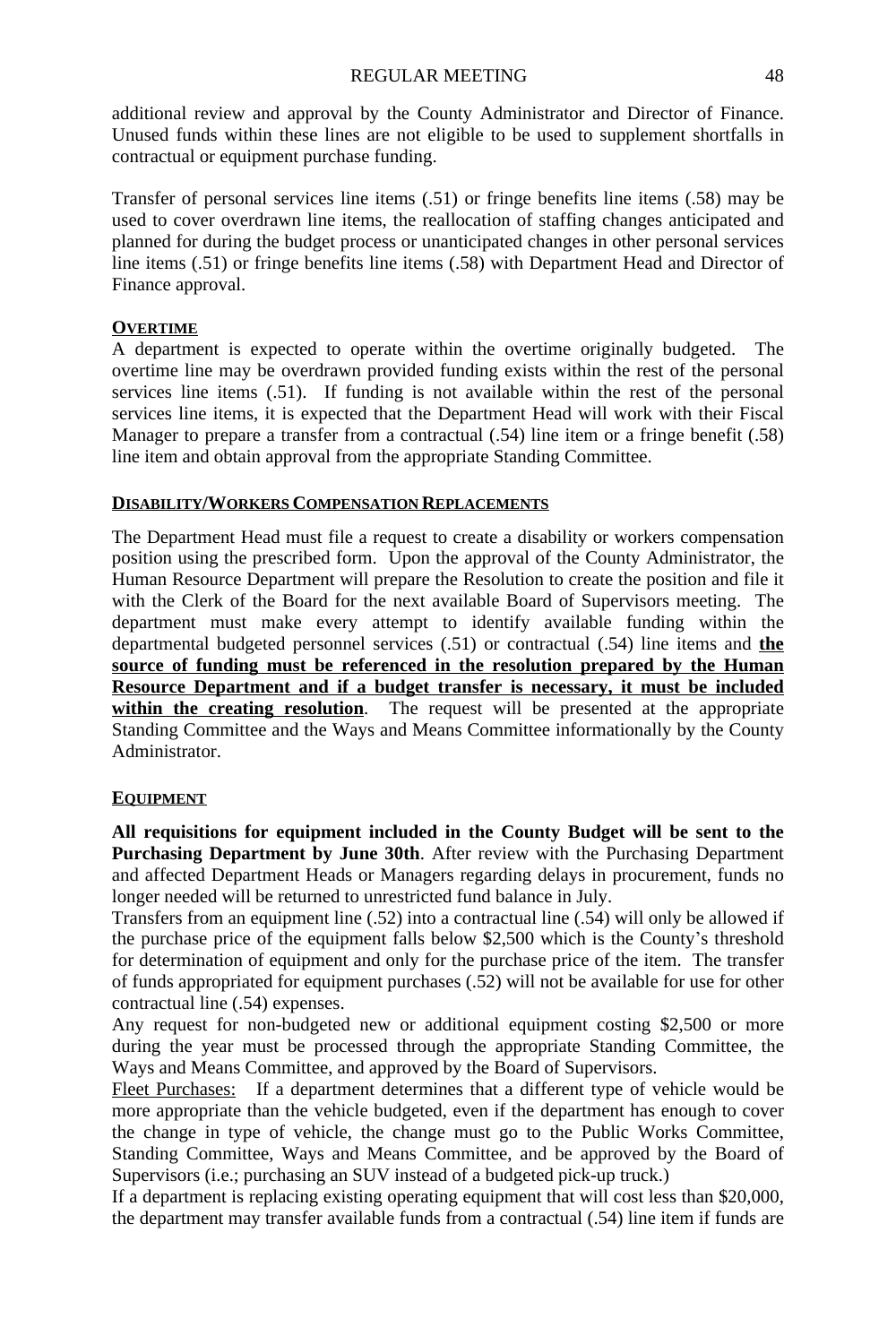not available within other equipment (.52) line items and these transfers will need Department Head and Director of Finance approvals.

#### **CAPITAL IMPROVEMENT PLAN (C.I.P.)**

**Any appropriations not used in the C.I.P line items will not be available for transfer to departmental operating budgets and will be returned to fund balance at year end.** In certain circumstances, such as one-time large projects which were not able to be completed in the current year, C.I.P. funds may be transferred to a designated fund balance at year end via resolution in anticipation of needing those funds to complete the specified project in a future year.

# **GRANTS NOT IN THE CURRENT BUDGET**

Departments will be required to follow the Ontario County policies for Grant Administration, Resolution No. 783-2016, and Sub-Recipient Monitoring, Resolution No. 782-2016.

# **YEAR END PROCESS**

There is a period, after the final Standing Committee and Board meetings of the fiscal year, when budget transfers that would typically require a Standing Committee or Board action have to be processed to facilitate timely completion of the year end accounting processes. During this time, the Director of Finance will review these transfers with the Budget Officer for the County. A detailed accounting of each transfer with be provided to the Ways and Means Committee at its next available meeting for official ratification. At such time as Committees are re-established and hold the first meetings of the year, staff will utilize the appropriate approval structure for any transfers as set forth by this policy.

Resolution No. 268-2019 established Designated Fund Balances for each fund which may incur Compensated Absences. As part of the year end accounting process, compensated absences are adjusted for actual balances of vacation leave benefits attributable to service time of employees but not immediately available for use. The adjustments to these Designated Fund Balances may be made by the Director of Finance as necessary with an update to the Ways and Means Committee at its next available meeting for official ratification.

### PLEASE SEE THE ATTACHED EXHIBIT/GRID AS AN EASY REFERENCE ON THE APPROVAL LEVELS NECESSARY FOR EACH TYPE OF TRANSFER.

# PLEASE USE THE UPDATED ELECTRONIC VERSION OF THE BUDGET TRANSFER REQUEST FORM.

#### **RESOLUTION NO. 126-2022 TRANSFER OF FUNDS - 2022 COUNTY BUDGE**T

WHEREAS, Budget Transfer Request Forms have been received by the Ways and Means Committee after being reviewed and approved by the appropriate standing committee overseeing each department; and

WHEREAS, The Ways and Means Committee has reviewed and approved the following transfers; now, therefore, be it